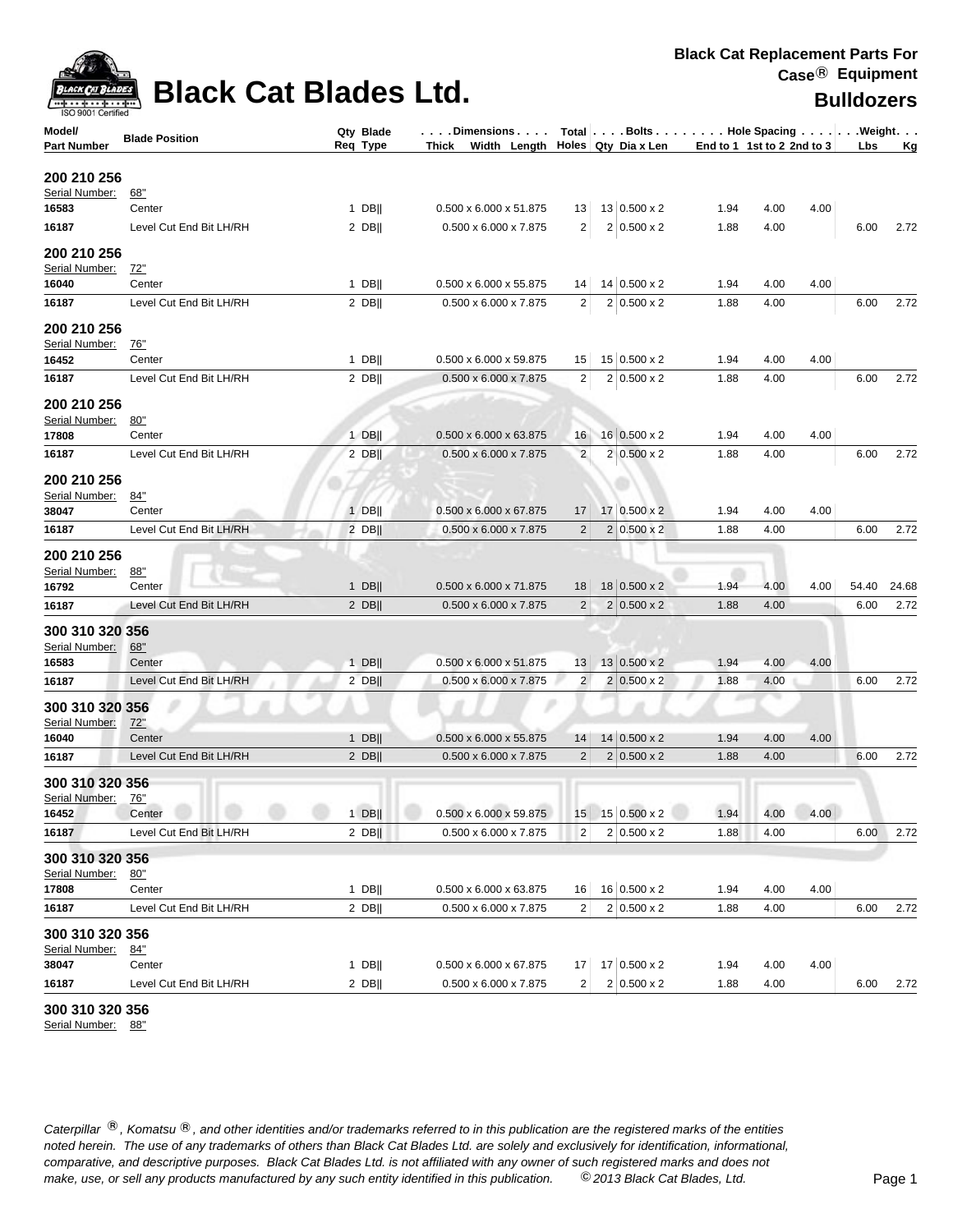

| Model/<br><b>Part Number</b>                         | <b>Blade Position</b>                     | Qty Blade<br>Req Type | . Dimensions<br>Thick Width Length               |                     | Total $\vert \ldots$ . Bolts $\ldots \vert \ldots$ . Hole Spacing $\ldots \vert \ldots$ .<br>Holes Qty Dia x Len |              | End to 1 1st to 2 2nd to 3 |              | Lbs              | . Weight.<br><u>Kg</u> |
|------------------------------------------------------|-------------------------------------------|-----------------------|--------------------------------------------------|---------------------|------------------------------------------------------------------------------------------------------------------|--------------|----------------------------|--------------|------------------|------------------------|
| 16792                                                | Center                                    | 1 DB $  $             | $0.500 \times 6.000 \times 71.875$               | 18                  | 18 0.500 x 2                                                                                                     | 1.94         | 4.00                       | 4.00         | 54.40            | 24.68                  |
| 16187                                                | Level Cut End Bit LH/RH                   | $2$ DB                | 0.500 x 6.000 x 7.875                            | $\overline{2}$      | $2 0.500 \times 2$                                                                                               | 1.88         | 4.00                       |              | 6.00             | 2.72                   |
| <b>D310 G</b><br>Serial Number:                      | <u>90"</u>                                |                       |                                                  |                     |                                                                                                                  |              |                            |              |                  |                        |
| D38711                                               | Center                                    | $1$ DB                | $0.500 \times 6.000 \times 66.000$               | 6                   | $6 0.625 \times 2$                                                                                               |              |                            |              |                  |                        |
| D38712                                               | Level Cut End Bit RH                      | 1 EBLC                | 0.500 x 6.000 x 12.000                           | $\overline{2}$      | $2 0.625 \times 2$                                                                                               |              |                            |              |                  |                        |
| D38713                                               | Level Cut End Bit LH                      | 1 EBLC                | 0.500 x 6.000 x 12.000                           | $\overline{2}$      | $2 0.625 \times 2$                                                                                               |              |                            |              |                  |                        |
| 350 Angle Tilt<br>Serial Number:                     | <u>91"</u>                                |                       |                                                  |                     |                                                                                                                  |              |                            |              |                  |                        |
| R24492                                               | Center                                    | $1$ DB                | 0.500 x 6.000 x 63.880                           | 9                   | $9 0.500 \times 2$                                                                                               | 1.94         | 6.00                       | 8.00         | 48.80            | 22.14                  |
| R42470                                               | Level Cut End Bit LH/RH                   | $1$ DB                | 0.625 x 6.000 x 13.500                           | 3                   | $4 0.625 \times 2$                                                                                               | 1.94         | 4.00                       | 4.00         | 13.00            | 5.90                   |
| D48041                                               | Carbon Level Cut End Bit LH/RH            | $1$ DB                | 0.625 x 6.000 x 13.500                           | 3                   | $4 0.625 \times 2$                                                                                               | 1.94         | 4.00                       | 4.00         | 12.90            | 5.85                   |
| D51100                                               | Hot Cup End Bit RH                        | 1 EBHC                | 0.750 x 7.500 x 16.000                           | 5                   | $2 0.625 \times 2$                                                                                               | 4.00         | 4.00                       |              | 21.10            | 9.57                   |
|                                                      |                                           |                       |                                                  |                     | $3 0.625 \times 2$                                                                                               | 2.00         | 4.00                       | 4.00         | 2nd Row          |                        |
| D51101                                               | Hot Cup End Bit LH                        | 1 EBHC                | 0.750 x 7.500 x 15.953                           | 5                   | $2 0.625 \times 2$                                                                                               | 4.00         | 4.00                       |              | 21.10            | 9.57                   |
|                                                      |                                           |                       |                                                  |                     | $3 0.625 \times 2$                                                                                               | 2.00         | 4.00                       | 4.00         | 2nd Row          |                        |
| R41352                                               | Hot Cup End Bit RH                        | 1 EBHC                | 1.000 x 7.300 x 15.880                           | 5                   | $2 0.625 \times 2$<br>$3 0.625 \times 2$                                                                         | 3.94<br>1.94 | 4.00<br>4.00               | 4.00         | 19.70<br>2nd Row | 8.94                   |
| R41351                                               | Hot Cup End Bit LH                        | 1 EBHC                | 1.000 x 7.300 x 15.880                           | 5                   | $2 0.625 \times 2 $                                                                                              | 3.94         | 4.00                       |              | 19.70            | 8.94                   |
|                                                      |                                           |                       |                                                  |                     | $3 0.625 \times 2$                                                                                               | 1.94         | 4.00                       | 4.00         | 2nd Row          |                        |
| 350 Angle Tilt<br>Serial Number:<br>R24492<br>R29629 | 104"<br>Center<br>Level Cut End Bit LH/RH | $1$ DB  <br>1 EBLC    | 0.500 x 6.000 x 63.880<br>0.500 x 6.000 x 19.875 | 9<br>$\overline{4}$ | $9 0.500 \times 2$<br>$4 0.500 \times 2$                                                                         | 1.94<br>1.94 | 6.00<br>4.00               | 8.00<br>8.00 | 48.80<br>15.00   | 22.14<br>6.80          |
|                                                      |                                           |                       |                                                  |                     |                                                                                                                  |              |                            |              |                  |                        |
| 400 420<br>Serial Number:<br>16583                   | 68"<br>Center                             | $1$ DB                | 0.500 x 6.000 x 51.875                           | 13                  | 13 0.500 x 2                                                                                                     | 1.94         | 4.00                       | 4.00         |                  |                        |
| 16187                                                | Level Cut End Bit LH/RH                   | $2$ DB                | 0.500 x 6.000 x 7.875                            | $\overline{2}$      | $2 0.500 \times 2$                                                                                               | 1.88         | 4.00                       |              | 6.00             | 2.72                   |
| 400 420<br>Serial Number:                            | 72"                                       |                       |                                                  |                     |                                                                                                                  |              |                            |              |                  |                        |
| 16040                                                | Center                                    | $1$ DB                | 0.500 x 6.000 x 55.875                           | 14                  | $14 0.500 \times 2$                                                                                              | 1.94         | 4.00                       | 4.00         |                  |                        |
| 16187                                                | Level Cut End Bit LH/RH                   | $2$ DB                | $0.500 \times 6.000 \times 7.875$                | $\overline{2}$      | $2 0.500 \times 2$                                                                                               | 1.88         | 4.00                       |              | 6.00             | 2.72                   |
| 400 420<br>Serial Number:<br>16452                   | 76"<br>Center                             | $1$ DB                | 0.500 x 6.000 x 59.875                           |                     | 15 15 0.500 x 2                                                                                                  | 1.94         | 4.00                       | 4.00         |                  |                        |
| 16187                                                | Level Cut End Bit LH/RH                   | $2$ DB                | $0.500 \times 6.000 \times 7.875$                | 2                   | $2 0.500 \times 2$                                                                                               | 1.88         | 4.00                       |              | 6.00             | 2.72                   |
| 400 420                                              |                                           |                       |                                                  |                     |                                                                                                                  |              |                            |              |                  |                        |
| Serial Number:                                       | 80"                                       |                       |                                                  |                     |                                                                                                                  |              |                            |              |                  |                        |
| 17808                                                | Center                                    | $1$ DB                | $0.500 \times 6.000 \times 63.875$               | 16                  | 16 0.500 x 2                                                                                                     | 1.94         | 4.00                       | 4.00         |                  |                        |
| 16187                                                | Level Cut End Bit LH/RH                   | $2$ DB                | 0.500 x 6.000 x 7.875                            | $\overline{2}$      | $2 0.500 \times 2$                                                                                               | 1.88         | 4.00                       |              | 6.00             | 2.72                   |
| 400 420                                              |                                           |                       |                                                  |                     |                                                                                                                  |              |                            |              |                  |                        |
| Serial Number:                                       | 84"                                       |                       |                                                  |                     |                                                                                                                  |              |                            |              |                  |                        |
| 38047                                                | Center                                    | $1$ DB                | $0.500 \times 6.000 \times 67.875$               | 17                  | 17 0.500 x 2                                                                                                     | 1.94         | 4.00                       | 4.00         |                  |                        |
| 16187                                                | Level Cut End Bit LH/RH                   | 2 DB                  | $0.500 \times 6.000 \times 7.875$                | $\overline{2}$      | $2 0.500 \times 2$                                                                                               | 1.88         | 4.00                       |              | 6.00             | 2.72                   |
| 400 420                                              |                                           |                       |                                                  |                     |                                                                                                                  |              |                            |              |                  |                        |
| Serial Number:<br>16792                              | 88"<br>Center                             | $1$ DB                | 0.500 x 6.000 x 71.875                           |                     | 18 18 0.500 x 2                                                                                                  | 1.94         | 4.00                       | 4.00         |                  | 54.40 24.68            |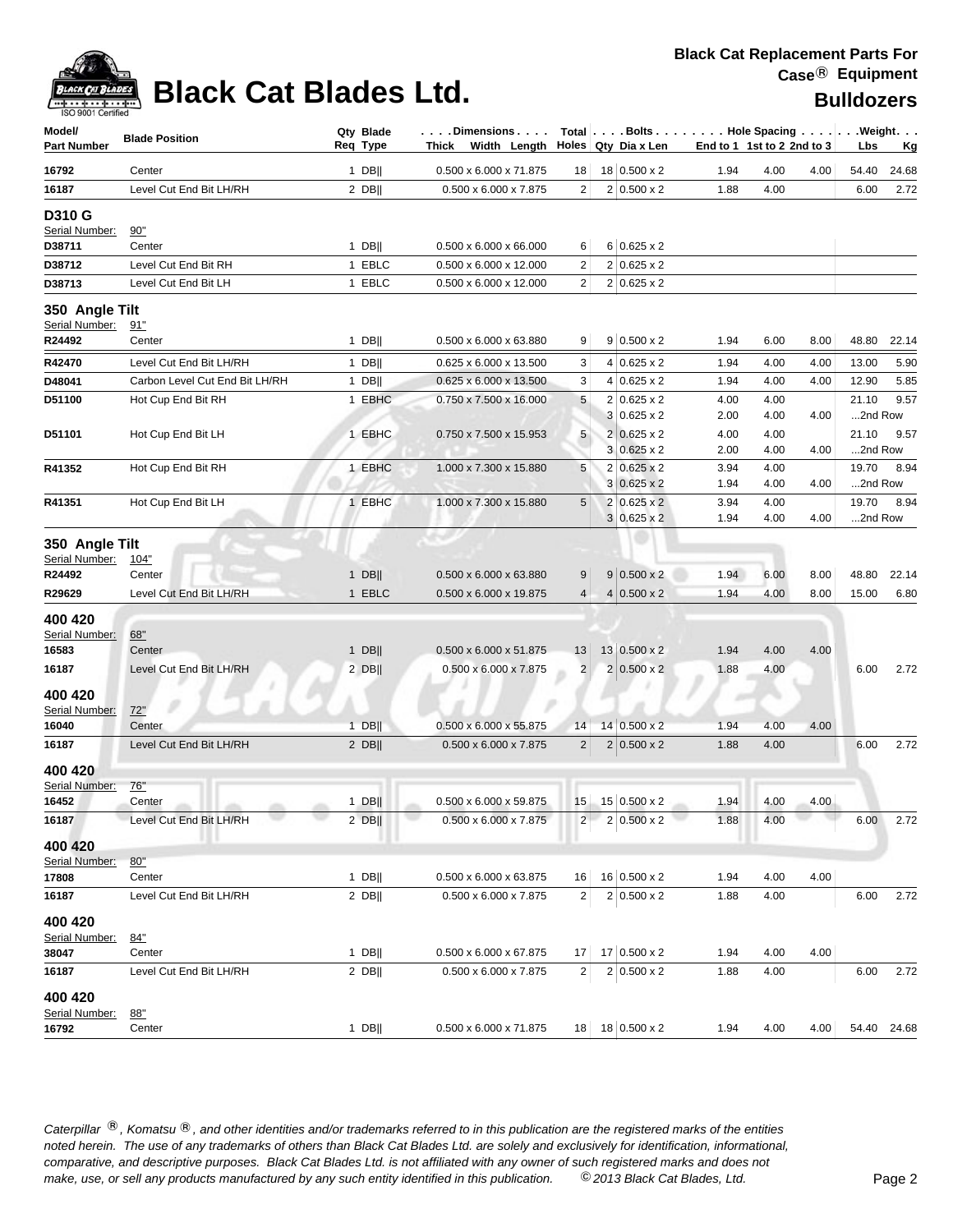

### **Black Cat Blades Ltd. Black Cat Blades Ltd. Black Cat Blades Ltd. Bulldozers**

|                                      | <b>Blade Position</b>              | Req Type | Thick Width Length Holes Qty Dia x Len | . Dimensions $\ldots$ |                                          |              | End to 1 1st to 2 2nd to 3 |      | Lbs              | Total   Bolts   Hole Spacing   Weight.<br><u>Kg</u> |
|--------------------------------------|------------------------------------|----------|----------------------------------------|-----------------------|------------------------------------------|--------------|----------------------------|------|------------------|-----------------------------------------------------|
| 16187                                | Level Cut End Bit LH/RH            | $2$ DB   | 0.500 x 6.000 x 7.875                  | 2                     | $2 0.500 \times 2$                       | 1.88         | 4.00                       |      | 6.00             | 2.72                                                |
|                                      | 450 455 Angle, Angle Tilt          |          |                                        |                       |                                          |              |                            |      |                  |                                                     |
| Serial Number:                       | 88"                                |          |                                        |                       |                                          |              |                            |      |                  |                                                     |
| R29741                               | Center                             | $1$ DB   | 0.500 x 6.000 x 63.750                 | 16                    | 16 0.500 x 2                             | 1.88         | 4.00                       | 4.00 | 48.00            | 21.77                                               |
| R57842                               | Heavy Duty Center                  | 1 DB     | 0.625 x 6.000 x 63.799                 | 16                    | $16 0.500 \times 2$                      | 1.90         | 4.00                       | 4.00 | 61.40            | 27.85                                               |
| R29742                               | Level Cut End Bit LH/RH            | $2$ DB   | 0.500 x 6.000 x 12.000                 | 3                     | $3 0.500 \times 2$                       | 2.00         | 4.00                       | 4.00 | 9.00             | 4.08                                                |
| R57841                               | Heavy Duty Level Cut End Bit LH/RH | $2$ DB   | 0.625 x 6.000 x 12.000                 | 3                     | $3 0.500 \times 2$                       | 2.00         | 4.00                       | 4.00 | 11.60            | 5.26                                                |
| D43407                               | Hot Cup End Bit RH                 | 1 EBHC   | 0.750 x 6.063 x 13.969                 | 3                     | $3 0.500 \times 2$                       | 2.00         | 4.00                       | 4.00 | 18.00            | 8.16                                                |
| D43406                               | Hot Cup End Bit LH                 | 1 EBHC   | 0.750 x 6.063 x 13.969                 | 3                     | $3 0.500 \times 2$                       | 2.00         | 4.00                       | 4.00 | 18.00            | 8.16                                                |
| 450 Angle Tilt                       |                                    |          |                                        |                       |                                          |              |                            |      |                  |                                                     |
| Serial Number:<br>R24492             | 91"<br>Center                      | 1 DB     | $0.500 \times 6.000 \times 63.880$     | 9                     | $9 0.500 \times 2$                       | 1.94         | 6.00                       | 8.00 | 48.80            | 22.14                                               |
| R42470                               | Level Cut End Bit LH/RH            | $2$ DB   | 0.625 x 6.000 x 13.500                 | 3                     | $3 0.625 \times 2$                       | 1.94         | 4.00                       | 4.00 | 13.00            | 5.90                                                |
| D48041                               | Carbon Level Cut End Bit LH/RH     | $2$ DB   | 0.625 x 6.000 x 13.500                 | 3                     | $3 0.625 \times 2$                       | 1.94         | 4.00                       | 4.00 | 12.90            | 5.85                                                |
| D51100                               | Hot Cup End Bit RH                 | 1 EBHC   | 0.750 x 7.500 x 16.000                 | 5 <sub>1</sub>        | $2 0.625 \times 2$<br>$3 0.625 \times 2$ | 4.00<br>2.00 | 4.00<br>4.00               | 4.00 | 21.10<br>2nd Row | 9.57                                                |
| D51101                               | Hot Cup End Bit LH                 | 1 EBHC   | 0.750 x 7.500 x 15.953                 | 5                     | $2 0.625 \times 2$                       | 4.00         | 4.00                       |      | 21.10            | 9.57                                                |
|                                      |                                    |          |                                        |                       | $3 0.625 \times 2$                       | 2.00         | 4.00                       | 4.00 | 2nd Row          |                                                     |
| R41352                               | Hot Cup End Bit RH                 | 1 EBHC   | 1.000 x 7.300 x 15.880                 | 5                     | $2 0.625 \times 2 $                      | 3.94         | 4.00                       |      | 19.70            | 8.94                                                |
|                                      |                                    |          |                                        |                       | $3 0.625 \times 2$                       | 1.94         | 4.00                       | 4.00 | 2nd Row          |                                                     |
| R41351                               | Hot Cup End Bit LH                 | 1 EBHC   | 1.000 x 7.300 x 15.880                 | 5                     | $2 0.625 \times 2$                       | 3.94         | 4.00                       |      | 19.70            | 8.94                                                |
|                                      |                                    |          |                                        |                       | $3 0.625 \times 2$                       | 1.94         | 4.00                       | 4.00 | 2nd Row          |                                                     |
| 450 455 Angle                        |                                    |          |                                        |                       |                                          |              |                            |      |                  |                                                     |
| Serial Number:<br>16792              | 96"<br>Center                      | $1$ DB   | $0.500 \times 6.000 \times 71.875$     | 18                    | 18 0.500 x 2                             | 1.94         | 4.00                       | 4.00 | 54.40            | 24.68                                               |
| R29742                               | Level Cut End Bit LH/RH            | $2$ DB   | $0.500 \times 6.000 \times 12.000$     | 3                     | $3 0.500 \times 2$                       | 2.00         | 4.00                       | 4.00 | 9.00             | 4.08                                                |
| R57841                               | Level Cut End Bit LH/RH            | $2$ DB   | 0.625 x 6.000 x 12.000                 | 3                     | 3   0.500 x 2                            | 2.00         | 4.00                       | 4.00 | 11.60            | 5.26                                                |
| D43407                               | Hot Cup End Bit RH                 | 1 EBHC   | 0.750 x 6.063 x 13.969                 | 3                     | $3 0.500 \times 2$                       | 2.00         | 4.00                       | 4.00 | 18.00            | 8.16                                                |
| D43406                               | Hot Cup End Bit LH                 | 1 EBHC   | 0.750 x 6.063 x 13.969                 | $\mathbf{3}$          | $3 0.500 \times 2$                       | 2.00         | 4.00                       | 4.00 | 18.00            | 8.16                                                |
|                                      |                                    |          |                                        |                       |                                          |              |                            |      |                  |                                                     |
| 450 455 Angle, LGP<br>Serial Number: | 104"                               |          |                                        |                       |                                          |              |                            |      |                  |                                                     |
| R43179                               | Center                             | $1$ DB   | $0.500 \times 6.000 \times 79.750$     | 20                    | $20 0.500 \times 2$                      | 1.88         | 4.00                       | 4.00 | 60.00            | 27.22                                               |
| R57843                               | <b>Heavy Duty Center</b>           | $1$ DB   | 0.625 x 6.000 x 79.803                 | 20                    | $20 0.500 \times 2$                      | 1.90         | 4.00                       | 4.00 | 76.80            | 34.84                                               |
| R29742                               | Level Cut End Bit LH/RH            | $2$ DB   | 0.500 x 6.000 x 12.000                 | 3                     | $3 0.500 \times 2$                       | 2.00         | 4.00                       | 4.00 | 9.00             | 4.08                                                |
| R57841                               | Heavy Duty Level Cut End Bit LH/RH | $2$ DB   | 0.625 x 6.000 x 12.000                 | 3 <sup>1</sup>        | $3 0.500 \times 2$                       | 2.00         | 4.00                       | 4.00 | 11.60            | 5.26                                                |
| D43407                               | Hot Cup End Bit RH                 | 1 EBHC   | 0.750 x 6.063 x 13.969                 | 3                     | $3 0.500 \times 2$                       | 2.00         | 4.00                       | 4.00 | 18.00            | 8.16                                                |
| D43406                               | Hot Cup End Bit LH                 | 1 EBHC   | 0.750 x 6.063 x 13.969                 | 3                     | $3 0.500 \times 2$                       | 2.00         | 4.00                       | 4.00 | 18.00            | 8.16                                                |
|                                      | <b>450 Low Ground Pressure</b>     |          |                                        |                       |                                          |              |                            |      |                  |                                                     |
| Serial Number:                       | 104"                               |          |                                        |                       |                                          |              |                            |      |                  |                                                     |
| R43179                               | Center                             | $1$ DB   | $0.500 \times 6.000 \times 79.750$     | 20 <sub>1</sub>       | 20 0.500 x 2                             | 1.88         | 4.00                       | 4.00 | 60.00            | 27.22                                               |
| R29742                               | Level Cut End Bit LH/RH            | $2$ DB   | $0.500 \times 6.000 \times 12.000$     | 3                     | 3   0.500 x 2                            | 2.00         | 4.00                       | 4.00 | 9.00             | 4.08                                                |
| R57841                               | Level Cut End Bit LH/RH            | $2$ DB   | 0.625 x 6.000 x 12.000                 | 3                     | $3 0.500 \times 2$                       | 2.00         | 4.00                       | 4.00 | 11.60            | 5.26                                                |
| D43407                               | Hot Cup End Bit RH                 | 1 EBHC   | 0.750 x 6.063 x 13.969                 | 3                     | $3 0.500 \times 2$                       | 2.00         | 4.00                       | 4.00 | 18.00            | 8.16                                                |
| D43406                               | Hot Cup End Bit LH                 | 1 EBHC   | 0.750 x 6.063 x 13.969                 | 3 <sup>2</sup>        | $3 0.500 \times 2$                       | 2.00         | 4.00                       | 4.00 | 18.00            | 8.16                                                |

**500 520 530 556** 

Serial Number: 68"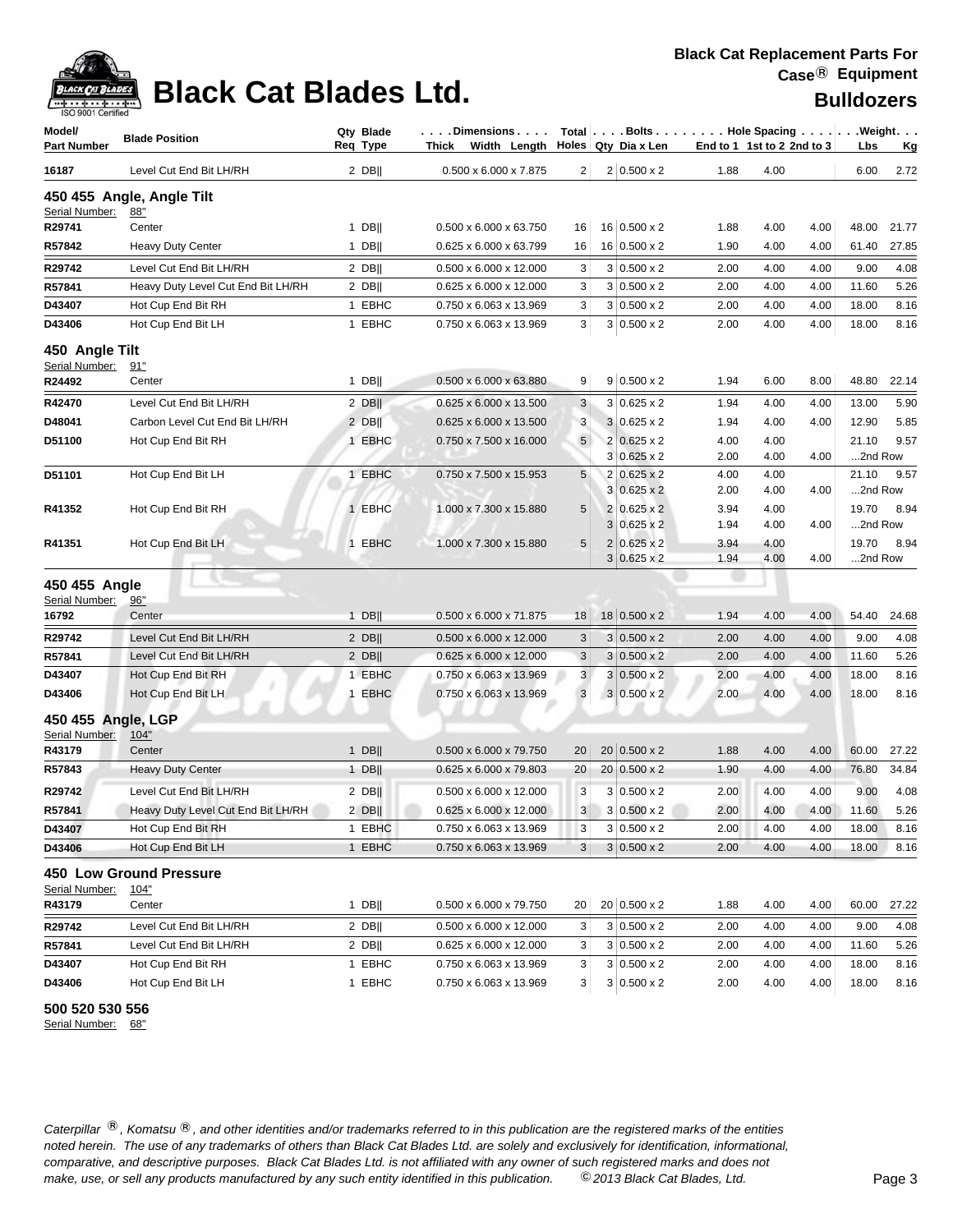

### **Black Cat Blades Ltd. Black Cat Blades Ltd. Bulldozers**

| ISO 9001 Certified                   |                                 |                       |                                                                            |                |                                        |                            |      |      |       |           |
|--------------------------------------|---------------------------------|-----------------------|----------------------------------------------------------------------------|----------------|----------------------------------------|----------------------------|------|------|-------|-----------|
| Model/<br><b>Part Number</b>         | <b>Blade Position</b>           | Qty Blade<br>Req Type | $\ldots$ . Dimensions $\ldots$ .<br>Thick Width Length Holes Qty Dia x Len |                | Total   Bolts   Hole Spacing   Weight. | End to 1 1st to 2 2nd to 3 |      |      | Lbs   | <u>Kg</u> |
| 16583                                | Center                          | $1$ DB                | 0.500 x 6.000 x 51.875                                                     | 13             | 13 0.500 x 2                           | 1.94                       | 4.00 | 4.00 |       |           |
| 16187                                | Level Cut End Bit LH/RH         | $2$ DB                | 0.500 x 6.000 x 7.875                                                      | 2              | 2   0.500 x 2                          | 1.88                       | 4.00 |      | 6.00  | 2.72      |
| 500 520 530 556<br>Serial Number:    | 72"                             |                       |                                                                            |                |                                        |                            |      |      |       |           |
| 16040                                | Center                          | $1$ DB                | 0.500 x 6.000 x 55.875                                                     | 14             | 14 0.500 x 2                           | 1.94                       | 4.00 | 4.00 |       |           |
| 16187                                | Level Cut End Bit LH/RH         | $2$ DB                | 0.500 x 6.000 x 7.875                                                      | 2              | $2 0.500 \times 2$                     | 1.88                       | 4.00 |      | 6.00  | 2.72      |
| 500 520 530 556<br>Serial Number:    | <u>76"</u>                      |                       |                                                                            |                |                                        |                            |      |      |       |           |
| 16452                                | Center                          | $1$ DB                | 0.500 x 6.000 x 59.875                                                     | 15             | $15 0.500 \times 2$                    | 1.94                       | 4.00 | 4.00 |       |           |
| 16187                                | Level Cut End Bit LH/RH         | $2$ DB                | 0.500 x 6.000 x 7.875                                                      | $\overline{2}$ | $2 0.500 \times 2$                     | 1.88                       | 4.00 |      | 6.00  | 2.72      |
| 500 520 530 556<br>Serial Number:    | 80"                             |                       |                                                                            |                |                                        |                            |      |      |       |           |
| 17808                                | Center                          | $1$ DB                | 0.500 x 6.000 x 63.875                                                     | 16             | 16 0.500 x 2                           | 1.94                       | 4.00 | 4.00 |       |           |
| 16187                                | Level Cut End Bit LH/RH         | $2$ DB                | $0.500 \times 6.000 \times 7.875$                                          | $\overline{2}$ | $2 0.500 \times 2$                     | 1.88                       | 4.00 |      | 6.00  | 2.72      |
| 500 520 530 556<br>Serial Number:    | 84"                             |                       |                                                                            |                |                                        |                            |      |      |       |           |
| 38047                                | Center                          | $1$ DBII              | $0.500 \times 6.000 \times 67.875$                                         | 17             | 17 0.500 x 2                           | 1.94                       | 4.00 | 4.00 |       |           |
| 16187                                | Level Cut End Bit LH/RH         | $2$ DB                | $0.500 \times 6.000 \times 7.875$                                          | $\overline{2}$ | $2 0.500 \times 2$                     | 1.88                       | 4.00 |      | 6.00  | 2.72      |
| 500 520 530 556<br>Serial Number:    | 88"                             |                       |                                                                            |                |                                        |                            |      |      |       |           |
| 16792                                | Center                          | $1$ DB                | $0.500 \times 6.000 \times 71.875$                                         | 18             | $18 0.500 \times 2$                    | 1.94                       | 4.00 | 4.00 | 54.40 | 24.68     |
| 16187                                | Level Cut End Bit LH/RH         | $2$ DB                | $0.500 \times 6.000 \times 7.875$                                          | $\overline{c}$ | $2 0.500 \times 2$                     | 1.88                       | 4.00 |      | 6.00  | 2.72      |
| 550 E G Angle Tilt<br>Serial Number: | 96"                             |                       |                                                                            |                |                                        |                            |      |      |       |           |
| R57844                               | Center                          | $1$ DB                | 0.625 x 6.000 x 71.811                                                     | 18             | 18 0.500 x 2                           | 1.90                       | 4.00 | 4.00 | 69.10 | 31.34     |
| R57841                               | Level Cut End Bit LH/RH         | $2$ DB                | 0.625 x 6.000 x 12.000                                                     | 3              | $3 0.500 \times 2$                     | 2.00                       | 4.00 | 4.00 | 11.60 | 5.26      |
| R57845                               | Hot Cup End Bit RH              | 1 EBHC                | 0.750 x 7.362 x 14.724                                                     | 3              | $3 0.500 \times 2$                     | 1.94                       | 4.00 | 4.00 | 18.40 | 8.35      |
| R57846                               | Hot Cup End Bit LH              | 1 EBHC                | 0.750 x 7.362 x 14.724                                                     | 3              | $3 0.500 \times 2$                     | 1.94                       | 4.00 | 4.00 | 18.40 | 8.35      |
| Serial Number:                       | 550 E G Angle Tilt, LGP<br>104" |                       |                                                                            |                |                                        |                            |      |      |       |           |
| R57843                               | Center                          | $1$ DB                | 0.625 x 6.000 x 79.803                                                     | 20             | $20 0.500 \times 2$                    | 1.90                       | 4.00 | 4.00 | 76.80 | 34.84     |
| R57841                               | Level Cut End Bit LH/RH         | $2$ DB                | 0.625 x 6.000 x 12.000                                                     | 3              | $3 0.500 \times 2$                     | 2.00                       | 4.00 | 4.00 | 11.60 | 5.26      |
| R57845                               | Hot Cup End Bit RH              | 1 EBHC                | 0.750 x 7.362 x 14.724                                                     | 3              | 3   0.500 x 2                          | 1.94                       | 4.00 | 4.00 | 18.40 | 8.35      |
| R57846                               | Hot Cup End Bit LH              | 1 EBHC                | 0.750 x 7.362 x 14.724                                                     | 3              | $3 0.500 \times 2$                     | 1.94                       | 4.00 | 4.00 | 18.40 | 8.35      |
| 550 H<br>Serial Number:              | 96"                             |                       |                                                                            |                |                                        |                            |      |      |       |           |
| 311729A1                             | Center                          | $1$ DB                | $0.625 \times 8.000 \times 59.685$                                         | 10             | $10 0.750 \times 2$                    | 2.84                       | 6.00 | 6.00 | 76.20 | 34.56     |
| 305440A1                             | Level Cut End Bit LH/RH         | $2$ DB                | 0.625 x 8.000 x 18.000                                                     | 3              | $3 0.750 \times 2$                     | 3.00                       | 6.00 | 6.00 | 23.00 | 10.43     |
| 550 H<br>Serial Number:              | 110"                            |                       |                                                                            |                |                                        |                            |      |      |       |           |
| 346292A1                             | Center                          | $2$ DB                | 0.625 x 8.000 x 36.764                                                     | 6              | $6 0.750 \times 2$                     | 3.38                       | 6.00 | 6.00 | 46.30 | 21.00     |
| 305440A1                             | Level Cut End Bit LH/RH         | $2$ DB                | 0.625 x 8.000 x 18.000                                                     | 3              | $3 0.750 \times 2$                     | 3.00                       | 6.00 | 6.00 | 23.00 | 10.43     |
| 600<br>Serial Number:                | 68"                             |                       |                                                                            |                |                                        |                            |      |      |       |           |
| 16583                                | Center                          | $1$ DB                | $0.500 \times 6.000 \times 51.875$                                         | 13             | 13 0.500 x 2                           | 1.94                       | 4.00 | 4.00 |       |           |
| 16187                                | Level Cut End Bit LH/RH         | $2$ DB                | $0.500 \times 6.000 \times 7.875$                                          | $\overline{2}$ | $2 0.500 \times 2$                     | 1.88                       | 4.00 |      | 6.00  | 2.72      |

### **600**

Serial Number: 72"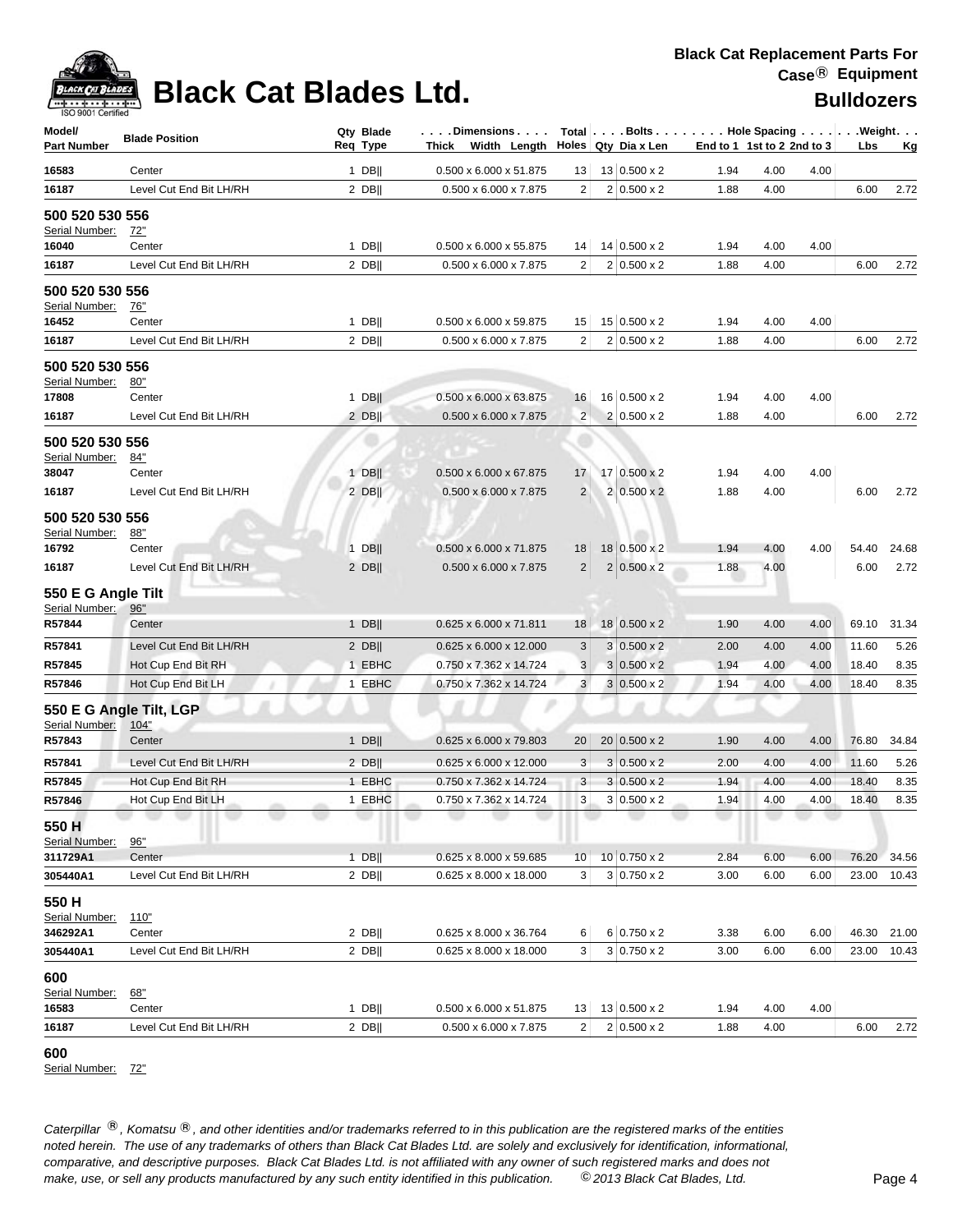

| Model/                  | <b>Blade Position</b>              | Qty Blade | Dimensions   Total   Bolts    Hole Spacing    Weight |                 |   |                                              |                            |              |      |                  |           |
|-------------------------|------------------------------------|-----------|------------------------------------------------------|-----------------|---|----------------------------------------------|----------------------------|--------------|------|------------------|-----------|
| <b>Part Number</b>      |                                    | Req Type  | Thick Width Length Holes Qty Dia x Len               |                 |   |                                              | End to 1 1st to 2 2nd to 3 |              |      | Lbs              | <u>Kg</u> |
| 16040                   | Center                             | $1$ DB    | 0.500 x 6.000 x 55.875                               | 14              |   | 14 0.500 x 2                                 | 1.94                       | 4.00         | 4.00 |                  |           |
| 16187                   | Level Cut End Bit LH/RH            | $2$ DB    | 0.500 x 6.000 x 7.875                                | $\overline{2}$  |   | $2 0.500 \times 2$                           | 1.88                       | 4.00         |      | 6.00             | 2.72      |
| 600                     |                                    |           |                                                      |                 |   |                                              |                            |              |      |                  |           |
| Serial Number:          | <u>76"</u>                         |           |                                                      |                 |   |                                              |                            |              |      |                  |           |
| 16452                   | Center                             | $1$ DB    | 0.500 x 6.000 x 59.875                               | 15              |   | $15 0.500 \times 2$                          | 1.94                       | 4.00         | 4.00 |                  |           |
| 16187                   | Level Cut End Bit LH/RH            | $2$ DB    | $0.500 \times 6.000 \times 7.875$                    | $\overline{2}$  |   | $2 0.500 \times 2$                           | 1.88                       | 4.00         |      | 6.00             | 2.72      |
| 600                     |                                    |           |                                                      |                 |   |                                              |                            |              |      |                  |           |
| Serial Number:          | 80"                                |           |                                                      |                 |   |                                              |                            |              |      |                  |           |
| 17808                   | Center                             | $1$ DB    | 0.500 x 6.000 x 63.875                               | 16              |   | 16 0.500 x 2                                 | 1.94                       | 4.00         | 4.00 |                  |           |
| 16187                   | Level Cut End Bit LH/RH            | $2$ DB    | 0.500 x 6.000 x 7.875                                | $\overline{2}$  |   | $2 0.500 \times 2$                           | 1.88                       | 4.00         |      | 6.00             | 2.72      |
| 600                     |                                    |           |                                                      |                 |   |                                              |                            |              |      |                  |           |
| Serial Number:          | 84"                                |           |                                                      |                 |   |                                              |                            |              |      |                  |           |
| 38047                   | Center                             | $1$ DB    | $0.500 \times 6.000 \times 67.875$                   | 17              |   | 17 0.500 x 2                                 | 1.94                       | 4.00         | 4.00 |                  |           |
| 16187                   | Level Cut End Bit LH/RH            | $2$ DB    | $0.500 \times 6.000 \times 7.875$                    | $\overline{2}$  |   | $2 0.500 \times 2$                           | 1.88                       | 4.00         |      | 6.00             | 2.72      |
| 600                     |                                    |           |                                                      |                 |   |                                              |                            |              |      |                  |           |
| Serial Number:          | 88"                                |           |                                                      |                 |   |                                              |                            |              |      |                  |           |
| 16792                   | Center                             | $1$ DBII  | 0.500 x 6.000 x 71.875                               | 18              |   | 18 0.500 x 2                                 | 1.94                       | 4.00         | 4.00 | 54.40            | 24.68     |
| 16187                   | Level Cut End Bit LH/RH            | $2$ DB    | $0.500 \times 6.000 \times 7.875$                    | $\overline{2}$  |   | $2 0.500 \times 2$                           | 1.88                       | 4.00         |      | 6.00             | 2.72      |
| 650 Angle Tilt          |                                    |           |                                                      |                 |   |                                              |                            |              |      |                  |           |
| Serial Number:          | 107"                               |           |                                                      |                 |   |                                              |                            |              |      |                  |           |
| R44600                  | Center                             | $1$ DB    | 0.625 x 6.000 x 74.730                               | 13              |   | $13 0.625 \times 2$                          | 1.38                       | 6.00         | 6.00 | 72.10            | 32.70     |
| R42470                  | Level Cut End Bit LH/RH            | $1$ DB    | $0.625 \times 6.000 \times 13.500$                   | 3               |   | $4 0.625 \times 2.75$                        | 1.94                       | 4.00         | 4.00 | 13.00            | 5.90      |
| D48041                  | Carbon Level Cut End Bit LH/RH     | $1$ DB    | $0.625 \times 6.000 \times 13.500$                   | 3               |   | $4 0.625 \times 2.75$                        | 1.94                       | 4.00         | 4.00 | 12.90            | 5.85      |
| D51100                  | Hot Cup End Bit RH                 | 1 EBHC    | 0.750 x 7.500 x 16.000                               | 5               |   | $2 0.625 \times 2.75$                        | 4.00                       | 4.00         |      | 21.10            | 9.57      |
|                         |                                    |           |                                                      |                 |   | $3 0.625 \times 2.75$                        | 2.00                       | 4.00         | 4.00 | 2nd Row          |           |
| D51101                  | Hot Cup End Bit LH                 | 1 EBHC    | 0.750 x 7.500 x 15.953                               | $5\phantom{.0}$ |   | 2 0.625 x 2.75                               | 4.00                       | 4.00         |      | 21.10            | 9.57      |
|                         |                                    |           |                                                      |                 |   | $3 0.625 \times 2.75$                        | 2.00                       | 4.00         | 4.00 | 2nd Row          |           |
| R41352                  | Hot Cup End Bit RH                 | 1 EBHC    | 1.000 x 7.300 x 15.880                               | 5               | 2 | $0.625 \times 2.75$<br>$3 0.625 \times 2.75$ | 3.94<br>1.94               | 4.00<br>4.00 | 4.00 | 19.70<br>2nd Row | 8.94      |
| R41351                  | Hot Cup End Bit LH                 | 1 EBHC    | 1.000 x 7.300 x 15.880                               | 5               |   | $2 0.625 \times 2.75$                        | 3.94                       | 4.00         |      | 19.70            | 8.94      |
|                         |                                    |           |                                                      |                 |   | $3 0.625 \times 2.75$                        | 1.94                       | 4.00         | 4.00 | 2nd Row          |           |
|                         |                                    |           |                                                      |                 |   |                                              |                            |              |      |                  |           |
| 650 G<br>Serial Number: | 104"                               |           |                                                      |                 |   |                                              |                            |              |      |                  |           |
| 115631A1                | Center                             | $2$ DB    | 0.750 x 8.000 x 34.134                               | 6               |   | $6$ 0.750 x 2.5                              | 2.06                       | 6.00         | 6.00 | 53.00 24.04      |           |
| R42490                  | Level Cut End Bit LH/RH            | $2$ DB    | 0.750 x 8.000 x 17.402                               | 5               |   | 2 0.750 x 2.5                                | 5.75                       | 6.00         |      | 26.60 12.07      |           |
|                         |                                    |           |                                                      |                 |   | $3 0.750 \times 2.5$                         | 2.75                       | 6.00         | 6.00 | 2nd Row          |           |
| R37034                  | Heavy Duty Level Cut End Bit LH/RH | $2$ DB    | 1.000 x 8.000 x 17.400                               | 5               |   | 2 0.750 x 2.5                                | 2.70                       | 6.00         | 6.00 | 35.90 16.28      |           |
|                         |                                    |           |                                                      |                 |   | $3 0.750 \times 2.5$                         | 5.70                       | 6.00         |      | 2nd Row          |           |
| R41911                  | Hot Cup End Bit RH                 | 1 EBHC    | 1.000 x 9.488 x 20.512                               | 5               |   | $2 0.750 \times 2.5$                         | 5.75                       | 6.00         |      | 45.70 20.73      |           |
|                         |                                    |           |                                                      |                 |   | $3 0.750 \times 2.5$                         | 2.75                       | 6.00         | 6.00 | 2nd Row          |           |
| R41910                  | Hot Cup End Bit LH                 | 1 EBHC    | 1.000 x 9.488 x 20.512                               | 5               |   | $2 0.750 \times 2.5 $                        | 5.75                       | 6.00         |      | 45.70 20.73      |           |
|                         |                                    |           |                                                      |                 |   | $3 0.750 \times 2.5$                         | 2.75                       | 6.00         |      | 2nd Row          |           |
| 650 H                   |                                    |           |                                                      |                 |   |                                              |                            |              |      |                  |           |
| Serial Number:          | 98"                                |           |                                                      |                 |   |                                              |                            |              |      |                  |           |
| 327245A1                | Center                             | $1$ DB    | 0.750 x 8.000 x 62.913                               | 10              |   | 10 0.750 x 2.5                               | 4.46                       | 6.00         | 6.00 | 97.70 44.32      |           |
| R42490                  | Level Cut End Bit LH/RH            | $2$ DB    | 0.750 x 8.000 x 17.402                               | 5               |   | $2 0.750 \times 2.5 $                        | 5.75                       | 6.00         |      | 26.60 12.07      |           |
|                         |                                    |           |                                                      |                 |   | $3 0.750 \times 2.5$                         | 2.75                       | 6.00         | 6.00 | 2nd Row          |           |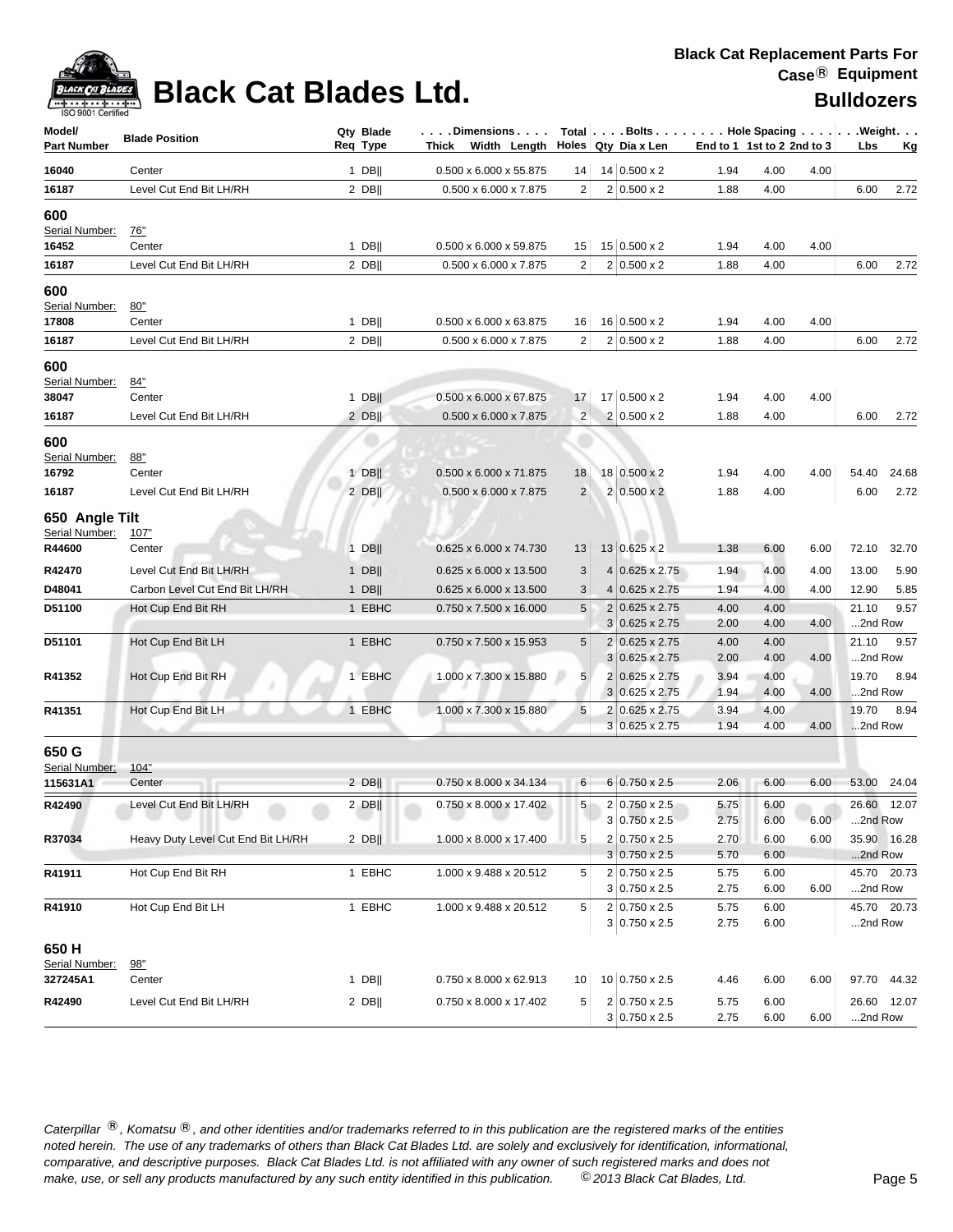

| <b>190 and I Cellilled</b><br>Model/ |                                    | Qty Blade | $\ldots$ . Dimensions $\ldots$ .       |    | Total   Bolts   Hole Spacing   Weight. |                            |      |      |              |             |
|--------------------------------------|------------------------------------|-----------|----------------------------------------|----|----------------------------------------|----------------------------|------|------|--------------|-------------|
| <b>Part Number</b>                   | <b>Blade Position</b>              | Req Type  | Thick Width Length Holes Qty Dia x Len |    |                                        | End to 1 1st to 2 2nd to 3 |      |      | Lbs          | <u>Kg</u>   |
| R37034                               | Heavy Duty Level Cut End Bit LH/RH | $2$ DB    | 1.000 x 8.000 x 17.400                 | 5  | 2 0.750 x 2.5                          | 2.70                       | 6.00 | 6.00 | 35.90        | 16.28       |
|                                      |                                    |           |                                        |    | $3 0.750 \times 2.5$                   | 5.70                       | 6.00 |      | 2nd Row      |             |
| R41911                               | Hot Cup End Bit RH                 | 1 EBHC    | 1.000 x 9.488 x 20.512                 | 5  | 2 0.750 x 2.5                          | 5.75                       | 6.00 |      |              | 45.70 20.73 |
|                                      |                                    |           |                                        |    | $3 0.750 \times 2.5$                   | 2.75                       | 6.00 | 6.00 | 2nd Row      |             |
| R41910                               | Hot Cup End Bit LH                 | 1 EBHC    | 1.000 x 9.488 x 20.512                 | 5  | 2 0.750 x 2.5                          | 5.75                       | 6.00 |      |              | 45.70 20.73 |
|                                      |                                    |           |                                        |    | $3 0.750 \times 2.5$                   | 2.75                       | 6.00 |      | 2nd Row      |             |
| 650 H                                |                                    |           |                                        |    |                                        |                            |      |      |              |             |
| Serial Number:                       | 120"                               |           |                                        |    |                                        |                            |      |      |              |             |
| 327539A1                             | Center                             | $1$ DB    | 0.750 x 8.000 x 84.960                 | 14 | 14 0.750 x 2.5                         | 3.48                       | 6.00 | 6.00 | 131.80 59.78 |             |
| R42490                               | Level Cut End Bit LH/RH            | $2$ DB    | 0.750 x 8.000 x 17.402                 | 5  | $2 0.750 \times 2.5$                   | 5.75                       | 6.00 |      |              | 26.60 12.07 |
|                                      |                                    |           |                                        |    | $3 0.750 \times 2.5$                   | 2.75                       | 6.00 | 6.00 | 2nd Row      |             |
| R37034                               | Heavy Duty Level Cut End Bit LH/RH | $2$ DB    | 1.000 x 8.000 x 17.400                 | 5  | 2 0.750 x 2.5                          | 2.70                       | 6.00 | 6.00 |              | 35.90 16.28 |
|                                      |                                    |           |                                        |    | $3 0.750 \times 2.5$                   | 5.70                       | 6.00 |      | 2nd Row      |             |
| R41911                               | Hot Cup End Bit RH                 | 1 EBHC    | 1.000 x 9.488 x 20.512                 | 5  | 2 0.750 x 2.5                          | 5.75                       | 6.00 |      |              | 45.70 20.73 |
|                                      |                                    |           |                                        |    | 3 0.750 x 2.5                          | 2.75                       | 6.00 | 6.00 | 2nd Row      |             |
| R41910                               | Hot Cup End Bit LH                 | 1 EBHC    | 1.000 x 9.488 x 20.512                 | 5  | $2 0.750 \times 2.5$                   | 5.75                       | 6.00 |      |              | 45.70 20.73 |
|                                      |                                    |           |                                        |    | $3 0.750 \times 2.5$                   | 2.75                       | 6.00 |      | 2nd Row      |             |
| 650 K                                |                                    |           |                                        |    |                                        |                            |      |      |              |             |
| Serial Number:                       | 110"                               |           |                                        |    |                                        |                            |      |      |              |             |
| 430157A1                             | Center                             | $1$ DB    | 0.750 x 8.000 x 75.118                 | 13 | 13 0.750 x 2.5                         | 1.56                       | 6.00 | 6.00 | 116.40 52.80 |             |
| R42490                               | Level Cut End Bit LH/RH            | $2$ DB    | $0.750 \times 8.000 \times 17.402$     | 5  | $2 0.750 \times 2.5 $                  | 5.75                       | 6.00 |      |              | 26.60 12.07 |
|                                      |                                    |           |                                        |    | $3 0.750 \times 2.5$                   | 2.75                       | 6.00 | 6.00 | 2nd Row      |             |
| R37034                               | Heavy Duty Level Cut End Bit LH/RH | $2$ DB    | 1.000 x 8.000 x 17.400                 | 5  | 2 0.750 x 2.5                          | 2.70                       | 6.00 | 6.00 |              | 35.90 16.28 |
|                                      |                                    |           |                                        |    | $3 0.750 \times 2.5$                   | 5.70                       | 6.00 |      | 2nd Row      |             |
| R41911                               | Hot Cup End Bit RH                 | 1 EBHC    | 1.000 x 9.488 x 20.512                 | 5  | $2 0.750 \times 2.5$                   | 5.75                       | 6.00 |      |              | 45.70 20.73 |
|                                      |                                    |           |                                        |    | $3 0.750 \times 2.5$                   | 2.75                       | 6.00 | 6.00 | 2nd Row      |             |
| R41910                               | Hot Cup End Bit LH                 | 1 EBHC    | 1.000 x 9.488 x 20.512                 | 5  | $2 0.750 \times 2.5$                   | 5.75                       | 6.00 |      |              | 45.70 20.73 |
|                                      |                                    |           |                                        |    | $3 0.750 \times 2.5$                   | 2.75                       | 6.00 |      | 2nd Row      |             |
| 700 750                              |                                    |           |                                        |    |                                        |                            |      |      |              |             |
| Serial Number:                       | 88"                                |           |                                        |    |                                        |                            |      |      |              |             |
| 17808                                | Center                             | $1$ DB    | $0.500 \times 6.000 \times 63.875$     | 16 | $16 0.500 \times 2$                    | 1.94                       | 4.00 | 4.00 |              |             |
| R18821                               | Level Cut End Bit LH/RH            | 2 EBLC    | $0.500 \times 6.000 \times 11.750$     | 3  | $3 0.500 \times 2$                     |                            |      |      |              |             |
| 700 750                              |                                    |           |                                        |    |                                        |                            |      |      |              |             |
| Serial Number:                       | 94"                                |           |                                        |    |                                        |                            |      |      |              |             |
| R23000                               | Center                             | $1$ DB    | 0.625 x 6.000 x 63.875                 | 16 | $16 0.625 \times 2$                    | 1.94                       | 4.00 | 4.00 | 61.00        | 27.67       |
| D48041                               | Carbon Level Cut End Bit LH/RH     | $2$ DB    | 0.625 x 6.000 x 13.500                 | 3  | 3 0.625 x 2.25                         | 1.94                       | 4.00 | 4.00 | 12.90        | 5.85        |
| 70441                                | Hot Cup End Bit RH                 | 1 EBHC    | 0.750 x 7.500 x 15.000                 | 3  | 3 0.625 x 2.25                         | 2.00                       | 4.00 | 4.00 | 19.80        | 8.98        |
| 70442                                | Hot Cup End Bit LH                 | 1 EBHC    | 0.750 x 7.500 x 15.000                 | 3  | $3 0.625 \times 2.25$                  | 2.00                       | 4.00 | 4.00 | 19.80        | 8.98        |
|                                      |                                    |           |                                        |    |                                        |                            |      |      |              |             |
| 700 750                              |                                    |           |                                        |    |                                        |                            |      |      |              |             |
| Serial Number:<br>D32945             | 114"                               |           |                                        |    | 21 0.625 x 2                           |                            |      |      |              |             |
|                                      | Center                             | 1 DB      | 0.625 x 6.000 x 83.875                 | 21 |                                        | 1.94                       | 4.00 | 4.00 | 80.20        | 36.38       |
| D48041                               | Carbon Level Cut End Bit LH/RH     | $2$ DB    | 0.625 x 6.000 x 13.500                 | 3  | $3 0.625 \times 2.25$                  | 1.94                       | 4.00 | 4.00 | 12.90        | 5.85        |
| 70441                                | Hot Cup End Bit RH                 | 1 EBHC    | 0.750 x 7.500 x 15.000                 | 3  | $3 0.625 \times 2.25$                  | 2.00                       | 4.00 | 4.00 | 19.80        | 8.98        |
| 70442                                | Hot Cup End Bit LH                 | 1 EBHC    | 0.750 x 7.500 x 15.000                 | 3  | $3 0.625 \times 2.25$                  | 2.00                       | 4.00 | 4.00 | 19.80        | 8.98        |
| 700 750                              |                                    |           |                                        |    |                                        |                            |      |      |              |             |
| Serial Number:                       | 112"                               |           |                                        |    |                                        |                            |      |      |              |             |
| 70725                                | Center                             | $1$ DB    | $0.500 \times 6.000 \times 87.875$     |    | 22 22 0.500 x 2                        | 1.94                       | 4.00 | 4.00 |              | 66.50 30.16 |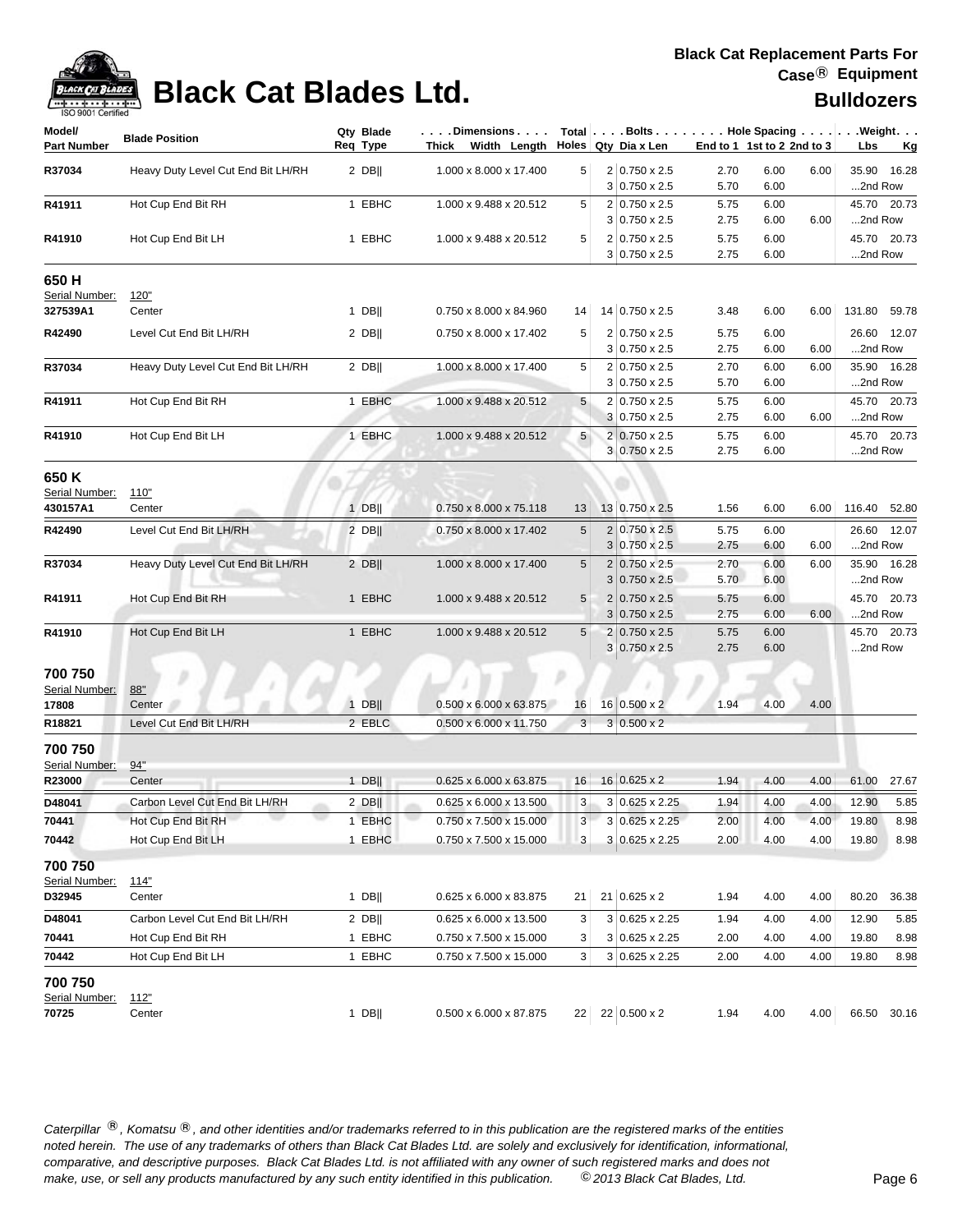

| <b>IOO SUU LOBITIIED</b><br>Model/<br><b>Part Number</b> | <b>Blade Position</b>              | Qty Blade<br>Req Type | Dimensions<br>Thick Width Length   |                 |   | Total   Bolts   Hole Spacing   Weight.<br>Holes Qty Dia x Len | End to 1 1st to 2 2nd to 3 |              |      | Lbs              | Кg          |
|----------------------------------------------------------|------------------------------------|-----------------------|------------------------------------|-----------------|---|---------------------------------------------------------------|----------------------------|--------------|------|------------------|-------------|
| R18821                                                   | Level Cut End Bit LH/RH            | 2 EBLC                | $0.500 \times 6.000 \times 11.750$ | 3 <sup>2</sup>  |   | $3 0.500 \times 2$                                            |                            |              |      |                  |             |
| 700 750<br>Serial Number:                                | 118"                               |                       |                                    |                 |   |                                                               |                            |              |      |                  |             |
| R22981                                                   | Center                             | 1 DB                  | 0.625 x 6.000 x 87.875             | 22              |   | 22 0.625 x 2                                                  | 1.94                       | 4.00         | 4.00 | 88.00            | 39.92       |
| D48041                                                   | Carbon Level Cut End Bit LH/RH     | $2$ DB                | 0.625 x 6.000 x 13.500             | 3               |   | 3 0.625 x 2.25                                                | 1.94                       | 4.00         | 4.00 | 12.90            | 5.85        |
| 70441                                                    | Hot Cup End Bit RH                 | 1 EBHC                | 0.750 x 7.500 x 15.000             | 3               |   | 3 0.625 x 2.25                                                | 2.00                       | 4.00         | 4.00 | 19.80            | 8.98        |
| 70442                                                    | Hot Cup End Bit LH                 | 1 EBHC                | 0.750 x 7.500 x 15.000             | 3               |   | 3 0.625 x 2.25                                                | 2.00                       | 4.00         | 4.00 | 19.80            | 8.98        |
| 750 G H<br>Serial Number:                                | 104"                               |                       |                                    |                 |   |                                                               |                            |              |      |                  |             |
| 115631A1                                                 | Center                             | $2$ DB                | 0.750 x 8.000 x 34.134             | 6               |   | $6 0.750 \times 2.5$                                          | 2.06                       | 6.00         | 6.00 | 53.00            | 24.04       |
| R42490                                                   | Level Cut End Bit LH/RH            | $2$ DB                | 0.750 x 8.000 x 17.402             | 5               |   | 2 0.750 x 2.5<br>$3 0.750 \times 2.5$                         | 5.75<br>2.75               | 6.00<br>6.00 | 6.00 | 26.60<br>2nd Row | 12.07       |
| R37034                                                   | Heavy Duty Level Cut End Bit LH/RH | $2$ DB                | 1.000 x 8.000 x 17.400             | 5               |   | 2 0.750 x 2.5                                                 | 2.70                       | 6.00         | 6.00 | 35.90            | 16.28       |
|                                                          |                                    |                       |                                    |                 |   | 3 0.750 x 2.5                                                 | 5.70                       | 6.00         |      | 2nd Row          |             |
| R41911                                                   | Hot Cup End Bit RH                 | 1 EBHC                | 1.000 x 9.488 x 20.512             | $5\phantom{.0}$ |   | 2 0.750 x 2.5                                                 | 5.75                       | 6.00         |      |                  | 45.70 20.73 |
|                                                          |                                    |                       |                                    |                 |   | $3 0.750 \times 2.5$                                          | 2.75                       | 6.00         | 6.00 | 2nd Row          |             |
| R41910                                                   | Hot Cup End Bit LH                 | 1 EBHC                | 1.000 x 9.488 x 20.512             | 5               |   | 2 0.750 x 2.5                                                 | 5.75                       | 6.00         |      |                  | 45.70 20.73 |
|                                                          |                                    |                       |                                    |                 |   | $3 0.750 \times 2.5$                                          | 2.75                       | 6.00         |      | 2nd Row          |             |
| 750 G H<br>Serial Number:                                | 114.5"                             |                       |                                    |                 |   |                                                               |                            |              |      |                  |             |
| 327430A1                                                 | Center                             | $1$ DB                | 0.750 x 8.000 x 79.055             | 13              |   | $13 0.750 \times 2.5$                                         | 3.53                       | 6.00         | 6.00 | 122.70           | 55.66       |
| R42490                                                   | Level Cut End Bit LH/RH            | $2$ DB                | 0.750 x 8.000 x 17.402             | 5               |   | 2 0.750 x 2.5<br>$3 0.750 \times 2.5$                         | 5.75<br>2.75               | 6.00<br>6.00 | 6.00 | 26.60<br>2nd Row | 12.07       |
| R37034                                                   | Heavy Duty Level Cut End Bit LH/RH | $2$ DB                | 1.000 x 8.000 x 17.400             | 5               |   | $2 0.750 \times 2.5$                                          | 2.70                       | 6.00         | 6.00 | 35.90            | 16.28       |
|                                                          |                                    |                       |                                    |                 |   | $3 0.750 \times 2.5$                                          | 5.70                       | 6.00         |      | 2nd Row          |             |
| R41911                                                   | Hot Cup End Bit RH                 | 1 EBHC                | 1.000 x 9.488 x 20.512             | 5               |   | $2 0.750 \times 2.5$<br>$3 0.750 \times 2.5$                  | 5.75<br>2.75               | 6.00<br>6.00 | 6.00 | 2nd Row          | 45.70 20.73 |
| R41910                                                   | Hot Cup End Bit LH                 | 1 EBHC                | 1.000 x 9.488 x 20.512             | 5 <sup>1</sup>  |   | $2 0.750 \times 2.5$                                          | 5.75                       | 6.00         |      |                  | 45.70 20.73 |
|                                                          |                                    |                       |                                    |                 | 3 | $0.750 \times 2.5$                                            | 2.75                       | 6.00         |      | 2nd Row          |             |
| 750 G H<br>Serial Number:                                | s<br>120"                          |                       |                                    |                 |   |                                                               |                            |              |      |                  |             |
| 327539A1                                                 | Center                             | $1$ DB                | 0.750 x 8.000 x 84.960             | 14              |   | 14 0.750 x 2.5                                                | 3.48                       | 6.00         | 6.00 | 131.80           | 59.78       |
| R42490                                                   | Level Cut End Bit LH/RH            | $2$ DB                | 0.750 x 8.000 x 17.402             | 5               |   | 2 0.750 x 2.5                                                 | 5.75                       | 6.00         |      |                  | 26.60 12.07 |
|                                                          |                                    |                       |                                    |                 |   | $3 0.750 \times 2.5$                                          | 2.75                       | 6.00         | 6.00 | 2nd Row          |             |
| R37034                                                   | Heavy Duty Level Cut End Bit LH/RH | $2$ DB                | 1.000 x 8.000 x 17.400             | 5               |   | 2 0.750 x 2.5                                                 | 2.70                       | 6.00         | 6.00 |                  | 35.90 16.28 |
|                                                          |                                    |                       |                                    |                 |   | $3 0.750 \times 2.5$                                          | 5.70                       | 6.00         |      | 2nd Row          |             |
| R41911                                                   | Hot Cup End Bit RH                 | 1 EBHC                | 1.000 x 9.488 x 20.512             | 5               |   | $2 0.750 \times 2.5$                                          | 5.75                       | 6.00         |      |                  | 45.70 20.73 |
|                                                          |                                    |                       |                                    |                 |   | $3 0.750 \times 2.5$                                          | 2.75                       | 6.00         | 6.00 | 2nd Row          |             |
| R41910                                                   | Hot Cup End Bit LH                 | 1 EBHC                | 1.000 x 9.488 x 20.512             | 5               |   | 2 0.750 x 2.5                                                 | 5.75                       | 6.00         |      |                  | 45.70 20.73 |
|                                                          |                                    |                       |                                    |                 |   | $3 0.750 \times 2.5$                                          | 2.75                       | 6.00         |      | 2nd Row          |             |
| 750 G H<br>Serial Number:                                | 124"                               |                       |                                    |                 |   |                                                               |                            |              |      |                  |             |
| 126519A1                                                 | Center                             | $1$ DB                | 0.750 x 8.000 x 88.898             | 15              |   | 15 0.750 x 2.5                                                | 2.45                       | 6.00         | 6.00 | 137.80 62.51     |             |
| R42490                                                   | Level Cut End Bit LH/RH            | $2$ DB                | 0.750 x 8.000 x 17.402             | 5               |   | $2 0.750 \times 2.5$                                          | 5.75                       | 6.00         |      |                  | 26.60 12.07 |
|                                                          |                                    |                       |                                    |                 |   | $3 0.750 \times 2.5$                                          | 2.75                       | 6.00         | 6.00 | 2nd Row          |             |
| R37034                                                   | Heavy Duty Level Cut End Bit LH/RH | $2$ DB                | 1.000 x 8.000 x 17.400             | 5               |   | 2 0.750 x 2.5                                                 | 2.70                       | 6.00         | 6.00 |                  | 35.90 16.28 |
|                                                          |                                    |                       |                                    |                 |   | $3 0.750 \times 2.5$                                          | 5.70                       | 6.00         |      | 2nd Row          |             |
| R41911                                                   | Hot Cup End Bit RH                 | 1 EBHC                | 1.000 x 9.488 x 20.512             | 5               |   | 2 0.750 x 2.5                                                 | 5.75                       | 6.00         |      |                  | 45.70 20.73 |
|                                                          |                                    |                       |                                    |                 |   | $3 0.750 \times 2.5$                                          | 2.75                       | 6.00         | 6.00 | 2nd Row          |             |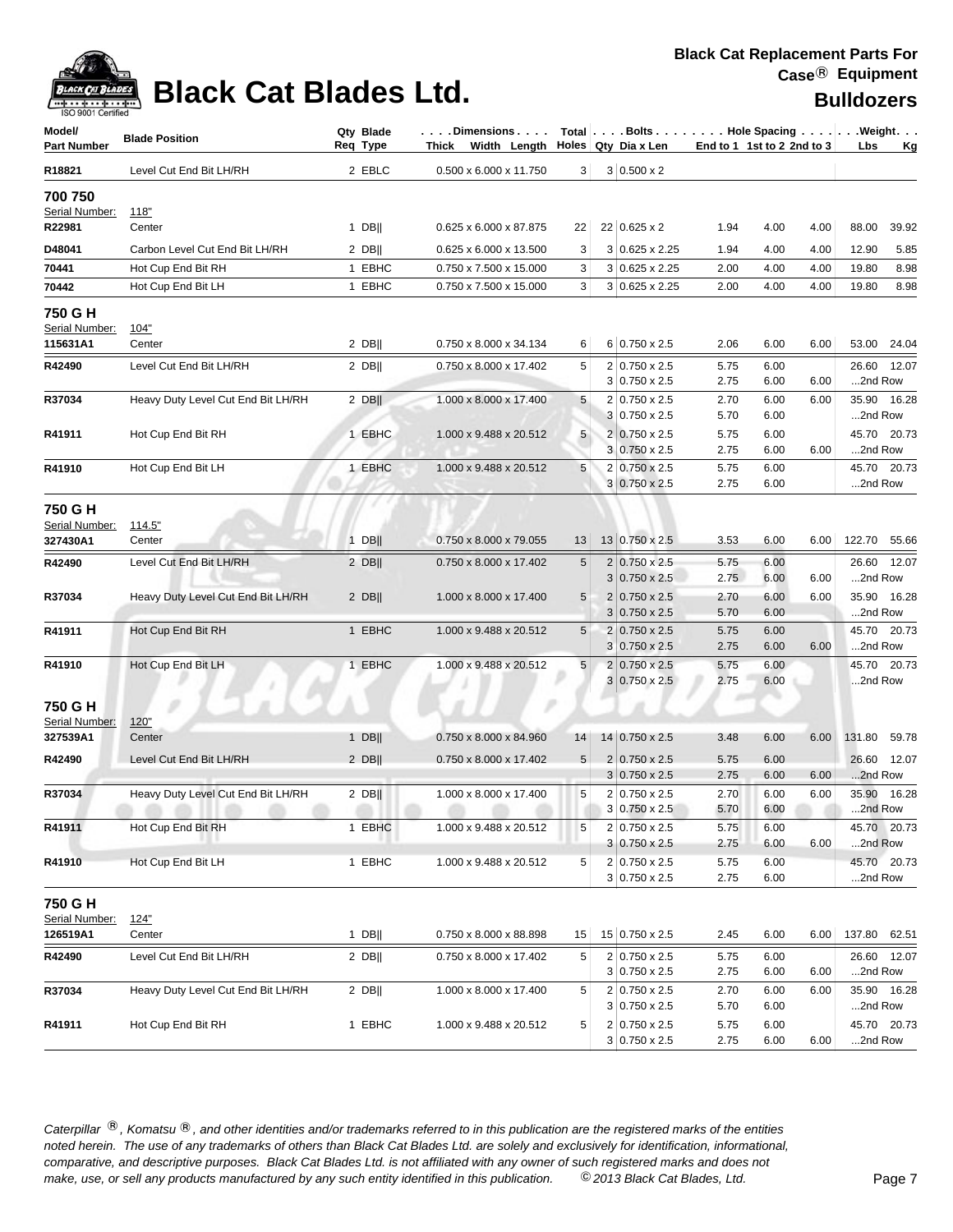

## **Black Cat Blades Ltd. Black Cat Blades Ltd. Black Cat Blades Ltd. Bulldozers**

| Model/<br><b>Part Number</b>   | <b>Blade Position</b>              | Qty Blade<br>Req Type |        | Dimensions   Total   Bolts    Hole Spacing     Weight<br>Thick Width Length $\vert$ Holes Qty Dia x Len |                 |                                               | End to 1 1st to 2 2nd to 3 |              |      | Lbs          | <u>Kg</u>   |
|--------------------------------|------------------------------------|-----------------------|--------|---------------------------------------------------------------------------------------------------------|-----------------|-----------------------------------------------|----------------------------|--------------|------|--------------|-------------|
| R41910                         | Hot Cup End Bit LH                 |                       | 1 EBHC | 1.000 x 9.488 x 20.512                                                                                  | 5               | $2 0.750 \times 2.5$<br>3 0.750 x 2.5         | 5.75<br>2.75               | 6.00<br>6.00 |      | 2nd Row      | 45.70 20.73 |
| 750 K<br>Serial Number:        | 110"                               |                       |        |                                                                                                         |                 |                                               |                            |              |      |              |             |
| 430157A1                       | Center                             | $1$ DB                |        | 0.750 x 8.000 x 75.118                                                                                  | 13              | 13 0.750 x 2.5                                | 1.56                       | 6.00         | 6.00 | 116.40 52.80 |             |
| R42490                         | Level Cut End Bit LH/RH            | $2$ DB                |        | 0.750 x 8.000 x 17.402                                                                                  | 5               | 2 0.750 x 2.5                                 | 5.75                       | 6.00         |      |              | 26.60 12.07 |
|                                |                                    |                       |        |                                                                                                         |                 | $3 0.750 \times 2.5$                          | 2.75                       | 6.00         | 6.00 | 2nd Row      |             |
| R37034                         | Heavy Duty Level Cut End Bit LH/RH | $2$ DB                |        | 1.000 x 8.000 x 17.400                                                                                  | 5               | 2 0.750 x 2.5                                 | 2.70                       | 6.00         | 6.00 |              | 35.90 16.28 |
| R41911                         | Hot Cup End Bit RH                 |                       | 1 EBHC | 1.000 x 9.488 x 20.512                                                                                  | 5               | $3 0.750 \times 2.5$<br>2 0.750 x 2.5         | 5.70<br>5.75               | 6.00<br>6.00 |      | 2nd Row      | 45.70 20.73 |
|                                |                                    |                       |        |                                                                                                         |                 | $3 0.750 \times 2.5$                          | 2.75                       | 6.00         | 6.00 | 2nd Row      |             |
| R41910                         | Hot Cup End Bit LH                 |                       | 1 EBHC | 1.000 x 9.488 x 20.512                                                                                  | 5               | 2 0.750 x 2.5                                 | 5.75                       | 6.00         |      |              | 45.70 20.73 |
|                                |                                    |                       |        |                                                                                                         |                 | $3 0.750 \times 2.5$                          | 2.75                       | 6.00         |      | 2nd Row      |             |
| 750 K                          |                                    |                       |        |                                                                                                         |                 |                                               |                            |              |      |              |             |
| Serial Number:                 | 130"                               |                       |        |                                                                                                         |                 |                                               |                            |              |      |              |             |
| 430350A1                       | Center                             | $1$ DB                |        | 0.750 x 8.000 x 94.803                                                                                  | 16              | 16 0.750 x 2.5                                | 2.40                       | 6.00         | 6.00 | 147.00 66.68 |             |
| R42490                         | Level Cut End Bit LH/RH            | $2$ DB                |        | $0.750 \times 8.000 \times 17.402$                                                                      | 5               | 2 0.750 x 2.5                                 | 5.75                       | 6.00         |      |              | 26.60 12.07 |
|                                |                                    |                       |        |                                                                                                         |                 | $3 0.750 \times 2.5$                          | 2.75                       | 6.00         | 6.00 | 2nd Row      |             |
| R37034                         | Heavy Duty Level Cut End Bit LH/RH | 2 DB                  |        | 1.000 x 8.000 x 17.400                                                                                  | $5\phantom{.0}$ | 2 0.750 x 2.5                                 | 2.70                       | 6.00         | 6.00 |              | 35.90 16.28 |
|                                |                                    |                       |        |                                                                                                         |                 | 3 0.750 x 2.5                                 | 5.70                       | 6.00         |      | 2nd Row      |             |
| R41911                         | Hot Cup End Bit RH                 |                       | 1 EBHC | 1.000 x 9.488 x 20.512                                                                                  | $5\phantom{.0}$ | $2 0.750 \times 2.5 $<br>$3 0.750 \times 2.5$ | 5.75<br>2.75               | 6.00<br>6.00 | 6.00 | 2nd Row      | 45.70 20.73 |
| R41910                         | Hot Cup End Bit LH                 |                       | 1 EBHC | 1.000 x 9.488 x 20.512                                                                                  | 5               | 2 0.750 x 2.5                                 | 5.75                       | 6.00         |      |              | 45.70 20.73 |
|                                |                                    |                       |        |                                                                                                         |                 | $3 0.750 \times 2.5$                          | 2.75                       | 6.00         |      | 2nd Row      |             |
|                                |                                    |                       |        |                                                                                                         |                 |                                               |                            |              |      |              |             |
| 800 810<br>Serial Number:      | 87.5"                              |                       |        |                                                                                                         |                 |                                               |                            |              |      |              |             |
| 17808                          | Center                             | $1$ DB                |        | $0.500 \times 6.000 \times 63.875$                                                                      | 16              | 16 0.500 x 2                                  | 1.94                       | 4.00         | 4.00 |              |             |
| R18821                         | Level Cut End Bit LH/RH            |                       | 2 EBLC | 0.500 x 6.000 x 11.750                                                                                  | 3               | $3 0.500 \times 2$                            |                            |              |      |              |             |
| 800 810<br>Serial Number:      | 94"                                |                       |        |                                                                                                         |                 |                                               |                            |              |      |              |             |
| R23000                         | Center                             | $1$ DB                |        | 0.625 x 6.000 x 63.875                                                                                  | 16              | $16 0.625 \times 2$                           | 1.94                       | 4.00         | 4.00 | 61.00        | 27.67       |
| D48041                         | Carbon Level Cut End Bit LH/RH     | $2$ DB                |        | 0.625 x 6.000 x 13.500                                                                                  | 3               | $3 0.625 \times 2.25$                         | 1.94                       | 4.00         | 4.00 | 12.90        | 5.85        |
| 70441                          | Hot Cup End Bit RH                 |                       | 1 EBHC | 0.750 x 7.500 x 15.000                                                                                  | 3               | $3 0.625 \times 2.25$                         | 2.00                       | 4.00         | 4.00 | 19.80        | 8.98        |
| 70442                          | Hot Cup End Bit LH                 |                       | 1 EBHC | 0.750 x 7.500 x 15.000                                                                                  | 3 <sup>1</sup>  | $3 0.625 \times 2.25$                         | 2.00                       | 4.00         | 4.00 | 19.80        | 8.98        |
| 800 810<br>Serial Number: 102" |                                    |                       |        |                                                                                                         |                 |                                               |                            |              |      |              |             |
| 16792<br>R42529                | Center with 1/2" holes             | $1$ DB                |        | 0.500 x 6.000 x 71.875                                                                                  | 18              | $18$ 0.500 x 2                                | 1.94                       | 4.00         | 4.00 |              | 54.40 24.68 |
|                                | Center with 5/8" holes             | 1 DB                  |        | 0.625 x 6.000 x 71.810                                                                                  | 18              | $18 0.625 \times 2$                           | 1.90                       | 4.00         | 4.00 | 68.70        | 31.16       |
| D48041                         | Carbon Level Cut End Bit LH/RH     | $2$ DB                |        | 0.625 x 6.000 x 13.500                                                                                  | 3               | 3 0.625 x 2.25                                | 1.94                       | 4.00         | 4.00 | 12.90        | 5.85        |
| 70441                          | Hot Cup End Bit RH                 |                       | 1 EBHC | 0.750 x 7.500 x 15.000                                                                                  | 3               | $3 0.625 \times 2.25$                         | 2.00                       | 4.00         | 4.00 | 19.80        | 8.98        |
| 70442                          | Hot Cup End Bit LH                 |                       | 1 EBHC | 0.750 x 7.500 x 15.000                                                                                  | 3               | $3 0.625 \times 2.25$                         | 2.00                       | 4.00         | 4.00 | 19.80        | 8.98        |
| 800 810<br>Serial Number:      | 110"                               |                       |        |                                                                                                         |                 |                                               |                            |              |      |              |             |
| 70391                          | Center with 1/2" holes             | $1$ DB                |        | $0.500 \times 6.000 \times 79.875$                                                                      | 20              | 20 0.500 x 2                                  | 1.94                       | 4.00         | 4.00 |              |             |
| R22973                         | Center with 5/8" holes             | 1 DB                  |        | 0.625 x 6.000 x 79.750                                                                                  | 20              | 20   0.625 x 2                                | 1.88                       | 4.00         | 4.00 | 70.00        | 31.75       |
| D48041                         | Carbon Level Cut End Bit LH/RH     | $2$ DB                |        | 0.625 x 6.000 x 13.500                                                                                  | 3               | 3 0.625 x 2.25                                | 1.94                       | 4.00         | 4.00 | 12.90        | 5.85        |
| 70441                          | Hot Cup End Bit RH                 |                       | 1 EBHC | 0.750 x 7.500 x 15.000                                                                                  | 3               | $3 0.625 \times 2.25$                         | 2.00                       | 4.00         | 4.00 | 19.80        | 8.98        |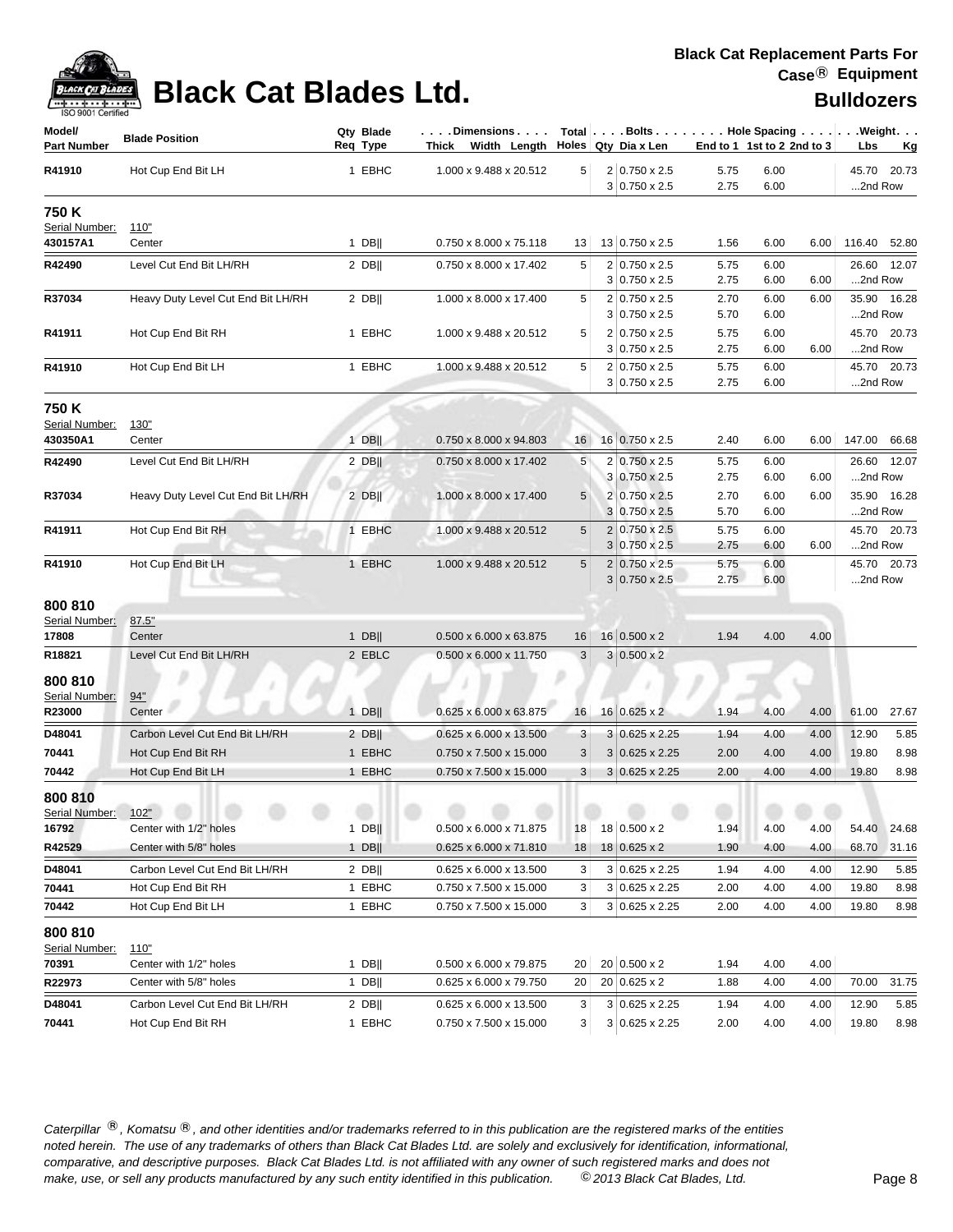

| Model/<br><b>Part Number</b>               | <b>Blade Position</b>             | Qty Blade<br>Req Type | .Dimensions<br>Thick Width Length  |                | Total   Bolts Hole Spacing Weight.<br>Holes Qty Dia x Len | End to 1 1st to 2 2nd to 3 |              |      | Lbs              | <u>Kg</u> |
|--------------------------------------------|-----------------------------------|-----------------------|------------------------------------|----------------|-----------------------------------------------------------|----------------------------|--------------|------|------------------|-----------|
| 70442                                      | Hot Cup End Bit LH                | 1 EBHC                | 0.750 x 7.500 x 15.000             | 3 <sup>1</sup> | 3 0.625 x 2.25                                            | 2.00                       | 4.00         | 4.00 | 19.80            | 8.98      |
| 800 810                                    |                                   |                       |                                    |                |                                                           |                            |              |      |                  |           |
| Serial Number:                             | <u>114"</u>                       |                       |                                    |                |                                                           |                            |              |      |                  |           |
| D32945                                     | Center                            | $1$ DB                | 0.625 x 6.000 x 83.875             | 21             | 21 0.625 x 2                                              | 1.94                       | 4.00         | 4.00 | 80.20            | 36.38     |
| D48041                                     | Carbon Level Cut End Bit LH/RH    | $2$ DB                | 0.625 x 6.000 x 13.500             | 3              | $3 0.625 \times 2.25$                                     | 1.94                       | 4.00         | 4.00 | 12.90            | 5.85      |
| 70441                                      | Hot Cup End Bit RH                | 1 EBHC                | 0.750 x 7.500 x 15.000             | 3              | $3 0.625 \times 2.25$                                     | 2.00                       | 4.00         | 4.00 | 19.80            | 8.98      |
| 70442                                      | Hot Cup End Bit LH                | 1 EBHC                | 0.750 x 7.500 x 15.000             | 3              | 3 0.625 x 2.25                                            | 2.00                       | 4.00         | 4.00 | 19.80            | 8.98      |
| 800 810<br>Serial Number:                  | 118"                              |                       |                                    |                |                                                           |                            |              |      |                  |           |
| 70725                                      | Center with 1/2" holes            | $1$ DB                | 0.500 x 6.000 x 87.875             | 22             | 22 0.500 x 2                                              | 1.94                       | 4.00         | 4.00 | 66.50            | 30.16     |
| R22981                                     | Center with 5/8" holes            | $1$ DB                | 0.625 x 6.000 x 87.875             | 22             | 22 0.625 x 2                                              | 1.94                       | 4.00         | 4.00 | 88.00            | 39.92     |
| D48041                                     | Carbon Level Cut End Bit LH/RH    | $2$ DB                | $0.625 \times 6.000 \times 13.500$ | 3              | $3 0.625 \times 2.25$                                     | 1.94                       | 4.00         | 4.00 | 12.90            | 5.85      |
| 70441                                      | Hot Cup End Bit RH                | 1 EBHC                | 0.750 x 7.500 x 15.000             | 3              | 3 0.625 x 2.25                                            | 2.00                       | 4.00         | 4.00 | 19.80            | 8.98      |
| 70442                                      | Hot Cup End Bit LH                | 1 EBHC                | 0.750 x 7.500 x 15.000             | 3              | 3 0.625 x 2.25                                            | 2.00                       | 4.00         | 4.00 | 19.80            | 8.98      |
|                                            |                                   |                       |                                    |                |                                                           |                            |              |      |                  |           |
| Serial Number:                             | 850 Low Ground Pressure<br>118.5" |                       |                                    |                |                                                           |                            |              |      |                  |           |
| R43239                                     | Center                            | $1$ DB                | 0.625 x 6.000 x 86.875             | 15             | 15 0.625 x 2                                              | 1.37                       | 6.00         | 6.00 | 83.70            | 37.97     |
| R42470                                     | Level Cut End Bit LH/RH           | $2$ DB                | 0.625 x 6.000 x 13.500             | 3              | 3 0.625 x 2.75                                            | 1.94                       | 4.00         | 4.00 | 13.00            | 5.90      |
| D48041                                     | Carbon Level Cut End Bit LH/RH    | $2$ DB                | 0.625 x 6.000 x 13.500             | 3              | 3 0.625 x 2.75                                            | 1.94                       | 4.00         | 4.00 | 12.90            | 5.85      |
| D51100                                     | Hot Cup End Bit RH                | 1 EBHC                | 0.750 x 7.500 x 16.000             | 5              | 2 0.625 x 2.75                                            | 4.00                       | 4.00         |      | 21.10            | 9.57      |
|                                            |                                   |                       |                                    |                | $3 0.625 \times 2.75$                                     | 2.00                       | 4.00         | 4.00 | 2nd Row          |           |
| D51101                                     | Hot Cup End Bit LH                | 1 EBHC                | 0.750 x 7.500 x 15.953             | 5              | $2 0.625 \times 2.75$                                     | 4.00                       | 4.00         |      | 21.10            | 9.57      |
|                                            |                                   |                       |                                    |                | $3 0.625 \times 2.75$                                     | 2.00                       | 4.00         | 4.00 | 2nd Row          |           |
| R41352                                     | Hot Cup End Bit RH                | 1 EBHC                | 1.000 x 7.300 x 15.880             | 5              | $2 0.625 \times 2.75$<br>$3 0.625 \times 2.75$            | 3.94<br>1.94               | 4.00<br>4.00 | 4.00 | 19.70<br>2nd Row | 8.94      |
| R41351                                     | Hot Cup End Bit LH                | 1 EBHC                | 1.000 x 7.300 x 15.880             | 5              | 2 0.625 x 2.75                                            | 3.94                       | 4.00         |      | 19.70            | 8.94      |
|                                            |                                   |                       |                                    |                | $3 0.625 \times 2.75$                                     | 1.94                       | 4.00         | 4.00 | 2nd Row          |           |
| 850 Angle Tilt<br>Serial Number:<br>R44592 | 103.5"<br>Center                  | $1$ DB                | 0.625 x 6.000 x 71.750             | 12             | 12   0.625 x 2                                            | 2.88                       | 6.00         | 6.00 | 69.00            | 31.30     |
| R42470                                     | Level Cut End Bit LH/RH           | $2$ DB                | 0.625 x 6.000 x 13.500             | 3              | 3 0.625 x 2.75                                            | 1.94                       | 4.00         | 4.00 | 13.00            | 5.90      |
| D48041                                     | Carbon Level Cut End Bit LH/RH    | $2$ DB                | 0.625 x 6.000 x 13.500             | 3              | $3 0.625 \times 2.75$                                     | 1.94                       | 4.00         | 4.00 | 12.90            | 5.85      |
| D51100                                     | Hot Cup End Bit RH                | 1 EBHC                | 0.750 x 7.500 x 16.000             | 5              | $2 0.625 \times 2.75$                                     | 4.00                       | 4.00         |      | 21.10            | 9.57      |
|                                            |                                   |                       |                                    |                | 3 0.625 x 2.75                                            | 2.00                       | 4.00         | 4.00 | 2nd Row          |           |
| D51101                                     | Hot Cup End Bit LH<br>$\sim$      | 1 EBHC                | 0.750 x 7.500 x 15.953             | 5              | 2 0.625 x 2.75<br>3 0.625 x 2.75                          | 4.00<br>2.00               | 4.00<br>4.00 | 4.00 | 21.10<br>2nd Row | 9.57      |
| R41352                                     | Hot Cup End Bit RH                | 1 EBHC                | 1.000 x 7.300 x 15.880             | 5              | 2 0.625 x 2.75                                            | 3.94                       | 4.00         |      | 19.70            | 8.94      |
|                                            |                                   |                       |                                    |                | $3 0.625 \times 2.75$                                     | 1.94                       | 4.00         | 4.00 | 2nd Row          |           |
| R41351                                     | Hot Cup End Bit LH                | 1 EBHC                | 1.000 x 7.300 x 15.880             | 5              | 2 0.625 x 2.75                                            | 3.94                       | 4.00         |      | 19.70            | 8.94      |
|                                            |                                   |                       |                                    |                | $3 0.625 \times 2.75$                                     | 1.94                       | 4.00         | 4.00 | 2nd Row          |           |
| 850 Angle Tilt<br>Serial Number:<br>R44600 | 107.5<br>Center                   | 1 DB $  $             | 0.625 x 6.000 x 74.730             | 13             | 13 0.625 x 2                                              | 1.38                       | 6.00         | 6.00 | 72.10            | 32.70     |
| R36267                                     | Carbon Center                     | 1 DB                  | 0.625 x 6.000 x 74.875             | 13             | 13 0.625 x 2                                              | 1.44                       | 6.00         | 6.00 | 73.00            | 33.11     |
| R42470                                     | Level Cut End Bit LH/RH           | $2$ DB                | 0.625 x 6.000 x 13.500             | 3              | 3 0.625 x 2.75                                            | 1.94                       | 4.00         | 4.00 | 13.00            | 5.90      |
| D48041                                     | Carbon Level Cut End Bit LH/RH    | $2$ DB                | 0.625 x 6.000 x 13.500             | 3              | 3 0.625 x 2.75                                            | 1.94                       | 4.00         | 4.00 | 12.90            | 5.85      |
| D51100                                     | Hot Cup End Bit RH                | 1 EBHC                | 0.750 x 7.500 x 16.000             | 5              | 2 0.625 x 2.75                                            | 4.00                       | 4.00         |      | 21.10            | 9.57      |
|                                            |                                   |                       |                                    |                | $3 0.625 \times 2.75$                                     | 2.00                       | 4.00         | 4.00 | 2nd Row          |           |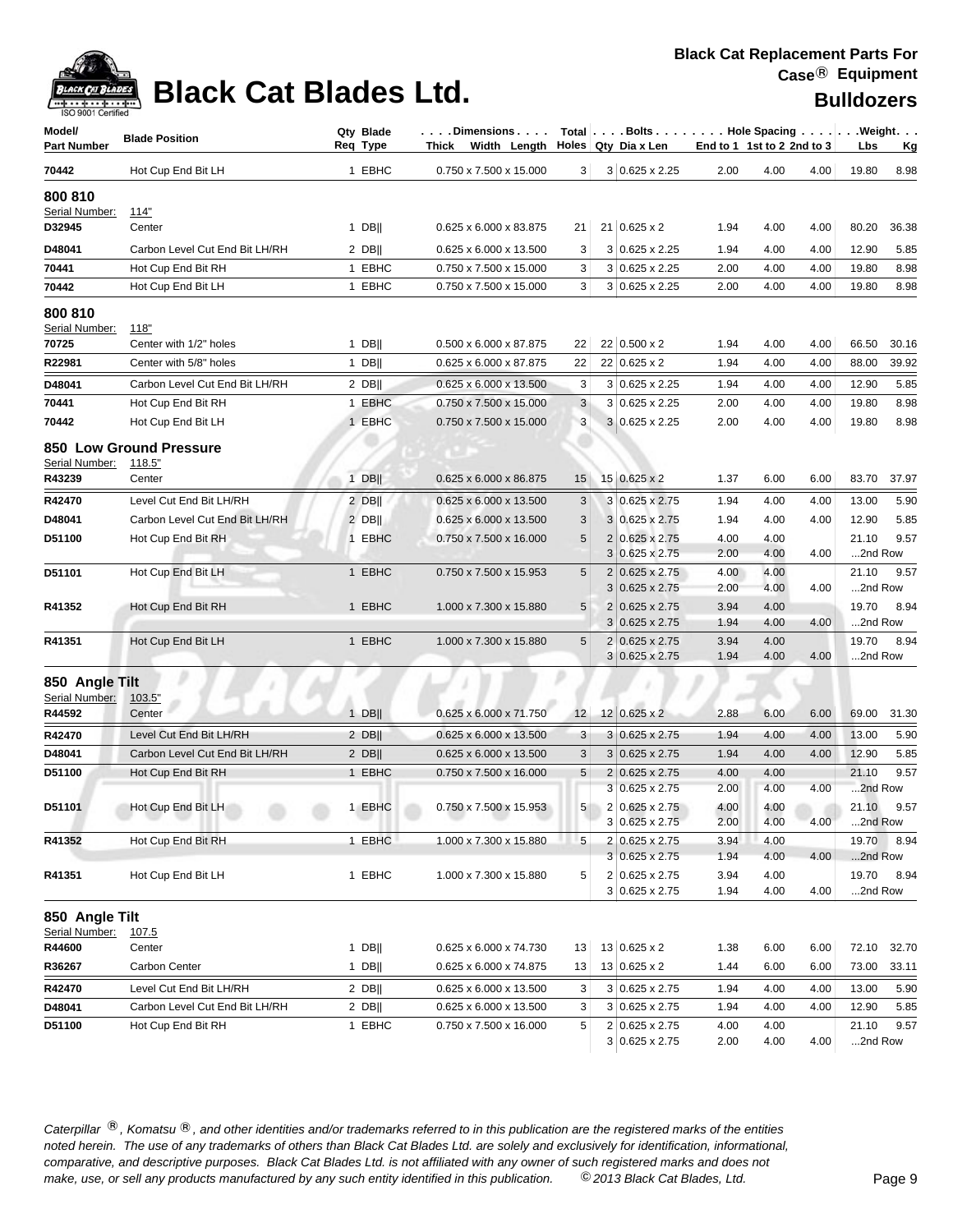

| Model/                   | <b>Blade Position</b>              | Qty Blade |  | $\ldots$ .Dimensions   |                 |                | Total $\vert \ldots$ Bolts $\ldots \vert \ldots$ Hole Spacing $\ldots \vert \ldots$ Weight. $\ldots$ |              |                            |      |         |             |
|--------------------------|------------------------------------|-----------|--|------------------------|-----------------|----------------|------------------------------------------------------------------------------------------------------|--------------|----------------------------|------|---------|-------------|
| <b>Part Number</b>       |                                    | Req Type  |  | Thick Width Length     |                 |                | Holes Qty Dia x Len                                                                                  |              | End to 1 1st to 2 2nd to 3 |      | Lbs     | <u>Kg</u>   |
| D51101                   | Hot Cup End Bit LH                 | 1 EBHC    |  | 0.750 x 7.500 x 15.953 | 5               |                | 2 0.625 x 2.75                                                                                       | 4.00         | 4.00                       |      | 21.10   | 9.57        |
|                          |                                    |           |  |                        |                 |                | $3 0.625 \times 2.75$                                                                                | 2.00         | 4.00                       | 4.00 | 2nd Row |             |
| R41352                   | Hot Cup End Bit RH                 | 1 EBHC    |  | 1.000 x 7.300 x 15.880 | 5               |                | 2 0.625 x 2.75                                                                                       | 3.94         | 4.00                       |      | 19.70   | 8.94        |
|                          |                                    |           |  |                        |                 |                | $3 0.625 \times 2.75$                                                                                | 1.94         | 4.00                       | 4.00 | 2nd Row |             |
| R41351                   | Hot Cup End Bit LH                 | 1 EBHC    |  | 1.000 x 7.300 x 15.880 | 5               |                | 2 0.625 x 2.75                                                                                       | 3.94         | 4.00                       |      | 19.70   | 8.94        |
|                          |                                    |           |  |                        |                 |                | $3 0.625 \times 2.75$                                                                                | 1.94         | 4.00                       | 4.00 | 2nd Row |             |
| 850                      |                                    |           |  |                        |                 |                |                                                                                                      |              |                            |      |         |             |
| Serial Number:           | <u>120"</u>                        |           |  |                        |                 |                |                                                                                                      |              |                            |      |         |             |
| D52377                   | Center                             | $1$ DB    |  | 0.625 x 6.000 x 87.875 | 15              |                | 15 0.625 x 2                                                                                         | 1.94         | 6.00                       | 6.00 | 84.80   | 38.46       |
| R42470                   | Level Cut End Bit LH/RH            | $2$ DB    |  | 0.625 x 6.000 x 13.500 | 3               |                | $3 0.625 \times 2.75$                                                                                | 1.94         | 4.00                       | 4.00 | 13.00   | 5.90        |
| D48041                   | Carbon Level Cut End Bit LH/RH     | $2$ DB    |  | 0.625 x 6.000 x 13.500 | 3               |                | $3 0.625 \times 2.75$                                                                                | 1.94         | 4.00                       | 4.00 | 12.90   | 5.85        |
| D51100                   | Hot Cup End Bit RH                 | 1 EBHC    |  | 0.750 x 7.500 x 16.000 | 5               |                | 2 0.625 x 2.75                                                                                       | 4.00         | 4.00                       |      | 21.10   | 9.57        |
|                          |                                    |           |  |                        |                 |                | $3 0.625 \times 2.75$                                                                                | 2.00         | 4.00                       | 4.00 | 2nd Row |             |
| D51101                   | Hot Cup End Bit LH                 | 1 EBHC    |  | 0.750 x 7.500 x 15.953 | 5               |                | 2 0.625 x 2.75                                                                                       | 4.00         | 4.00                       |      | 21.10   | 9.57        |
|                          |                                    |           |  |                        |                 |                | 3 0.625 x 2.75                                                                                       | 2.00         | 4.00                       | 4.00 | 2nd Row |             |
| R41352                   | Hot Cup End Bit RH                 | 1 EBHC    |  | 1.000 x 7.300 x 15.880 | $5\phantom{.0}$ |                | 2 0.625 x 2.75                                                                                       | 3.94         | 4.00                       |      | 19.70   | 8.94        |
|                          |                                    |           |  |                        |                 | 3              | $0.625 \times 2.75$                                                                                  | 1.94         | 4.00                       | 4.00 | 2nd Row |             |
| R41351                   | Hot Cup End Bit LH                 | 1 EBHC    |  | 1.000 x 7.300 x 15.880 | $\sqrt{5}$      |                | 2 0.625 x 2.75                                                                                       | 3.94         | 4.00                       |      | 19.70   | 8.94        |
|                          |                                    |           |  |                        |                 |                | $3 0.625 \times 2.75$                                                                                | 1.94         | 4.00                       | 4.00 | 2nd Row |             |
| 850 G H                  |                                    |           |  |                        |                 |                |                                                                                                      |              |                            |      |         |             |
| Serial Number:           | 104"                               |           |  |                        |                 |                |                                                                                                      |              |                            |      |         |             |
| 115631A1                 | Center                             | $2$ DB    |  | 0.750 x 8.000 x 34.134 | 6               |                | $6 0.750 \times 2.5$                                                                                 | 2.06         | 6.00                       | 6.00 |         | 53.00 24.04 |
| R42490                   | Level Cut End Bit LH/RH            | $2$ DB    |  | 0.750 x 8.000 x 17.402 | 5               |                | $2 0.750 \times 2.5$                                                                                 | 5.75         | 6.00                       |      |         | 26.60 12.07 |
|                          |                                    |           |  |                        |                 |                | $3 0.750 \times 2.5$                                                                                 | 2.75         | 6.00                       | 6.00 | 2nd Row |             |
| R37034                   | Heavy Duty Level Cut End Bit LH/RH | $2$ DB    |  | 1.000 x 8.000 x 17.400 | 5               |                | $2 0.750 \times 2.5$                                                                                 | 2.70         | 6.00                       | 6.00 |         | 35.90 16.28 |
|                          |                                    |           |  |                        |                 |                | $3 0.750 \times 2.5$                                                                                 | 5.70         | 6.00                       |      | 2nd Row |             |
| R41911                   | Hot Cup End Bit RH                 | 1 EBHC    |  | 1.000 x 9.488 x 20.512 | 5               | 2              | $0.750 \times 2.5$                                                                                   | 5.75         | 6.00                       |      |         | 45.70 20.73 |
|                          |                                    |           |  |                        |                 | 3              | $0.750 \times 2.5$                                                                                   | 2.75         | 6.00                       | 6.00 | 2nd Row |             |
| R41910                   | Hot Cup End Bit LH                 | 1 EBHC    |  | 1.000 x 9.488 x 20.512 | 5               |                | $2 0.750 \times 2.5$                                                                                 | 5.75         | 6.00                       |      |         | 45.70 20.73 |
|                          |                                    |           |  |                        |                 | 3              | $0.750 \times 2.5$                                                                                   | 2.75         | 6.00                       |      | 2nd Row |             |
| 850 G H                  |                                    |           |  |                        |                 |                |                                                                                                      |              |                            |      |         |             |
| Serial Number:           | 124"                               |           |  |                        |                 |                |                                                                                                      |              |                            |      |         |             |
| 126519A1                 | Center                             | $1$ DB    |  | 0.750 x 8.000 x 88.898 | 15              |                | 15 0.750 x 2.5                                                                                       | 2.45         | 6.00                       | 6.00 | 137.80  | 62.51       |
| R42490                   | Level Cut End Bit LH/RH            | $2$ DB    |  | 0.750 x 8.000 x 17.402 | $\overline{5}$  | $\overline{c}$ | $0.750 \times 2.5$                                                                                   | 5.75         | 6.00                       |      |         | 26.60 12.07 |
|                          |                                    |           |  |                        |                 |                | $3 0.750 \times 2.5$                                                                                 | 2.75         | 6.00                       | 6.00 | 2nd Row |             |
| R37034                   | Heavy Duty Level Cut End Bit LH/RH | $2$ DB    |  | 1.000 x 8.000 x 17.400 | 5               |                | 2 0.750 x 2.5                                                                                        | 2.70         | 6.00                       | 6.00 |         | 35.90 16.28 |
|                          |                                    |           |  |                        |                 |                | $3 0.750 \times 2.5 $                                                                                | 5.70         | 6.00                       |      | 2nd Row |             |
| R41911                   | Hot Cup End Bit RH                 | 1 EBHC    |  | 1.000 x 9.488 x 20.512 | 5               |                | $2 0.750 \times 2.5$                                                                                 | 5.75         | 6.00                       |      |         | 45.70 20.73 |
|                          |                                    |           |  |                        |                 |                | $3 0.750 \times 2.5$                                                                                 | 2.75         | 6.00                       | 6.00 | 2nd Row |             |
| R41910                   | Hot Cup End Bit LH                 | 1 EBHC    |  | 1.000 x 9.488 x 20.512 | 5               |                | $2 0.750 \times 2.5$                                                                                 | 5.75         | 6.00                       |      |         | 45.70 20.73 |
|                          |                                    |           |  |                        |                 |                | $3 0.750 \times 2.5$                                                                                 | 2.75         | 6.00                       |      | 2nd Row |             |
|                          |                                    |           |  |                        |                 |                |                                                                                                      |              |                            |      |         |             |
| 850 KL<br>Serial Number: | 104"                               |           |  |                        |                 |                |                                                                                                      |              |                            |      |         |             |
| 115631A1                 | Center                             | $2$ DB    |  | 0.750 x 8.000 x 34.134 | 6               |                | 6 0.750 x 2.5                                                                                        | 2.06         | 6.00                       | 6.00 |         | 53.00 24.04 |
|                          |                                    |           |  |                        |                 |                |                                                                                                      |              |                            |      |         |             |
| R42490                   | Level Cut End Bit LH/RH            | $2$ DB    |  | 0.750 x 8.000 x 17.402 | 5               |                | $2 0.750 \times 2.5$<br>$3 0.750 \times 2.5$                                                         | 5.75         | 6.00                       |      |         | 26.60 12.07 |
|                          |                                    |           |  |                        |                 |                |                                                                                                      | 2.75         | 6.00                       | 6.00 | 2nd Row |             |
| R37034                   | Heavy Duty Level Cut End Bit LH/RH | $2$ DB    |  | 1.000 x 8.000 x 17.400 | 5               |                | $2 0.750 \times 2.5$<br>$3 0.750 \times 2.5$                                                         | 2.70         | 6.00                       | 6.00 |         | 35.90 16.28 |
|                          |                                    |           |  |                        |                 |                |                                                                                                      | 5.70         | 6.00                       |      | 2nd Row |             |
| R41911                   | Hot Cup End Bit RH                 | 1 EBHC    |  | 1.000 x 9.488 x 20.512 | 5               |                | $2 0.750 \times 2.5$                                                                                 | 5.75<br>2.75 | 6.00<br>6.00               | 6.00 | 2nd Row | 45.70 20.73 |
|                          |                                    |           |  |                        |                 |                | $3 0.750 \times 2.5$                                                                                 |              |                            |      |         |             |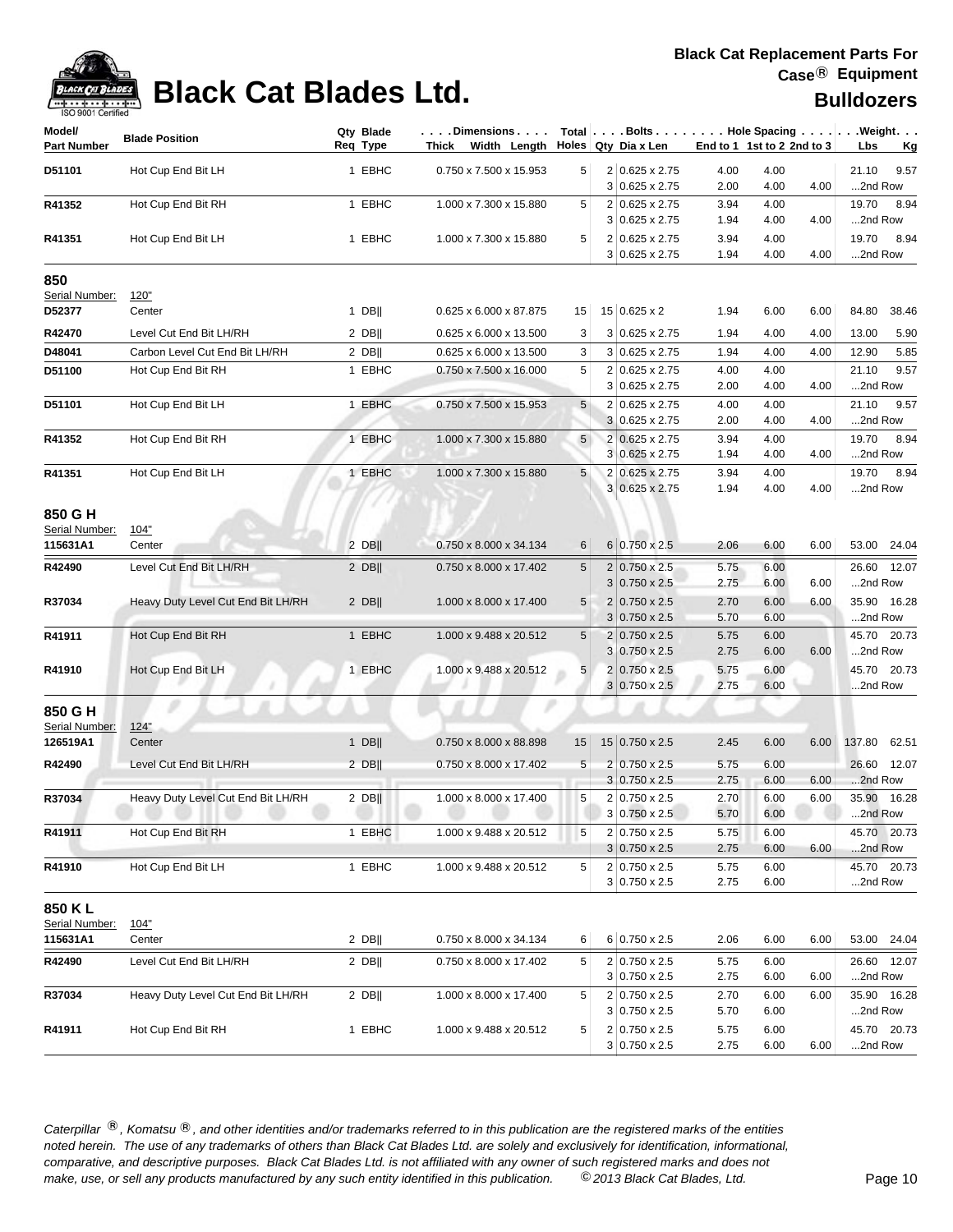

### **Black Cat Blades Ltd. Black Cat Blades Ltd. Black Cat Blades Ltd. Bulldozers**

| Model/<br><b>Part Number</b> | <b>Blade Position</b>              | Qty Blade<br>Req Type | . Dimensions<br>Thick Width Length Holes Qty Dia x Len |                 | $Total   \ldots$ Bolts $\ldots   \ldots$ . Hole Spacing $\ldots   \ldots$ . Weight. $\ldots$ |              | End to 1 1st to 2 2nd to 3 |      | Lbs<br><u>Kg</u>       |
|------------------------------|------------------------------------|-----------------------|--------------------------------------------------------|-----------------|----------------------------------------------------------------------------------------------|--------------|----------------------------|------|------------------------|
| R41910                       | Hot Cup End Bit LH                 | 1 EBHC                | 1.000 x 9.488 x 20.512                                 | 5 <sup>2</sup>  | 2 0.750 x 2.5<br>$3 0.750 \times 2.5$                                                        | 5.75<br>2.75 | 6.00<br>6.00               |      | 45.70 20.73<br>2nd Row |
| 850 KL<br>Serial Number:     | <u>110"</u>                        |                       |                                                        |                 |                                                                                              |              |                            |      |                        |
| 430157A1                     | Center                             | $1$ DB                | 0.750 x 8.000 x 75.118                                 | 13              | 13 0.750 x 2.5                                                                               | 1.56         | 6.00                       | 6.00 | 116.40 52.80           |
| R42490                       | Level Cut End Bit LH/RH            | $2$ DB                | 0.750 x 8.000 x 17.402                                 | 5 <sup>1</sup>  | 2 0.750 x 2.5<br>$3 0.750 \times 2.5$                                                        | 5.75<br>2.75 | 6.00<br>6.00               | 6.00 | 26.60 12.07<br>2nd Row |
| R37034                       | Heavy Duty Level Cut End Bit LH/RH | $2$ DB                | 1.000 x 8.000 x 17.400                                 | 5               | $2 0.750 \times 2.5$<br>$3 0.750 \times 2.5$                                                 | 2.70<br>5.70 | 6.00<br>6.00               | 6.00 | 35.90 16.28<br>2nd Row |
| R41911                       | Hot Cup End Bit RH                 | 1 EBHC                | 1.000 x 9.488 x 20.512                                 | 5               | 2 0.750 x 2.5<br>$3 0.750 \times 2.5$                                                        | 5.75<br>2.75 | 6.00<br>6.00               | 6.00 | 45.70 20.73<br>2nd Row |
| R41910                       | Hot Cup End Bit LH                 | 1 EBHC                | 1.000 x 9.488 x 20.512                                 | 5               | 2 0.750 x 2.5<br>$3 0.750 \times 2.5$                                                        | 5.75<br>2.75 | 6.00<br>6.00               |      | 45.70 20.73<br>2nd Row |
| 850 KL                       |                                    |                       |                                                        |                 |                                                                                              |              |                            |      |                        |
| Serial Number:<br>327539A1   | 120"<br>Center                     | $1$ DB                | 0.750 x 8.000 x 84.960                                 | 14              | 14 0.750 x 2.5                                                                               | 3.48         | 6.00                       | 6.00 | 131.80 59.78           |
| R42490                       | Level Cut End Bit LH/RH            | $2$ DB                | 0.750 x 8.000 x 17.402                                 | 5               | $2 0.750 \times 2.5$<br>$3 0.750 \times 2.5$                                                 | 5.75<br>2.75 | 6.00<br>6.00               | 6.00 | 26.60 12.07<br>2nd Row |
| R37034                       | Heavy Duty Level Cut End Bit LH/RH | $2$ DB                | 1.000 x 8.000 x 17.400                                 | 5               | 2 0.750 x 2.5<br>3 0.750 x 2.5                                                               | 2.70<br>5.70 | 6.00<br>6.00               | 6.00 | 35.90 16.28<br>2nd Row |
| R41911                       | Hot Cup End Bit RH                 | 1 EBHC                | 1.000 x 9.488 x 20.512                                 | 5               | $2 0.750 \times 2.5 $<br>$3 0.750 \times 2.5$                                                | 5.75<br>2.75 | 6.00<br>6.00               | 6.00 | 45.70 20.73<br>2nd Row |
| R41910                       | Hot Cup End Bit LH                 | 1 EBHC                | 1.000 x 9.488 x 20.512                                 | $5\overline{)}$ | $2 0.750 \times 2.5 $<br>$3 0.750 \times 2.5$                                                | 5.75<br>2.75 | 6.00<br>6.00               |      | 45.70 20.73<br>2nd Row |
| 850 KL                       |                                    |                       |                                                        |                 |                                                                                              |              |                            |      |                        |
| Serial Number:               | 124"                               |                       |                                                        |                 |                                                                                              |              |                            |      |                        |
| 126519A1                     | Center                             | $1$ DB                | 0.750 x 8.000 x 88.898                                 | 15              | 15 0.750 x 2.5                                                                               | 2.45         | 6.00                       | 6.00 | 137.80 62.51           |
| R42490                       | Level Cut End Bit LH/RH            | $2$ DB                | 0.750 x 8.000 x 17.402                                 | $5\phantom{.0}$ | $2 0.750 \times 2.5 $<br>$3 0.750 \times 2.5$                                                | 5.75<br>2.75 | 6.00<br>6.00               | 6.00 | 26.60 12.07<br>2nd Row |
| R37034                       | Heavy Duty Level Cut End Bit LH/RH | $2$ DB                | 1.000 x 8.000 x 17.400                                 | 5               | $2 0.750 \times 2.5 $<br>$3 0.750 \times 2.5$                                                | 2.70<br>5.70 | 6.00<br>6.00               | 6.00 | 35.90 16.28<br>2nd Row |
| R41911                       | Hot Cup End Bit RH                 | 1 EBHC                | 1.000 x 9.488 x 20.512                                 | 5               | $2 0.750 \times 2.5 $<br>$3 0.750 \times 2.5$                                                | 5.75<br>2.75 | 6.00<br>6.00               | 6.00 | 45.70 20.73<br>2nd Row |
| R41910                       | Hot Cup End Bit LH                 | 1 EBHC                | 1.000 x 9.488 x 20.512                                 | 5               | $2 0.750 \times 2.5$<br>$3 0.750 \times 2.5$                                                 | 5.75<br>2.75 | 6.00<br>6.00               |      | 45.70 20.73<br>2nd Row |
| 850 KL<br>Serial Number:     | 130"                               |                       |                                                        |                 |                                                                                              |              |                            |      |                        |
| 430350A1                     | Center                             | $1$ DB                | 0.750 x 8.000 x 94.803                                 | 16 <sup>1</sup> | 16 0.750 x 2.5                                                                               | 2.40         | 6.00                       | 6.00 | 147.00 66.68           |
| R42490                       | Level Cut End Bit LH/RH            | $2$ DB                | 0.750 x 8.000 x 17.402                                 | 5               | $2 0.750 \times 2.5 $<br>$3 0.750 \times 2.5$                                                | 5.75<br>2.75 | 6.00<br>6.00               | 6.00 | 26.60 12.07<br>2nd Row |
| R37034                       | Heavy Duty Level Cut End Bit LH/RH | $2$ DB                | 1.000 x 8.000 x 17.400                                 | 5               | 2 0.750 x 2.5<br>$3 0.750 \times 2.5$                                                        | 2.70<br>5.70 | 6.00<br>6.00               | 6.00 | 35.90 16.28<br>2nd Row |
| R41911                       | Hot Cup End Bit RH                 | 1 EBHC                | 1.000 x 9.488 x 20.512                                 | 5               | 2 0.750 x 2.5<br>$3 0.750 \times 2.5$                                                        | 5.75<br>2.75 | 6.00<br>6.00               | 6.00 | 45.70 20.73<br>2nd Row |
| R41910                       | Hot Cup End Bit LH                 | 1 EBHC                | 1.000 x 9.488 x 20.512                                 | 5 <sup>5</sup>  | $2 0.750 \times 2.5 $<br>$3 0.750 \times 2.5$                                                | 5.75<br>2.75 | 6.00<br>6.00               |      | 45.70 20.73<br>2nd Row |

**855 C** 

Serial Number: 118"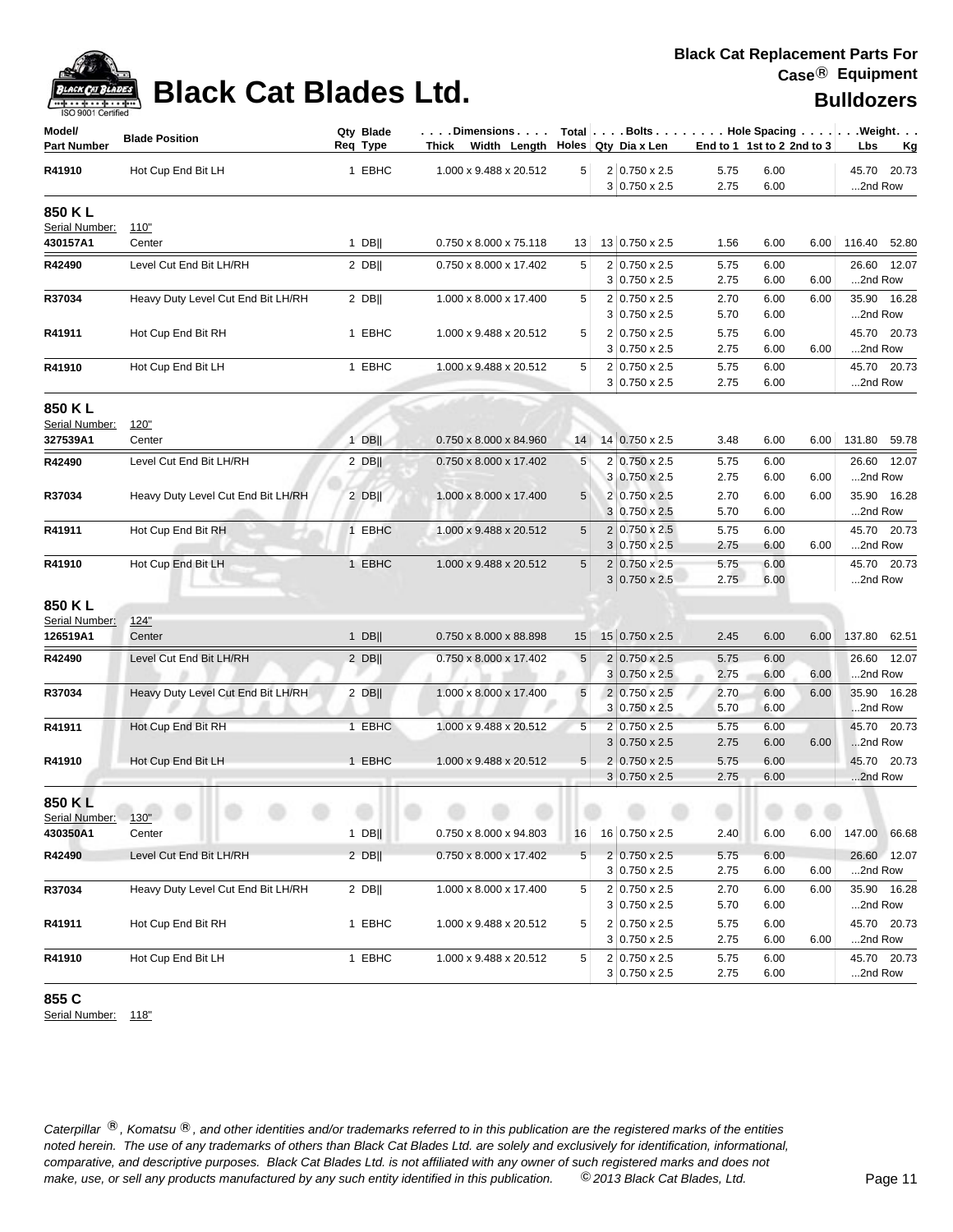| Model/                  |                                | Qty Blade | $\ldots$ . Dimensions. $\ldots$                     |              | $Total   \ldots$ Bolts $\dots   \ldots$ . Hole Spacing $\dots   \ldots$ . Weight. $\dots$ |              |                            |                                |
|-------------------------|--------------------------------|-----------|-----------------------------------------------------|--------------|-------------------------------------------------------------------------------------------|--------------|----------------------------|--------------------------------|
| <b>Part Number</b>      | <b>Blade Position</b>          | Reg Type  | Thick Width Length                                  |              | Holes   Qty Dia x Len                                                                     |              | End to 1 1st to 2 2nd to 3 | Lbs<br><u>Kg</u>               |
| R43239                  | Center                         | $1$ DB    | 0.625 x 6.000 x 86.875                              | 15           | $15 0.625 \times 2$                                                                       | 1.37         | 6.00<br>6.00               | 83.70<br>37.97                 |
| R42470                  | Level Cut End Bit LH/RH        | $2$ DB    | 0.625 x 6.000 x 13.500                              | 3            | 3 0.625 x 2.75                                                                            | 1.94         | 4.00<br>4.00               | 13.00<br>5.90                  |
| D48041                  | Carbon Level Cut End Bit LH/RH | $2$ DB    | 0.625 x 6.000 x 13.500                              | 3            | 3 0.625 x 2.75                                                                            | 1.94         | 4.00<br>4.00               | 12.90<br>5.85                  |
| D51100                  | Hot Cup End Bit RH             | 1 EBHC    | 0.750 x 7.500 x 16.000                              | 5            | 2 0.625 x 2.75                                                                            | 4.00         | 4.00                       | 9.57<br>21.10                  |
|                         |                                |           |                                                     |              | $3 0.625 \times 2.75$                                                                     | 2.00         | 4.00<br>4.00               | 2nd Row                        |
| D51101                  | Hot Cup End Bit LH             | 1 EBHC    | 0.750 x 7.500 x 15.953                              | 5            | 2 0.625 x 2.75                                                                            | 4.00         | 4.00                       | 9.57<br>21.10                  |
|                         |                                |           |                                                     |              | 3 0.625 x 2.75                                                                            | 2.00         | 4.00<br>4.00               | 2nd Row                        |
| R41352                  | Hot Cup End Bit RH             | 1 EBHC    | 1.000 x 7.300 x 15.880                              | 5            | 2 0.625 x 2.75<br>3<br>$0.625 \times 2.75$                                                | 3.94<br>1.94 | 4.00<br>4.00<br>4.00       | 19.70<br>8.94<br>2nd Row       |
| R41351                  | Hot Cup End Bit LH             | 1 EBHC    | 1.000 x 7.300 x 15.880                              | 5            | 2 0.625 x 2.75<br>$3 0.625 \times 2.75$                                                   | 3.94<br>1.94 | 4.00<br>4.00<br>4.00       | 19.70<br>8.94<br>2nd Row       |
| 1000 1010               |                                |           |                                                     |              |                                                                                           |              |                            |                                |
| Serial Number:<br>16792 | 102"<br>Center with 1/2" holes | $1$ DB    | 0.500 x 6.000 x 71.875                              | 18           | 18 0.500 x 2                                                                              | 1.94         | 4.00<br>4.00               | 54.40<br>24.68                 |
| R42529                  | Center with 5/8" holes         | $1$ DB    | 0.625 x 6.000 x 71.810                              | 18           | 18 0.625 x 2                                                                              | 1.90         | 4.00<br>4.00               | 31.16<br>68.70                 |
| D48041                  | Carbon Level Cut End Bit LH/RH | $2$ DB    | 0.625 x 6.000 x 13.500                              | 3            | 3 0.625 x 2.25                                                                            | 1.94         | 4.00<br>4.00               | 12.90<br>5.85                  |
| 70441                   | Hot Cup End Bit RH             | 1 EBHC    | 0.750 x 7.500 x 15.000                              | 3            | 3 0.625 x 2.25                                                                            | 2.00         | 4.00<br>4.00               | 19.80<br>8.98                  |
| 70442                   | Hot Cup End Bit LH             | 1 EBHC    | 0.750 x 7.500 x 15.000                              | 3            | $3 0.625 \times 2.25$                                                                     | 2.00         | 4.00<br>4.00               | 19.80<br>8.98                  |
| 1000 1010               |                                |           |                                                     |              |                                                                                           |              |                            |                                |
| Serial Number:          | 110"                           |           |                                                     |              |                                                                                           |              |                            |                                |
| 70391                   | Center with 1/2" holes         | $1$ DB    | 0.500 x 6.000 x 79.875                              | 20           | 20   0.500 x 2                                                                            | 1.94         | 4.00<br>4.00               |                                |
| R22973                  | Center with 5/8" holes         | $1$ DB    | 0.625 x 6.000 x 79.750                              | 20           | 20 0.625 x 2                                                                              | 1.88         | 4.00<br>4.00               | 70.00<br>31.75                 |
| D48041                  | Carbon Level Cut End Bit LH/RH | $2$ DB    | 0.625 x 6.000 x 13.500                              | 3            | $3 0.625 \times 2.25$                                                                     | 1.94         | 4.00<br>4.00               | 12.90<br>5.85                  |
| 70441                   | Hot Cup End Bit RH             | 1 EBHC    | 0.750 x 7.500 x 15.000                              | 3            | $3 0.625 \times 2.25$                                                                     | 2.00         | 4.00<br>4.00               | 19.80<br>8.98                  |
| 70442                   | Hot Cup End Bit LH             | 1 EBHC    | 0.750 x 7.500 x 15.000                              | 3            | $3 0.625 \times 2.25$                                                                     | 2.00         | 4.00<br>4.00               | 19.80<br>8.98                  |
| 1000 1010               |                                |           |                                                     |              |                                                                                           |              |                            |                                |
| Serial Number:          | 118"                           |           |                                                     |              |                                                                                           |              |                            |                                |
| 70725                   | Center with 1/2" holes         | $1$ DB    | 0.500 x 6.000 x 87.875                              | 22           | 22 0.500 x 2                                                                              | 1.94         | 4.00<br>4.00               | 66.50<br>30.16                 |
| R22981                  | Center with 5/8" holes         | $1$ DB    | 0.625 x 6.000 x 87.875                              | 22           | $22 0.625 \times 2$                                                                       | 1.94         | 4.00<br>4.00               | 88.00<br>39.92                 |
| D48041                  | Carbon Level Cut End Bit LH/RH | $2$ DB    | 0.625 x 6.000 x 13.500                              | $\mathbf{3}$ | $3 0.625 \times 2.25$                                                                     | 1.94         | 4.00<br>4.00               | 12.90<br>5.85                  |
| 70441                   | Hot Cup End Bit RH             | 1 EBHC    | 0.750 x 7.500 x 15.000                              | 3            | $3 0.625 \times 2.25$                                                                     | 2.00         | 4.00<br>4.00               | 19.80<br>8.98                  |
| 70442                   | Hot Cup End Bit LH             | 1 EBHC    | 0.750 x 7.500 x 15.000                              | 3            | $3 0.625 \times 2.25$                                                                     | 2.00         | 4.00<br>4.00               | 19.80<br>8.98                  |
| <b>1150 Tilt</b>        |                                |           |                                                     |              |                                                                                           |              |                            |                                |
| Serial Number:          | 104"                           |           |                                                     |              |                                                                                           |              |                            |                                |
| R42529                  | Center                         |           | 1 DB   0.625 x 6.000 x 71.810   18   18   0.625 x 2 |              |                                                                                           |              |                            | 1.90  4.00  4.00  68.70  31.16 |
| R42470                  | Level Cut End Bit LH/RH        | 2 DB $  $ | $0.625 \times 6.000 \times 13.500$                  | 3            | $3 0.625 \times 2.75$                                                                     | 1.94         | 4.00<br>4.00               | 13.00<br>5.90                  |
| D48041                  | Carbon Level Cut End Bit LH/RH | $2$ DB    | $0.625 \times 6.000 \times 13.500$                  | 3            | $3 0.625 \times 2.75$                                                                     | 1.94         | 4.00<br>4.00               | 12.90<br>5.85                  |
| D51100                  | Hot Cup End Bit RH             | 1 EBHC    | 0.750 x 7.500 x 16.000                              | 5            | $2 0.625 \times 2.75$<br>$3 0.625 \times 2.75$                                            | 4.00<br>2.00 | 4.00<br>4.00<br>4.00       | 21.10<br>9.57<br>2nd Row       |
| D51101                  | Hot Cup End Bit LH             | 1 EBHC    | 0.750 x 7.500 x 15.953                              | 5            | 2 0.625 x 2.75                                                                            | 4.00         | 4.00                       | 21.10 9.57                     |
|                         |                                |           |                                                     |              | $3 0.625 \times 2.75$                                                                     | 2.00         | 4.00<br>4.00               | 2nd Row                        |
| R41352                  | Hot Cup End Bit RH             | 1 EBHC    | 1.000 x 7.300 x 15.880                              | 5            | 2 0.625 x 2.75                                                                            | 3.94         | 4.00                       | 19.70 8.94                     |
|                         |                                |           |                                                     |              | 3 0.625 x 2.75                                                                            | 1.94         | 4.00<br>4.00               | 2nd Row                        |
| R41351                  | Hot Cup End Bit LH             | 1 EBHC    | 1.000 x 7.300 x 15.880                              | 5            | $2 0.625 \times 2.75$                                                                     | 3.94         | 4.00                       | 19.70 8.94                     |
|                         |                                |           |                                                     |              | 3 0.625 x 2.75                                                                            | 1.94         | 4.00<br>4.00               | 2nd Row                        |

**1150 Tilt**

Serial Number: 110"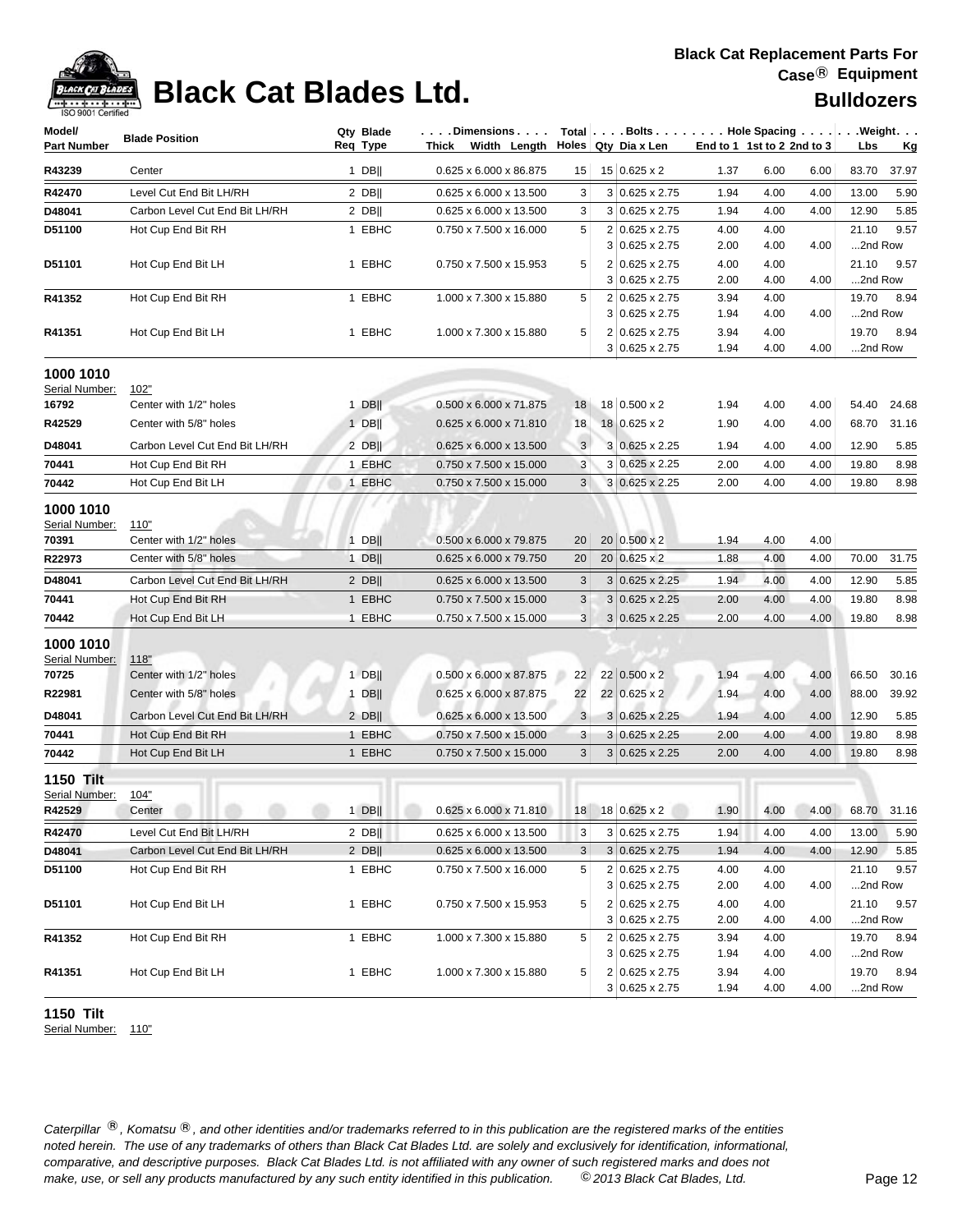### **Black Cat Replacement Parts For Case**® **Equipment**



## **Black Cat Blades Ltd. Black Cat Blades Ltd. Black Cat Blades Ltd. Bulldozers**

| Model/<br><b>Part Number</b>       | <b>Blade Position</b>          | Qty Blade<br>Req Type | . Dimensions  <br>Width Length Holes Qty Dia x Len<br>Thick |    |                | Total   Bolts   Hole Spacing   Weight.       |              | End to 1 1st to 2 2nd to 3 |      | Lbs              | <u>Kg</u> |
|------------------------------------|--------------------------------|-----------------------|-------------------------------------------------------------|----|----------------|----------------------------------------------|--------------|----------------------------|------|------------------|-----------|
| R45446                             | Center                         | $2$ DB                | 0.625 x 6.000 x 38.938                                      | 7  |                | $7 0.625 \times 2$                           | 1.47         | 6.00                       | 6.00 | 37.60            | 17.06     |
| R42470                             | Level Cut End Bit LH/RH        | $2$ DB                | 0.625 x 6.000 x 13.500                                      | 3  |                | $3 0.625 \times 2.75$                        | 1.94         | 4.00                       | 4.00 | 13.00            | 5.90      |
| D48041                             | Carbon Level Cut End Bit LH/RH | $2$ DB                | 0.625 x 6.000 x 13.500                                      | 3  |                | $3 0.625 \times 2.75$                        | 1.94         | 4.00                       | 4.00 | 12.90            | 5.85      |
| D51100                             | Hot Cup End Bit RH             | 1 EBHC                | 0.750 x 7.500 x 16.000                                      | 5  |                | 2 0.625 x 2.75                               | 4.00         | 4.00                       |      | 21.10            | 9.57      |
|                                    |                                |                       |                                                             |    |                | $3 0.625 \times 2.75$                        | 2.00         | 4.00                       | 4.00 | 2nd Row          |           |
| D51101                             | Hot Cup End Bit LH             | 1 EBHC                | 0.750 x 7.500 x 15.953                                      | 5  | 3              | 2 0.625 x 2.75<br>$0.625 \times 2.75$        | 4.00<br>2.00 | 4.00<br>4.00               | 4.00 | 21.10<br>2nd Row | 9.57      |
| R41352                             | Hot Cup End Bit RH             | 1 EBHC                | 1.000 x 7.300 x 15.880                                      | 5  |                | 2 0.625 x 2.75                               | 3.94         | 4.00                       |      | 19.70            | 8.94      |
| R41351                             | Hot Cup End Bit LH             | 1 EBHC                | 1.000 x 7.300 x 15.880                                      | 5  |                | 3 0.625 x 2.75<br>2 0.625 x 2.75             | 1.94<br>3.94 | 4.00<br>4.00               | 4.00 | 2nd Row<br>19.70 | 8.94      |
|                                    |                                |                       |                                                             |    |                | $3 0.625 \times 2.75$                        | 1.94         | 4.00                       | 4.00 | 2nd Row          |           |
| <b>1150 Tilt</b><br>Serial Number: | 112"                           |                       |                                                             |    |                |                                              |              |                            |      |                  |           |
| R22973                             | Center                         | $1$ DB                | 0.625 x 6.000 x 79.750                                      | 20 |                | $0.625 \times 2$                             | 1.88         | 4.00                       | 4.00 | 70.00            | 31.75     |
| R42470                             | Level Cut End Bit LH/RH        | $2$ DB                | 0.625 x 6.000 x 13.500                                      | 3  |                | 3 0.625 x 2.75                               | 1.94         | 4.00                       | 4.00 | 13.00            | 5.90      |
| D48041                             | Carbon Level Cut End Bit LH/RH | $2$ DB                | 0.625 x 6.000 x 13.500                                      | 3  |                | $3 0.625 \times 2.75$                        | 1.94         | 4.00                       | 4.00 | 12.90            | 5.85      |
| D51100                             | Hot Cup End Bit RH             | 1 EBHC                | 0.750 x 7.500 x 16.000                                      | 5  |                | 2 0.625 x 2.75                               | 4.00         | 4.00                       |      | 21.10            | 9.57      |
|                                    |                                |                       |                                                             |    |                | 3 0.625 x 2.75                               | 2.00         | 4.00                       | 4.00 | 2nd Row          |           |
| D51101                             | Hot Cup End Bit LH             | 1 EBHC                | 0.750 x 7.500 x 15.953                                      | 5  |                | 2 0.625 x 2.75                               | 4.00         | 4.00                       |      | 21.10            | 9.57      |
|                                    |                                |                       |                                                             |    |                | 3 0.625 x 2.75                               | 2.00         | 4.00                       | 4.00 | 2nd Row          |           |
| R41352                             | Hot Cup End Bit RH             | 1 EBHC                | 1.000 x 7.300 x 15.880                                      | 5  | $\overline{2}$ | $0.625 \times 2.75$<br>$3 0.625 \times 2.75$ | 3.94         | 4.00                       | 4.00 | 19.70<br>2nd Row | 8.94      |
|                                    | Hot Cup End Bit LH             | 1 EBHC                | 1.000 x 7.300 x 15.880                                      | 5  |                | $2 0.625 \times 2.75$                        | 1.94<br>3.94 | 4.00<br>4.00               |      | 19.70            | 8.94      |
| R41351                             |                                |                       |                                                             |    | 3              | $0.625 \times 2.75$                          | 1.94         | 4.00                       | 4.00 | 2nd Row          |           |
| <b>1150 Tilt</b>                   |                                |                       |                                                             |    |                |                                              |              |                            |      |                  |           |
| Serial Number:                     | 120"                           |                       |                                                             |    |                |                                              |              |                            |      |                  |           |
| R22981                             | Center                         | $1$ DB                | 0.625 x 6.000 x 87.875                                      | 22 |                | 22 0.625 x 2                                 | 1.94         | 4.00                       | 4.00 | 88.00            | 39.92     |
| R42470                             | Level Cut End Bit LH/RH        | $2$ DB                | $0.625 \times 6.000 \times 13.500$                          | 3  |                | $3 0.625 \times 2.75$                        | 1.94         | 4.00                       | 4.00 | 13.00            | 5.90      |
| D48041                             | Carbon Level Cut End Bit LH/RH | $2$ DB                | 0.625 x 6.000 x 13.500                                      | 3  | 3              | $0.625 \times 2.75$                          | 1.94         | 4.00                       | 4.00 | 12.90            | 5.85      |
| D51100                             | Hot Cup End Bit RH             | 1 EBHC                | $0.750 \times 7.500 \times 16.000$                          | 5  | 2              | $0.625 \times 2.75$                          | 4.00         | 4.00                       |      | 21.10            | 9.57      |
|                                    |                                |                       |                                                             |    |                | $3 0.625 \times 2.75$                        | 2.00         | 4.00                       | 4.00 | 2nd Row          |           |
| D51101                             | Hot Cup End Bit LH             | 1 EBHC                | 0.750 x 7.500 x 15.953                                      | 5  | 2              | $0.625 \times 2.75$                          | 4.00         | 4.00                       |      | 21.10            | 9.57      |
|                                    |                                |                       |                                                             |    |                | $3 0.625 \times 2.75$                        | 2.00         | 4.00                       | 4.00 | 2nd Row          |           |
| R41352                             | Hot Cup End Bit RH             | 1 EBHC                | 1.000 x 7.300 x 15.880                                      | 5  | $\overline{c}$ | $0.625 \times 2.75$                          | 3.94         | 4.00                       |      | 19.70            | 8.94      |
|                                    |                                |                       |                                                             |    |                | $3 0.625 \times 2.75$                        | 1.94         | 4.00                       | 4.00 | 2nd Row          |           |
| R41351                             | Hot Cup End Bit LH             | 1 EBHC                | 1.000 x 7.300 x 15.880                                      | 5  |                | 2 0.625 x 2.75<br>3 0.625 x 2.75             | 3.94<br>1.94 | 4.00<br>4.00               | 4.00 | 19.70<br>2nd Row | 8.94      |
| <b>1150 Tilt</b>                   |                                |                       |                                                             |    |                |                                              |              |                            |      |                  |           |
| Serial Number:                     | 128"                           |                       |                                                             |    |                |                                              |              |                            |      |                  |           |
| R41350                             | Center                         | $1$ DB                | 0.625 x 6.000 x 95.810                                      | 24 |                | 24 0.625 x 2                                 | 1.91         | 4.00                       | 4.00 | 91.70            | 41.59     |
| D47776                             | Carbon Center                  | 1 DB                  | 0.625 x 6.000 x 95.875                                      | 24 |                | 24 0.625 x 2                                 | 1.94         | 4.00                       | 4.00 | 91.70            | 41.59     |
| R42470                             | Level Cut End Bit LH/RH        | 2 DBII                | 0.625 x 6.000 x 13.500                                      | 3  |                | $3 0.625 \times 2.75$                        | 1.94         | 4.00                       | 4.00 | 13.00            | 5.90      |
| D48041                             | Carbon Level Cut End Bit LH/RH | 2 DBII                | 0.625 x 6.000 x 13.500                                      | 3  |                | 3 0.625 x 2.75                               | 1.94         | 4.00                       | 4.00 | 12.90            | 5.85      |
| D51100                             | Hot Cup End Bit RH             | 1 EBHC                | 0.750 x 7.500 x 16.000                                      | 5  |                | 2 0.625 x 2.75                               | 4.00         | 4.00                       |      | 21.10            | 9.57      |
|                                    |                                |                       |                                                             |    |                | 3 0.625 x 2.75                               | 2.00         | 4.00                       | 4.00 | 2nd Row          |           |
| D51101                             | Hot Cup End Bit LH             | 1 EBHC                | 0.750 x 7.500 x 15.953                                      | 5  |                | 2 0.625 x 2.75                               | 4.00         | 4.00                       |      | 21.10            | 9.57      |
|                                    |                                |                       |                                                             |    |                | 3 0.625 x 2.75                               | 2.00         | 4.00                       | 4.00 | 2nd Row          |           |
| R41352                             | Hot Cup End Bit RH             | 1 EBHC                | 1.000 x 7.300 x 15.880                                      | 5  |                | 2 0.625 x 2.75<br>3 0.625 x 2.75             | 3.94<br>1.94 | 4.00<br>4.00               | 4.00 | 19.70<br>2nd Row | 8.94      |
|                                    |                                |                       |                                                             |    |                |                                              |              |                            |      |                  |           |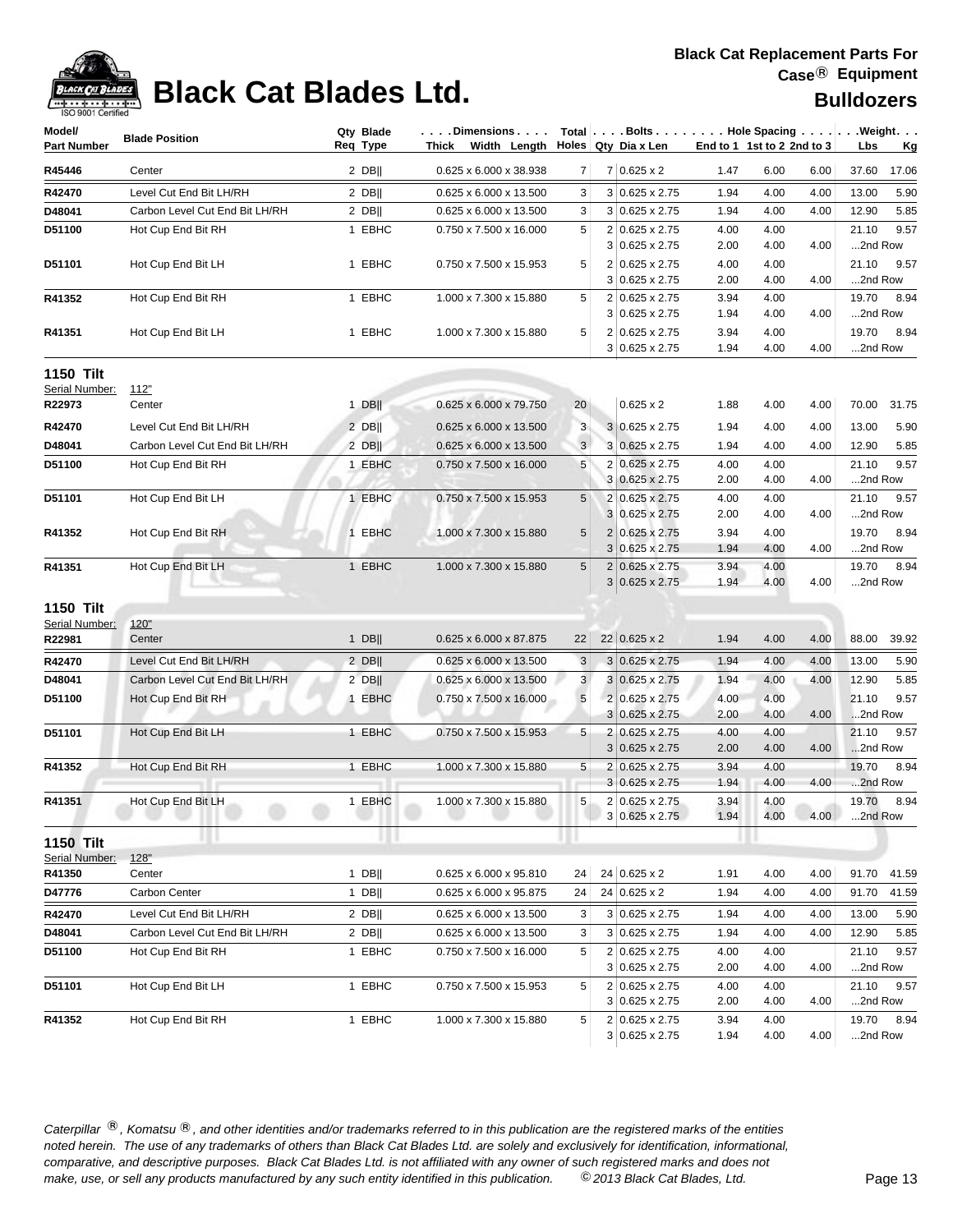

| Model/<br><b>Part Number</b>            | <b>Blade Position</b>                | Qty Blade<br>Reg Type | $\ldots$ . Dimensions. $\ldots$<br>Thick Width Length Holes Qty Dia x Len |                | Total   Bolts Hole Spacing Weight.                   | End to 1 1st to 2 2nd to 3   |      | Lbs<br><u>Kg</u>               |
|-----------------------------------------|--------------------------------------|-----------------------|---------------------------------------------------------------------------|----------------|------------------------------------------------------|------------------------------|------|--------------------------------|
| R41351                                  | Hot Cup End Bit LH                   | 1 EBHC                | 1.000 x 7.300 x 15.880                                                    | 5              | 2 0.625 x 2.75<br>$3 0.625 \times 2.75$              | 3.94<br>4.00<br>1.94<br>4.00 | 4.00 | 19.70<br>8.94<br>2nd Row       |
| <b>1150 Tilt</b><br>Serial Number:      | 134"                                 |                       |                                                                           |                |                                                      |                              |      |                                |
| R45447                                  | Center                               | $2$ DB                | 0.625 x 6.000 x 50.945                                                    | 9              | $9 0.625 \times 2$                                   | 6.00<br>1.47                 | 6.00 | 49.20<br>22.32                 |
| R42470                                  | Level Cut End Bit LH/RH              | $2$ DB                | 0.625 x 6.000 x 13.500                                                    | 3              | $3 0.625 \times 2.75$                                | 4.00<br>1.94                 | 4.00 | 13.00<br>5.90                  |
| D48041                                  | Carbon Level Cut End Bit LH/RH       | $2$ DB                | 0.625 x 6.000 x 13.500                                                    | 3              | $3 0.625 \times 2.75$                                | 1.94<br>4.00                 | 4.00 | 12.90<br>5.85                  |
| D51100                                  | Hot Cup End Bit RH                   | 1 EBHC                | 0.750 x 7.500 x 16.000                                                    | 5              | 2<br>$0.625 \times 2.75$                             | 4.00<br>4.00                 |      | 9.57<br>21.10                  |
|                                         |                                      |                       |                                                                           |                | $3 0.625 \times 2.75$                                | 4.00<br>2.00                 | 4.00 | 2nd Row                        |
| D51101                                  | Hot Cup End Bit LH                   | 1 EBHC                | 0.750 x 7.500 x 15.953                                                    | 5              | 2 0.625 x 2.75                                       | 4.00<br>4.00                 |      | 9.57<br>21.10                  |
|                                         |                                      |                       |                                                                           |                | $3 0.625 \times 2.75$                                | 2.00<br>4.00                 | 4.00 | 2nd Row                        |
| R41352                                  | Hot Cup End Bit RH                   | 1 EBHC                | 1.000 x 7.300 x 15.880                                                    | 5              | 2<br>$0.625 \times 2.75$                             | 3.94<br>4.00                 |      | 8.94<br>19.70                  |
|                                         |                                      |                       |                                                                           |                | $3 0.625 \times 2.75$                                | 1.94<br>4.00                 | 4.00 | 2nd Row                        |
| R41351                                  | Hot Cup End Bit LH                   | 1 EBHC                | 1.000 x 7.300 x 15.880                                                    | 5              | 2 0.625 x 2.75                                       | 3.94<br>4.00                 |      | 19.70<br>8.94                  |
|                                         |                                      |                       |                                                                           |                | $3 0.625 \times 2.75$                                | 1.94<br>4.00                 | 4.00 | 2nd Row                        |
| 1150 Angle Tilt Pitch                   |                                      |                       |                                                                           |                |                                                      |                              |      |                                |
| Serial Number:                          | <u>110"</u>                          |                       |                                                                           |                |                                                      |                              |      |                                |
| R45446                                  | Center                               | $2$ DB                | 0.625 x 6.000 x 38.938                                                    | $\overline{7}$ | $7 0.625 \times 2$                                   | 6.00<br>1.47                 | 6.00 | 37.60<br>17.06                 |
| R42470                                  | Level Cut End Bit LH/RH              | $2$ DB                | 0.625 x 6.000 x 13.500                                                    | 3              | 3 0.625 x 2.75                                       | 1.94<br>4.00                 | 4.00 | 13.00<br>5.90                  |
| D48041                                  | Carbon Level Cut End Bit LH/RH       | $2$ DB                | 0.625 x 6.000 x 13.500                                                    | 3              | 3 0.625 x 2.75                                       | 1.94<br>4.00                 | 4.00 | 12.90<br>5.85                  |
| D51100                                  | Hot Cup End Bit RH                   | 1 EBHC                | 0.750 x 7.500 x 16.000                                                    | 5              | $\overline{2}$<br>$0.625 \times 2.75$                | 4.00<br>4.00                 |      | 9.57<br>21.10                  |
|                                         |                                      |                       |                                                                           |                | 3<br>$0.625 \times 2.75$                             | 2.00<br>4.00                 | 4.00 | 2nd Row                        |
| D51101                                  | Hot Cup End Bit LH                   | 1 EBHC                | 0.750 x 7.500 x 15.953                                                    | 5              | $2 0.625 \times 2.75$                                | 4.00<br>4.00                 |      | 21.10<br>9.57                  |
|                                         |                                      |                       |                                                                           |                | $0.625 \times 2.75$<br>3                             | 2.00<br>4.00                 | 4.00 | 2nd Row                        |
| R41352                                  | Hot Cup End Bit RH                   | 1 EBHC                | 1.000 x 7.300 x 15.880                                                    | $\sqrt{5}$     | $0.625 \times 2.75$<br>2<br>3<br>$0.625 \times 2.75$ | 3.94<br>4.00<br>1.94<br>4.00 | 4.00 | 19.70<br>8.94<br>2nd Row       |
| R41351                                  | Hot Cup End Bit LH                   | 1 EBHC                | 1.000 x 7.300 x 15.880                                                    | 5              | $\overline{2}$<br>$0.625 \times 2.75$                | 3.94<br>4.00                 |      | 19.70<br>8.94                  |
|                                         |                                      |                       |                                                                           |                | $3 0.625 \times 2.75$                                | 1.94<br>4.00                 | 4.00 | 2nd Row                        |
| 1150 Angle Tilt Pitch                   |                                      |                       |                                                                           |                |                                                      |                              |      |                                |
| Serial Number:<br>R41350                | 128"<br>Center                       | $1$ DB                | 0.625 x 6.000 x 95.810                                                    | 24             | 24 0.625 x 2                                         | 1.91<br>4.00                 | 4.00 | 91.70<br>41.59                 |
| D47776                                  | <b>Carbon Center</b>                 | $1$ DB                | 0.625 x 6.000 x 95.875                                                    | 24             | 24 0.625 x 2                                         | 1.94<br>4.00                 | 4.00 | 91.70<br>41.59                 |
|                                         | Level Cut End Bit LH/RH              |                       |                                                                           |                |                                                      |                              |      |                                |
| R42470                                  |                                      | $2$ DB                | 0.625 x 6.000 x 13.500                                                    | 3              | $0.625 \times 2.75$<br>3                             | 1.94<br>4.00                 | 4.00 | 13.00<br>5.90                  |
| D48041<br>D51100                        | Carbon Level Cut End Bit LH/RH       | $2$ DB  <br>1 EBHC    | 0.625 x 6.000 x 13.500<br>0.750 x 7.500 x 16.000                          | 3<br>5         | $0.625 \times 2.75$<br>3                             | 1.94<br>4.00<br>4.00<br>4.00 | 4.00 | 5.85<br>12.90<br>21.10<br>9.57 |
|                                         | Hot Cup End Bit RH                   |                       |                                                                           |                | 2 0.625 x 2.75<br>3 0.625 x 2.75                     | 2.00<br>4.00                 | 4.00 | 2nd Row                        |
| D51101                                  | $1.001 - .001$<br>Hot Cup End Bit LH | 1 EBHC                | $\sim$<br><b>COL</b><br>0.750 x 7.500 x 15.953                            | 5              | 2 0.625 x 2.75                                       | 4.00<br>4.00                 |      | 21.10 9.57                     |
|                                         |                                      |                       |                                                                           |                | $3 0.625 \times 2.75$                                | 2.00<br>4.00                 | 4.00 | 2nd Row                        |
| R41352                                  | Hot Cup End Bit RH                   | 1 EBHC                | 1.000 x 7.300 x 15.880                                                    | $\sqrt{5}$     | 2 0.625 x 2.75                                       | 4.00<br>3.94                 |      | 19.70<br>8.94                  |
|                                         |                                      |                       |                                                                           |                | $3 0.625 \times 2.75$                                | 1.94<br>4.00                 | 4.00 | 2nd Row                        |
| R41351                                  | Hot Cup End Bit LH                   | 1 EBHC                | 1.000 x 7.300 x 15.880                                                    | 5              | 2 0.625 x 2.75                                       | 3.94<br>4.00                 |      | 19.70<br>8.94                  |
|                                         |                                      |                       |                                                                           |                | $3 0.625 \times 2.75$                                | 1.94<br>4.00                 | 4.00 | 2nd Row                        |
| 1150 Angle Tilt Pitch<br>Serial Number: | 130.5                                |                       |                                                                           |                |                                                      |                              |      |                                |
| R44885                                  | Center                               | 3 DBII                | 0.625 x 6.000 x 33.000                                                    | 6              | $6 0.625 \times 2$                                   | 6.00<br>1.50                 | 6.00 | 31.80 14.42                    |
| R42470                                  | Level Cut End Bit LH/RH              | 2 $DB$                | 0.625 x 6.000 x 13.500                                                    | 3              | 3 0.625 x 2.75                                       | 1.94<br>4.00                 | 4.00 | 5.90<br>13.00                  |
| D48041                                  | Carbon Level Cut End Bit LH/RH       | $2$ DB                | 0.625 x 6.000 x 13.500                                                    | 3              | $3 0.625 \times 2.75$                                | 1.94<br>4.00                 | 4.00 | 5.85<br>12.90                  |
| D51100                                  | Hot Cup End Bit RH                   | 1 EBHC                | 0.750 x 7.500 x 16.000                                                    | 5              | $0.625 \times 2.75$<br>2                             | 4.00<br>4.00                 |      | 9.57<br>21.10                  |
|                                         |                                      |                       |                                                                           |                | $3 0.625 \times 2.75$                                | 2.00<br>4.00                 | 4.00 | 2nd Row                        |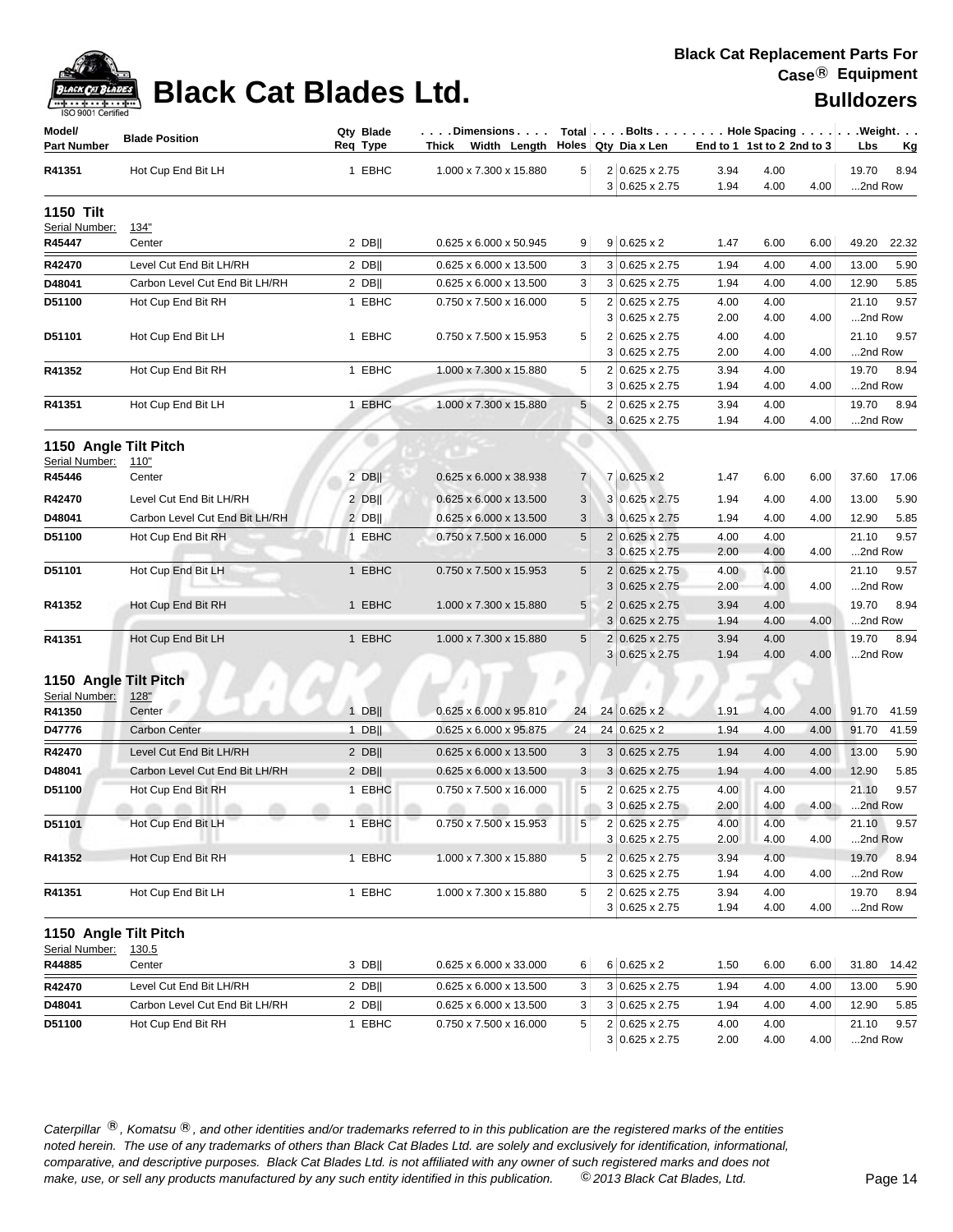

| Model/                | <b>Blade Position</b>            | Qty Blade | .Dimensions                        |    |                                         |                            |              |      | Total Bolts Hole Spacing Weight. |
|-----------------------|----------------------------------|-----------|------------------------------------|----|-----------------------------------------|----------------------------|--------------|------|----------------------------------|
| <b>Part Number</b>    |                                  | Reg Type  | Thick Width Length                 |    | Holes   Qty Dia x Len                   | End to 1 1st to 2 2nd to 3 |              |      | Lbs<br><u>Kg</u>                 |
| D51101                | Hot Cup End Bit LH               | 1 EBHC    | 0.750 x 7.500 x 15.953             | 5  | 2 0.625 x 2.75                          | 4.00                       | 4.00         |      | 21.10<br>9.57                    |
|                       |                                  |           |                                    |    | $3 0.625 \times 2.75$                   | 2.00                       | 4.00         | 4.00 | 2nd Row                          |
| R41352                | Hot Cup End Bit RH               | 1 EBHC    | 1.000 x 7.300 x 15.880             | 5  | 2 0.625 x 2.75                          | 3.94                       | 4.00         |      | 19.70<br>8.94                    |
|                       |                                  |           |                                    |    | $3 0.625 \times 2.75$                   | 1.94                       | 4.00         | 4.00 | 2nd Row                          |
| R41351                | Hot Cup End Bit LH               | 1 EBHC    | 1.000 x 7.300 x 15.880             | 5  | 2 0.625 x 2.75<br>$3 0.625 \times 2.75$ | 3.94<br>1.94               | 4.00<br>4.00 | 4.00 | 19.70<br>8.94<br>2nd Row         |
| 1150 Angle Tilt Pitch |                                  |           |                                    |    |                                         |                            |              |      |                                  |
| Serial Number:        | 132"                             |           |                                    |    |                                         |                            |              |      |                                  |
| R32043                | Center                           | $1$ DB    | 0.625 x 6.000 x 99.875             | 17 | 17 0.625 x 2                            | 1.94                       | 6.00         | 6.00 | 95.00<br>43.09                   |
| R42470                | Level Cut End Bit LH/RH          | 2 $DB$    | 0.625 x 6.000 x 13.500             | 3  | $3 0.625 \times 2.75$                   | 1.94                       | 4.00         | 4.00 | 13.00<br>5.90                    |
| D48041                | Carbon Level Cut End Bit LH/RH   | $2$ DB    | 0.625 x 6.000 x 13.500             | 3  | $3 0.625 \times 2.75$                   | 1.94                       | 4.00         | 4.00 | 12.90<br>5.85                    |
| D51100                | Hot Cup End Bit RH               | 1 EBHC    | 0.750 x 7.500 x 16.000             | 5  | 2 0.625 x 2.75                          | 4.00                       | 4.00         |      | 9.57<br>21.10                    |
|                       |                                  |           |                                    |    | $3 0.625 \times 2.75$                   | 2.00                       | 4.00         | 4.00 | 2nd Row                          |
| D51101                | Hot Cup End Bit LH               | 1 EBHC    | 0.750 x 7.500 x 15.953             | 5  | 2 0.625 x 2.75                          | 4.00                       | 4.00         |      | 21.10<br>9.57                    |
|                       |                                  |           |                                    |    | $3 0.625 \times 2.75$                   | 2.00                       | 4.00         | 4.00 | 2nd Row                          |
| R41352                | Hot Cup End Bit RH               | 1 EBHC    | 1.000 x 7.300 x 15.880             | 5  | 2 0.625 x 2.75                          | 3.94                       | 4.00         |      | 19.70<br>8.94                    |
|                       |                                  |           |                                    |    | $3 0.625 \times 2.75$                   | 1.94                       | 4.00         | 4.00 | 2nd Row                          |
| R41351                | Hot Cup End Bit LH               | 1 EBHC    | 1.000 x 7.300 x 15.880             | 5  | 2 0.625 x 2.75                          | 3.94                       | 4.00         |      | 19.70<br>8.94                    |
|                       |                                  |           |                                    |    | $3 0.625 \times 2.75$                   | 1.94                       | 4.00         | 4.00 | 2nd Row                          |
| Serial Number:        | 1150 Low Ground Pressure<br>114" |           |                                    |    |                                         |                            |              |      |                                  |
| R53060                | Center                           | 2 $DB$    | $0.625 \times 6.000 \times 41.039$ | 7  | $7 0.625 \times 2$                      | 2.52                       | 6.00         | 6.00 | 17.92<br>39.50                   |
| R42470                | Level Cut End Bit LH/RH          | $2$ DB    |                                    | 3  | $3 0.625 \times 2.75$                   | 1.94                       | 4.00         | 4.00 | 13.00<br>5.90                    |
| D48041                | Carbon Level Cut End Bit LH/RH   |           | 0.625 x 6.000 x 13.500             |    |                                         | 1.94                       | 4.00         | 4.00 |                                  |
|                       |                                  | $2$ DB    | 0.625 x 6.000 x 13.500             | 3  | $3 0.625 \times 2.75$                   |                            |              |      | 12.90<br>5.85                    |
| D51100                | Hot Cup End Bit RH               | 1 EBHC    | 0.750 x 7.500 x 16.000             | 5  | 2 0.625 x 2.75<br>$3 0.625 \times 2.75$ | 4.00<br>2.00               | 4.00<br>4.00 | 4.00 | 9.57<br>21.10<br>2nd Row         |
| D51101                | Hot Cup End Bit LH               | 1 EBHC    | 0.750 x 7.500 x 15.953             | 5  | $2 0.625 \times 2.75$                   | 4.00                       | 4.00         |      | 21.10<br>9.57                    |
|                       |                                  |           |                                    |    | $3 0.625 \times 2.75$                   | 2.00                       | 4.00         | 4.00 | 2nd Row                          |
| R41352                | Hot Cup End Bit RH               | 1 EBHC    | 1.000 x 7.300 x 15.880             | 5  | 2 0.625 x 2.75                          | 3.94                       | 4.00         |      | 19.70<br>8.94                    |
|                       |                                  |           |                                    |    | $3 0.625 \times 2.75$                   | 1.94                       | 4.00         | 4.00 | 2nd Row                          |
| R41351                | Hot Cup End Bit LH               | 1 EBHC    | 1.000 x 7.300 x 15.880             | 5  | 2 0.625 x 2.75                          | 3.94                       | 4.00         |      | 19.70<br>8.94                    |
|                       |                                  |           |                                    |    | $3 0.625 \times 2.75$                   | 1.94                       | 4.00         | 4.00 | 2nd Row                          |
|                       | 1150 Low Ground Pressure         |           |                                    |    |                                         |                            |              |      |                                  |
| Serial Number:        | 128"                             |           |                                    |    |                                         |                            |              |      |                                  |
| R54419                | Center                           | $2$ DB    | 0.625 x 6.000 x 48.244             | 8  | $8 0.625 \times 2$                      | 3.12                       | 6.00         | 6.00 | 46.60<br>21.14                   |
| R42470                | Level Cut End Bit LH/RH          | $2$ DB    | 0.625 x 6.000 x 13.500             | 3  | $3 0.625 \times 2.75$                   | 1.94                       | 4.00         | 4.00 | 13.00<br>5.90                    |
| D48041                | Carbon Level Cut End Bit LH/RH   | $2$ DB    | 0.625 x 6.000 x 13.500             | 3  | 3 0.625 x 2.75                          | 1.94                       | 4.00         | 4.00 | 12.90<br>5.85                    |
| D51100                | Hot Cup End Bit RH               | 1 EBHC    | 0.750 x 7.500 x 16.000             | 5  | 2 0.625 x 2.75                          | 4.00                       | 4.00         |      | 21.10<br>9.57                    |
|                       |                                  |           |                                    |    | $3 0.625 \times 2.75$                   | 2.00                       | 4.00         | 4.00 | 2nd Row                          |
| D51101                | Hot Cup End Bit LH               | 1 EBHC    | 0.750 x 7.500 x 15.953             | 5  | 2 0.625 x 2.75                          | 4.00                       | 4.00         |      | 21.10<br>9.57                    |
|                       |                                  |           |                                    |    | $3 0.625 \times 2.75$                   | 2.00                       | 4.00         | 4.00 | 2nd Row                          |
| R41352                | Hot Cup End Bit RH               | 1 EBHC    | 1.000 x 7.300 x 15.880             | 5  | 2 0.625 x 2.75                          | 3.94                       | 4.00         |      | 19.70<br>8.94                    |
|                       |                                  |           |                                    |    | $3 0.625 \times 2.75$                   | 1.94                       | 4.00         | 4.00 | 2nd Row                          |
| R41351                | Hot Cup End Bit LH               | 1 EBHC    | 1.000 x 7.300 x 15.880             | 5  | 2 0.625 x 2.75                          | 3.94                       | 4.00         |      | 19.70<br>8.94                    |
|                       |                                  |           |                                    |    | 3 0.625 x 2.75                          | 1.94                       | 4.00         | 4.00 | 2nd Row                          |
|                       | 1150 Low Ground Pressure         |           |                                    |    |                                         |                            |              |      |                                  |
| Serial Number:        | 134"                             |           |                                    |    |                                         |                            |              |      |                                  |
| R45447                | Center                           | $2$ DB    | $0.625 \times 6.000 \times 50.945$ |    | 9   9   0.625 x 2                       | 1.47                       | 6.00         | 6.00 | 49.20 22.32                      |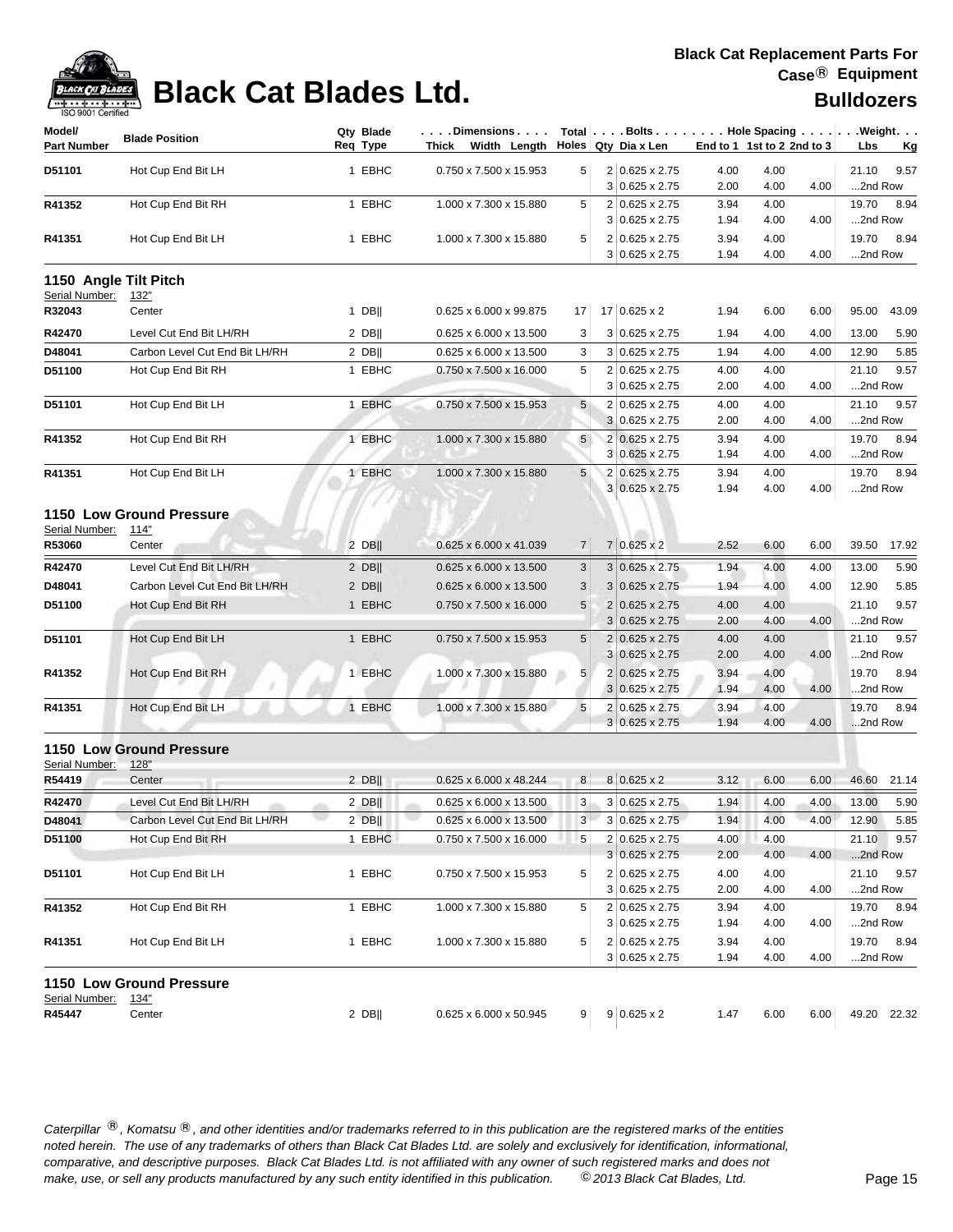

| <b>ISO 9001 Certified</b><br>Model/ |                                    |                       | . Dimensions                       |                | Total Bolts Hole Spacing Weight. |                            |      |      |                   |             |
|-------------------------------------|------------------------------------|-----------------------|------------------------------------|----------------|----------------------------------|----------------------------|------|------|-------------------|-------------|
| <b>Part Number</b>                  | <b>Blade Position</b>              | Qty Blade<br>Req Type | Width Length<br>Thick              |                | Holes Qty Dia x Len              | End to 1 1st to 2 2nd to 3 |      |      | Lbs               | <u>Kg</u>   |
| R42470                              | Level Cut End Bit LH/RH            | $2$ DB                | 0.625 x 6.000 x 13.500             | 3              | $3 0.625 \times 2.75$            | 1.94                       | 4.00 | 4.00 | 13.00             | 5.90        |
| D48041                              | Carbon Level Cut End Bit LH/RH     | $2$ DB                | 0.625 x 6.000 x 13.500             | 3              | $3 0.625 \times 2.75$            | 1.94                       | 4.00 | 4.00 | 12.90             | 5.85        |
| D51100                              | Hot Cup End Bit RH                 | 1 EBHC                | 0.750 x 7.500 x 16.000             | 5              | 2 0.625 x 2.75                   | 4.00                       | 4.00 |      | 21.10             | 9.57        |
|                                     |                                    |                       |                                    |                | $3 0.625 \times 2.75$            | 2.00                       | 4.00 | 4.00 | 2nd Row           |             |
| D51101                              | Hot Cup End Bit LH                 | 1 EBHC                | 0.750 x 7.500 x 15.953             | 5              | 2 0.625 x 2.75                   | 4.00                       | 4.00 |      | 21.10             | 9.57        |
|                                     |                                    |                       |                                    |                | $3 0.625 \times 2.75$            | 2.00                       | 4.00 | 4.00 | 2nd Row           |             |
| R41352                              | Hot Cup End Bit RH                 | 1 EBHC                | 1.000 x 7.300 x 15.880             | 5              | 2 0.625 x 2.75                   | 3.94                       | 4.00 |      | 19.70             | 8.94        |
|                                     |                                    |                       |                                    |                | $3 0.625 \times 2.75$            | 1.94                       | 4.00 | 4.00 | 2nd Row           |             |
| R41351                              | Hot Cup End Bit LH                 | 1 EBHC                | 1.000 x 7.300 x 15.880             | 5              | 2 0.625 x 2.75                   | 3.94                       | 4.00 |      | 19.70             | 8.94        |
|                                     |                                    |                       |                                    |                | $3 0.625 \times 2.75$            | 1.94                       | 4.00 | 4.00 | 2nd Row           |             |
|                                     | 1150 Low Ground Pressure           |                       |                                    |                |                                  |                            |      |      |                   |             |
| Serial Number:                      | 135"                               |                       |                                    |                |                                  |                            |      |      |                   |             |
| R48976                              | Center                             | 3 DB                  | 0.625 x 6.000 x 34.375             | 6              | $6 0.625 \times 2$               |                            |      |      | 50.00             | 22.68       |
| R42470                              | Level Cut End Bit LH/RH            | $2$ DB                | 0.625 x 6.000 x 13.500             | 3              | 3 0.625 x 2.75                   | 1.94                       | 4.00 | 4.00 | 13.00             | 5.90        |
| D48041                              | Carbon Level Cut End Bit LH/RH     | $2$ DB                | 0.625 x 6.000 x 13.500             | 3              | 3 0.625 x 2.75                   | 1.94                       | 4.00 | 4.00 | 12.90             | 5.85        |
| D51100                              | Hot Cup End Bit RH                 | 1 EBHC                | 0.750 x 7.500 x 16.000             | 5 <sup>5</sup> | 2 0.625 x 2.75                   | 4.00                       | 4.00 |      | 21.10             | 9.57        |
|                                     |                                    |                       |                                    |                | 3 0.625 x 2.75                   | 2.00                       | 4.00 | 4.00 | 2nd Row           |             |
| D51101                              | Hot Cup End Bit LH                 | 1 EBHC                | 0.750 x 7.500 x 15.953             | 5              | 2 0.625 x 2.75                   | 4.00                       | 4.00 |      | 21.10             | 9.57        |
|                                     |                                    |                       |                                    |                | $3 0.625 \times 2.75$            | 2.00                       | 4.00 | 4.00 | 2nd Row           |             |
| R41352                              | Hot Cup End Bit RH                 | 1 EBHC                | 1.000 x 7.300 x 15.880             | 5              | 2 0.625 x 2.75                   | 3.94                       | 4.00 |      | 19.70             | 8.94        |
|                                     |                                    |                       |                                    |                | 3 0.625 x 2.75                   | 1.94                       | 4.00 | 4.00 | 2nd Row           |             |
| R41351                              | Hot Cup End Bit LH                 | 1 EBHC                | 1.000 x 7.300 x 15.880             | 5              | 2 0.625 x 2.75                   | 3.94                       | 4.00 |      | 19.70             | 8.94        |
|                                     |                                    |                       |                                    |                | $3 0.625 \times 2.75$            | 1.94                       | 4.00 | 4.00 | 2nd Row           |             |
| 1150 G H                            |                                    |                       |                                    |                |                                  |                            |      |      |                   |             |
| Serial Number:                      | 110"                               |                       |                                    |                |                                  |                            |      |      |                   |             |
| 179402A1                            | Center                             | $1$ DB                | 0.750 x 8.000 x 75.122             | 13             | 13 0.750 x 2.5                   | 1.56                       | 6.00 | 6.00 | 115.30            | 52.30       |
| R42490                              | Level Cut End Bit LH/RH            | $2$ DB                | 0.750 x 8.000 x 17.402             | 5              | 2 0.750 x 2.5                    | 5.75                       | 6.00 |      |                   | 26.60 12.07 |
|                                     |                                    |                       |                                    |                | $3 0.750 \times 2.5$             | 2.75                       | 6.00 | 6.00 | 2nd Row           |             |
| R37034                              | Heavy Duty Level Cut End Bit LH/RH | $2$ DB                | 1.000 x 8.000 x 17.400             | 5 <sup>5</sup> | $2 0.750 \times 2.5 $            | 2.70                       | 6.00 | 6.00 |                   | 35.90 16.28 |
|                                     |                                    |                       |                                    |                | $3 0.750 \times 2.5$             | 5.70                       | 6.00 |      | 2nd Row           |             |
| R41911                              | Hot Cup End Bit RH                 | 1 EBHC                | 1.000 x 9.488 x 20.512             | 5              | $2 0.750 \times 2.5$             | 5.75                       | 6.00 |      |                   | 45.70 20.73 |
|                                     |                                    |                       |                                    |                | $3 0.750 \times 2.5$             | 2.75                       | 6.00 | 6.00 | 2nd Row           |             |
| R41910                              | Hot Cup End Bit LH                 | 1 EBHC                | 1.000 x 9.488 x 20.512             | 5              | $2 0.750 \times 2.5$             | 5.75                       | 6.00 |      |                   | 45.70 20.73 |
|                                     |                                    |                       |                                    |                | $3 0.750 \times 2.5$             | 2.75                       | 6.00 |      | 2nd Row           |             |
| 1150 G H                            |                                    |                       |                                    |                |                                  |                            |      |      |                   |             |
| Serial Number:                      | <u>124"</u>                        |                       |                                    |                |                                  |                            |      |      |                   |             |
| 126519A1                            | Center                             | $1$ DB                | $0.750 \times 8.000 \times 88.898$ |                | $15$ 15 0.750 x 2.5              | 2.45                       | 6.00 | 6.00 | 137.80 62.51      |             |
| R42490                              | Level Cut End Bit LH/RH            | $2$ DB                | 0.750 x 8.000 x 17.402             | 5              | $2 0.750 \times 2.5$             | 5.75                       | 6.00 |      |                   | 26.60 12.07 |
|                                     |                                    |                       |                                    |                | $3 0.750 \times 2.5$             | 2.75                       | 6.00 | 6.00 | 2nd Row           |             |
| R37034                              | Heavy Duty Level Cut End Bit LH/RH | $2$ DB                | 1.000 x 8.000 x 17.400             | 5              | 2 0.750 x 2.5                    | 2.70                       | 6.00 | 6.00 |                   | 35.90 16.28 |
|                                     |                                    |                       |                                    |                | $3 0.750 \times 2.5$             | 5.70                       | 6.00 |      | 2nd Row           |             |
| R41911                              | Hot Cup End Bit RH                 | 1 EBHC                | 1.000 x 9.488 x 20.512             | 5              | 2 0.750 x 2.5                    | 5.75                       | 6.00 |      |                   | 45.70 20.73 |
|                                     |                                    |                       |                                    |                | $3 0.750 \times 2.5$             | 2.75                       | 6.00 | 6.00 | 2nd Row           |             |
| R41910                              | Hot Cup End Bit LH                 | 1 EBHC                | 1.000 x 9.488 x 20.512             | 5 <sup>1</sup> | 2 0.750 x 2.5                    | 5.75                       | 6.00 |      |                   | 45.70 20.73 |
|                                     |                                    |                       |                                    |                | $3 0.750 \times 2.5$             | 2.75                       | 6.00 |      | 2nd Row           |             |
| 1150 K                              |                                    |                       |                                    |                |                                  |                            |      |      |                   |             |
| Serial Number:                      | <u>120"</u>                        |                       |                                    |                |                                  |                            |      |      |                   |             |
| 327539A1                            | Center                             | $1$ DB                | $0.750 \times 8.000 \times 84.960$ | 14             | 20.750 x 2.5                     | 3.48                       | 6.00 |      | 6.00 131.80 59.78 |             |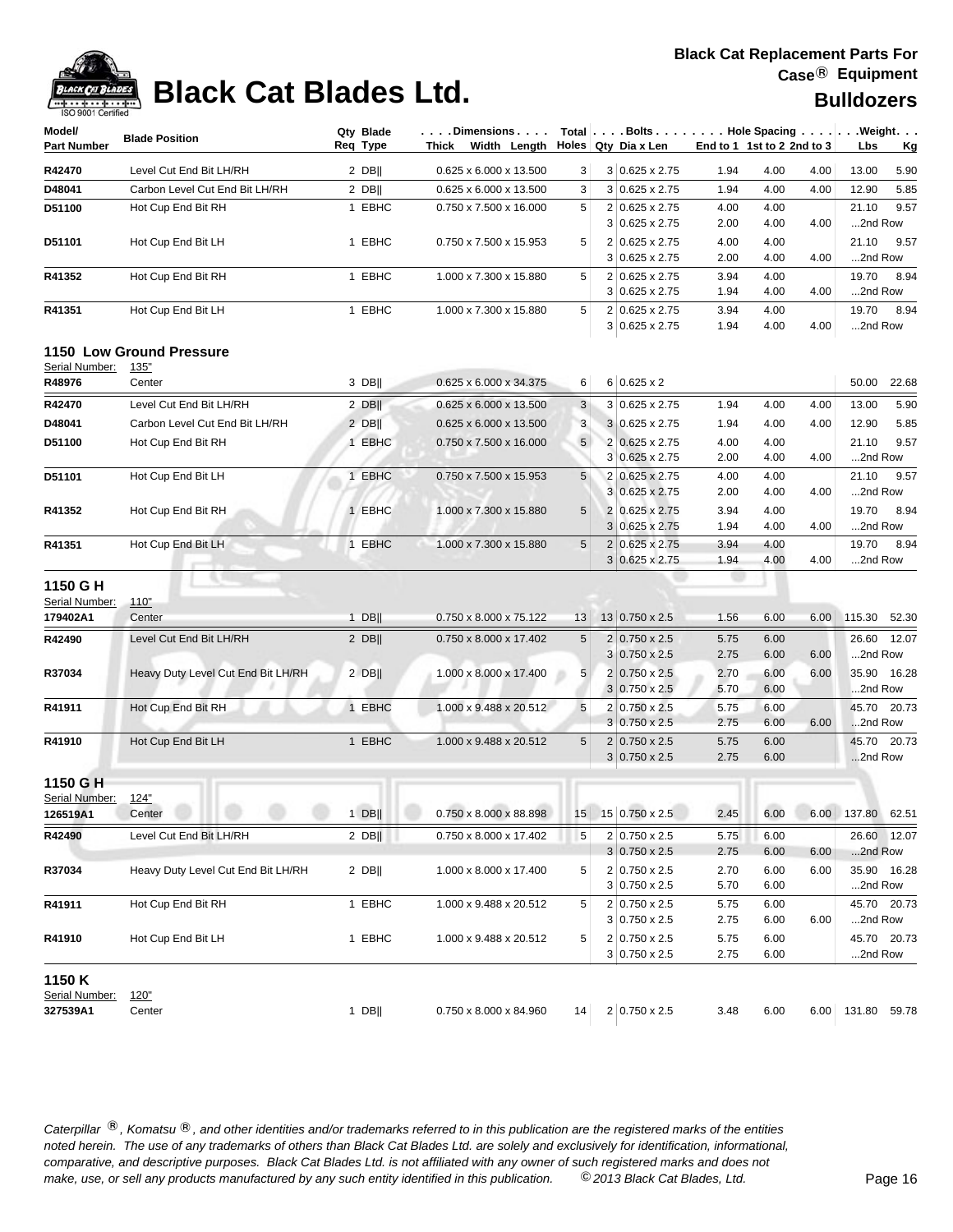

| <b>190 anni Ceimied</b><br>Model/ |                                    | Qty Blade | $\ldots$ . Dimensions. $\ldots$    |                                            | Total   Bolts   Hole Spacing   Weight.     |      |                            |                  |
|-----------------------------------|------------------------------------|-----------|------------------------------------|--------------------------------------------|--------------------------------------------|------|----------------------------|------------------|
| <b>Part Number</b>                | <b>Blade Position</b>              | Req Type  | Thick Width Length                 |                                            | Holes Qty Dia x Len                        |      | End to 1 1st to 2 2nd to 3 | Lbs<br><u>Kg</u> |
| R42490                            | Level Cut End Bit LH/RH            | $2$ DB    | 0.750 x 8.000 x 17.402             | 5                                          | 2 0.750 x 2.5                              | 5.75 | 6.00                       | 26.60<br>12.07   |
|                                   |                                    |           |                                    |                                            | $3 0.750 \times 2.5$                       | 2.75 | 6.00<br>6.00               | 2nd Row          |
| R37034                            | Heavy Duty Level Cut End Bit LH/RH | $2$ DB    | 1.000 x 8.000 x 17.400             | 5                                          | $2 0.750 \times 2.5$                       | 2.70 | 6.00<br>6.00               | 35.90 16.28      |
|                                   |                                    |           |                                    |                                            | $3 0.750 \times 2.5$                       | 5.70 | 6.00                       | 2nd Row          |
| R41911                            | Hot Cup End Bit RH                 | 1 EBHC    | 1.000 x 9.488 x 20.512             | 5                                          | 2 0.750 x 2.5                              | 5.75 | 6.00                       | 45.70 20.73      |
|                                   |                                    |           |                                    |                                            | $3 0.750 \times 2.5$                       | 2.75 | 6.00<br>6.00               | 2nd Row          |
| R41910                            | Hot Cup End Bit LH                 | 1 EBHC    | 1.000 x 9.488 x 20.512             | 5                                          | 2 0.750 x 2.5                              | 5.75 | 6.00                       | 45.70 20.73      |
|                                   |                                    |           |                                    |                                            | $3 0.750 \times 2.5$                       | 2.75 | 6.00                       | 2nd Row          |
| 1150 K                            |                                    |           |                                    |                                            |                                            |      |                            |                  |
| Serial Number:                    | 130"                               |           |                                    |                                            |                                            |      |                            |                  |
| 430350A1                          | Center                             | $1$ DB    | 0.750 x 8.000 x 94.803             | 16                                         | 16 0.750 x 2.5                             | 2.40 | 6.00<br>6.00               | 147.00<br>66.68  |
| R42490                            | Level Cut End Bit LH/RH            | $2$ DB    | 0.750 x 8.000 x 17.402             | 5                                          | $2 0.750 \times 2.5$                       | 5.75 | 6.00                       | 26.60 12.07      |
|                                   |                                    |           |                                    |                                            | $3 0.750 \times 2.5$                       | 2.75 | 6.00<br>6.00               | 2nd Row          |
| R37034                            | Heavy Duty Level Cut End Bit LH/RH | $2$ DB    | 1.000 x 8.000 x 17.400             | 5                                          | $2 0.750 \times 2.5$                       | 2.70 | 6.00<br>6.00               | 35.90 16.28      |
|                                   |                                    |           |                                    |                                            | $3 0.750 \times 2.5$                       | 5.70 | 6.00                       | 2nd Row          |
| R41911                            | Hot Cup End Bit RH                 | 1 EBHC    | 1.000 x 9.488 x 20.512             | 5                                          | 2 0.750 x 2.5                              | 5.75 | 6.00                       | 45.70 20.73      |
|                                   |                                    |           |                                    |                                            | $3 0.750 \times 2.5$                       | 2.75 | 6.00<br>6.00               | 2nd Row          |
| R41910                            | Hot Cup End Bit LH                 | 1 EBHC    | 1.000 x 9.488 x 20.512             | 5                                          | 2 0.750 x 2.5                              | 5.75 | 6.00                       | 45.70<br>20.73   |
|                                   |                                    |           |                                    |                                            | $3 0.750 \times 2.5$                       | 2.75 | 6.00                       | 2nd Row          |
| 1150 K                            |                                    |           |                                    |                                            |                                            |      |                            |                  |
| Serial Number:                    | 132"                               |           |                                    |                                            |                                            |      |                            |                  |
| 87313382                          | Center                             | $1$ DB    | 0.750 x 8.000 x 96.961             | 16                                         | 16 0.750 x 2.5                             | 3.48 | 6.00<br>6.00               | 150.50 68.27     |
| R42490                            | Level Cut End Bit LH/RH            | $2$ DB    | 0.750 x 8.000 x 17.402             | 5                                          | $2 0.750 \times 2.5 $                      | 5.75 | 6.00                       | 26.60 12.07      |
|                                   |                                    |           |                                    |                                            | $3 0.750 \times 2.5$                       | 2.75 | 6.00<br>6.00               | 2nd Row          |
| R37034                            | Heavy Duty Level Cut End Bit LH/RH | $2$ DB    | 1.000 x 8.000 x 17.400             | $5\phantom{.0}$                            | $2 0.750 \times 2.5$                       | 2.70 | 6.00<br>6.00               | 35.90 16.28      |
|                                   |                                    |           |                                    |                                            | $3 0.750 \times 2.5$                       | 5.70 | 6.00                       | 2nd Row          |
| R41911                            | Hot Cup End Bit RH                 | 1 EBHC    | 1.000 x 9.488 x 20.512             | $5\phantom{.0}$                            | $2 0.750 \times 2.5$                       | 5.75 | 6.00                       | 45.70 20.73      |
|                                   |                                    |           |                                    |                                            | $3 0.750 \times 2.5$                       | 2.75 | 6.00<br>6.00               | 2nd Row          |
| R41910                            | Hot Cup End Bit LH                 | 1 EBHC    | 1.000 x 9.488 x 20.512             | 5                                          | $2 0.750 \times 2.5 $                      | 5.75 | 6.00                       | 45.70 20.73      |
|                                   |                                    |           |                                    |                                            | $3 0.750 \times 2.5 $                      | 2.75 | 6.00                       | 2nd Row          |
| 1155 D                            | $\mathcal{P}$                      |           |                                    |                                            |                                            |      | 79                         |                  |
| Serial Number:                    | 82"                                |           |                                    |                                            |                                            |      |                            |                  |
| R53318                            | Center                             | $1$ DB    | 0.625 x 6.000 x 62.795             | 11                                         | $10$ 0.750 x 2                             | 1.40 | 6.00<br>6.00               | 61.00<br>27.67   |
| R53319                            | Level Cut End Bit LH/RH            | 2 EBLC    | 0.750 x 6.000 x 9.598              | $\overline{2}$                             | $2 0.750 \times 2$                         | 1.40 | 6.00                       | 11.10<br>5.03    |
|                                   |                                    |           |                                    |                                            |                                            |      |                            |                  |
| 1450 Angle Tilt                   |                                    |           |                                    |                                            |                                            |      |                            |                  |
| Serial Number:                    | 126"                               |           |                                    | <b>Contract Contract Contract Contract</b> | <b>Contract Contract Contract Contract</b> |      |                            |                  |
| R41857                            | Center                             | 1 $DB$    | 0.750 x 8.000 x 86.930             | 15                                         | $15 \mid 0.750 \times 2.5$                 | 1.47 | 6.00<br>6.00               | 134.80 61.14     |
| R41859                            | Hot Cup End Bit RH                 | 1 EBHC    | 1.000 x 9.500 x 18.400             | 5                                          | 2 0.750 x 2.5                              | 4.90 | 6.00                       | 43.60 19.78      |
|                                   |                                    |           |                                    |                                            | $3 0.750 \times 2.5$                       | 1.90 | 6.00<br>6.00               | 2nd Row          |
| R41858                            | Hot Cup End Bit LH                 | 1 EBHC    | 1.000 x 9.500 x 18.400             | 5                                          | $2 0.750 \times 2.5$                       | 4.90 | 6.00                       | 43.60 19.78      |
|                                   |                                    |           |                                    |                                            | $3 0.750 \times 2.5$                       | 1.90 | 6.00<br>6.00               | 2nd Row          |
| R42501                            | Level Cut End Bit RH               | 1 DB      | 0.750 x 8.000 x 16.900             | 5                                          | $2 0.750 \times 2.5$                       | 4.90 | 6.00                       | 25.80 11.70      |
|                                   |                                    |           |                                    |                                            | $3 0.750 \times 2.5$                       | 1.90 | 6.00<br>6.00               | 2nd Row          |
| R42500                            | Level Cut End Bit LH               | 1 $DB$    | 0.750 x 8.000 x 16.900             | 5                                          | $2 0.750 \times 2.5$                       | 4.90 | 6.00                       | 25.80 11.70      |
|                                   |                                    |           |                                    |                                            | $3 0.750 \times 2.5$                       | 1.90 | 6.00<br>6.00               | 2nd Row          |
| 1450 Pitch Tilt                   |                                    |           |                                    |                                            |                                            |      |                            |                  |
| Serial Number:                    | <u>138"</u>                        |           |                                    |                                            |                                            |      |                            |                  |
| R34906                            | Center                             | $1$ DB    | $0.750 \times 8.000 \times 32.750$ |                                            | $5 \mid 5 \mid 0.750 \times 2.5$           |      |                            |                  |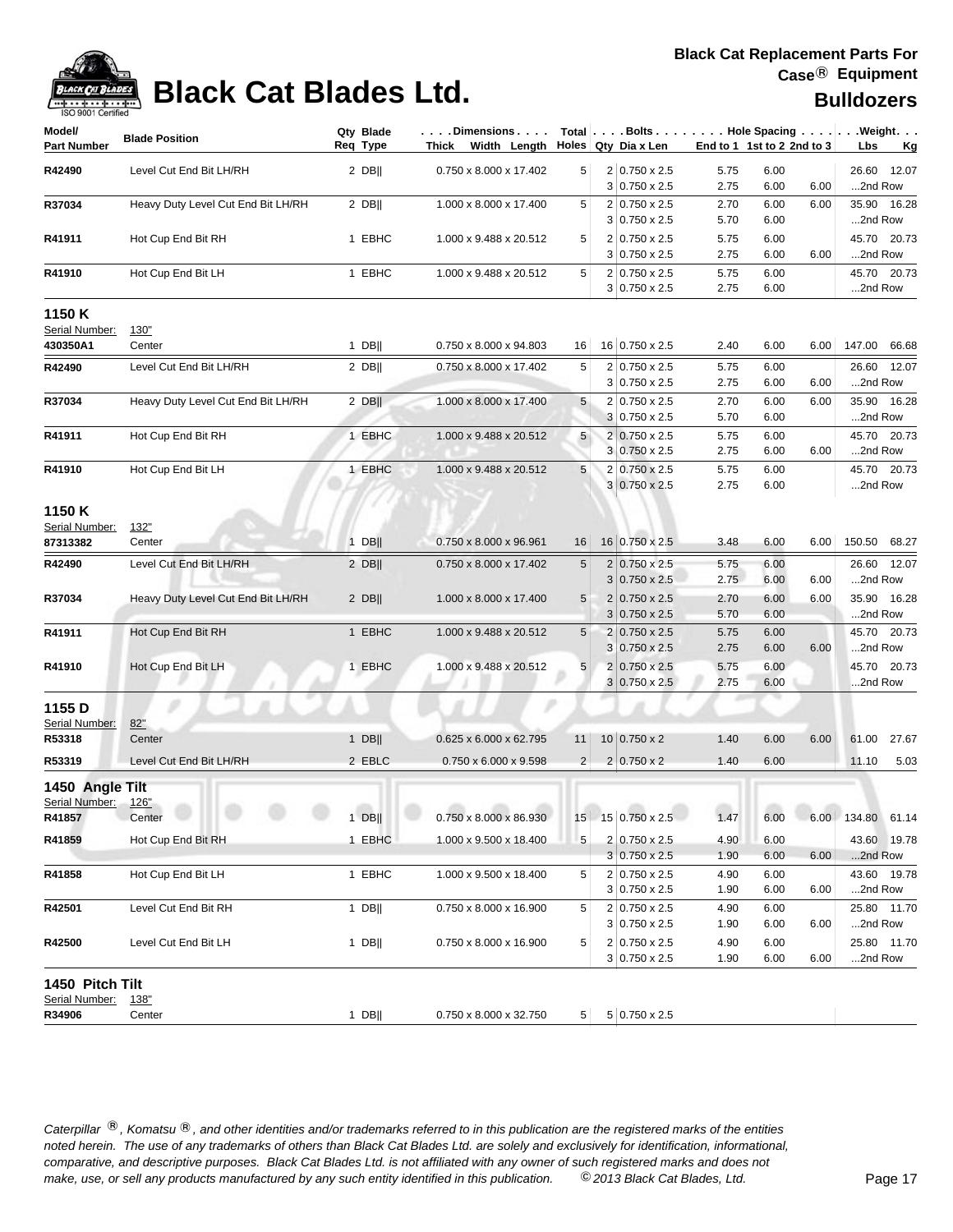### **Black Cat Blades Ltd.**

| <b>COMMON THE AMERICAN</b><br>$\sqrt{}$ $\cdots$ $\cdots$ $\cdots$ $\cdots$ $\cdots$<br>ISO 9001 Certified |                       | DIACK GAL DIAURS LIU. |                                                                        |          |                                              |              |                            |      | <b>Bulldozers</b>                                    |
|------------------------------------------------------------------------------------------------------------|-----------------------|-----------------------|------------------------------------------------------------------------|----------|----------------------------------------------|--------------|----------------------------|------|------------------------------------------------------|
| Model/<br><b>Part Number</b>                                                                               | <b>Blade Position</b> | Qty Blade<br>Req Type | . Dimensions I<br>Width Length   Holes   Qty Dia x Len<br><b>Thick</b> |          |                                              |              | End to 1 1st to 2 2nd to 3 |      | Total Bolts Hole Spacing Weight.<br><b>Lbs</b><br>Kg |
| R34688                                                                                                     | End                   | 2 DBII                | $0.750 \times 8.000 \times 33.000$                                     | $6 \mid$ | 6 0.750 x 2.5                                |              |                            |      |                                                      |
| R41859                                                                                                     | Hot Cup End Bit RH    | 1 EBHC                | 1.000 x 9.500 x 18.400                                                 | 5        | $2 0.750 \times 2.5$<br>$3 0.750 \times 2.5$ | 4.90<br>1.90 | 6.00<br>6.00               | 6.00 | 43.60 19.78<br>2nd Row                               |
| R41858                                                                                                     | Hot Cup End Bit LH    | 1 EBHC                | 1.000 x 9.500 x 18.400                                                 | 5        | 2 0.750 x 2.5<br>$3 0.750 \times 2.5$        | 4.90<br>1.90 | 6.00<br>6.00               | 6.00 | 43.60 19.78<br>2nd Row                               |
| R42501                                                                                                     | Level Cut End Bit RH  | 1 DBII                | $0.750 \times 8.000 \times 16.900$                                     | 5        | $2 0.750 \times 2.5$<br>$3 0.750 \times 2.5$ | 4.90<br>1.90 | 6.00<br>6.00               | 6.00 | 25.80 11.70<br>2nd Row                               |

 $3 \mid 0.750 \times 2.5$  1.90 6.00 6.00 ...2nd Row

### **1450 1550 Angle Tilt Pitch**

| Serial Number: | 138"                               |             |                                    |                |                             |      |      |      |                |
|----------------|------------------------------------|-------------|------------------------------------|----------------|-----------------------------|------|------|------|----------------|
| R56772         | Center                             | 2 DBII      | $0.750 \times 8.000 \times 47.453$ | 8              | 8 0.750 x 2.5               | 2.75 | 6.00 | 6.00 | 33.38<br>73.60 |
| R42490         | Level Cut End Bit LH/RH            | 2 DBIL      | $0.750 \times 8.000 \times 17.402$ | 5              | $2 0.750 \times 2.5 $       | 5.75 | 6.00 |      | 26.60 12.07    |
|                |                                    |             |                                    |                | $3 0.750 \times 2.5$        | 2.75 | 6.00 | 6.00 | 2nd Row        |
| R37034         | Heavy Duty Level Cut End Bit LH/RH | 2 DBII      | 1.000 x 8.000 x 17.400             | 5 <sup>1</sup> | $2 \times 0.750 \times 2.5$ | 2.70 | 6.00 | 6.00 | 35.90 16.28    |
|                |                                    |             |                                    |                | $3 0.750 \times 2.5$        | 5.70 | 6.00 |      | $$ 2nd Row     |
| R41911         | Hot Cup End Bit RH                 | <b>EBHC</b> | 1.000 x 9.488 x 20.512             | 5              | 2 0.750 x 2.5               | 5.75 | 6.00 |      | 45.70 20.73    |
|                |                                    |             |                                    |                | $3 0.750 \times 2.5$        | 2.75 | 6.00 | 6.00 | 2nd Row        |
| R41910         | Hot Cup End Bit LH                 | <b>EBHC</b> | 1.000 x 9.488 x 20.512             | 5 <sup>1</sup> | $2 0.750 \times 2.5$        | 5.75 | 6.00 |      | 45.70 20.73    |
|                |                                    |             |                                    |                | $3 0.750 \times 2.5$        | 2.75 | 6.00 |      | 2nd Row        |

**R42500** Level Cut End Bit LH 1 DB|| 0.750 x 8.000 x 16.900 2 0.750 x 2.5 4.90 6.00 25.80 11.70

### **1450 1550 Angle Tilt Pitch**

| Serial Number: | 155"                               |             |                                    |                |                           |      |      |      |                |
|----------------|------------------------------------|-------------|------------------------------------|----------------|---------------------------|------|------|------|----------------|
| R41908         | Center                             | <b>DBII</b> | $0.750 \times 8.000 \times 42.730$ | 7 <sup>1</sup> | 7 0.750 x 2.5             | 3.37 | 6.00 | 6.00 | 66.30<br>30.07 |
| R41909         | End                                | 2 DBII      | $0.750 \times 8.000 \times 34.930$ | $6 \mid$       | $6 \mid 0.750 \times 2.5$ | 2.47 | 6.00 | 6.00 | 54.00 24.49    |
| R42490         | Level Cut End Bit LH/RH            | $2$ DB      | $0.750 \times 8.000 \times 17.402$ | 5 <sup>1</sup> | $2 0.750 \times 2.5$      | 5.75 | 6.00 |      | 26.60 12.07    |
|                |                                    |             |                                    |                | $3 0.750 \times 2.5$      | 2.75 | 6.00 | 6.00 | 2nd Row        |
| R37034         | Heavy Duty Level Cut End Bit LH/RH | 2 DBII      | 1.000 x 8.000 x 17.400             | 5 <sup>1</sup> | $2 0.750 \times 2.5 $     | 2.70 | 6.00 | 6.00 | 35.90 16.28    |
|                |                                    |             |                                    |                | $3 0.750 \times 2.5$      | 5.70 | 6.00 |      | 2nd Row        |
| R41911         | Hot Cup End Bit RH                 | <b>EBHC</b> | 1.000 x 9.488 x 20.512             | 5 <sup>1</sup> | $2 0.750 \times 2.5 $     | 5.75 | 6.00 |      | 45.70 20.73    |
|                |                                    |             |                                    |                | $3 0.750 \times 2.5$      | 2.75 | 6.00 | 6.00 | 2nd Row        |
| R41910         | Hot Cup End Bit LH                 | <b>EBHC</b> | 1.000 x 9.488 x 20.512             | 5 <sup>1</sup> | $2 0.750 \times 2.5$      | 5.75 | 6.00 |      | 45.70 20.73    |
|                |                                    |             |                                    |                | $3 0.750 \times 2.5$      | 2.75 | 6.00 |      | 2nd Row        |

### **1450 1550 Angle Tilt Pitch**

| Serial Number: | 152"               |             |                                     |                        |                       |      |      |      |                |
|----------------|--------------------|-------------|-------------------------------------|------------------------|-----------------------|------|------|------|----------------|
| R39115         | Center             | 2 DBII      | $0.750 \times 8.000 \times 59.813$  | 10 <sup>1</sup><br>___ | $10 0.750 \times 2.5$ | 2.91 | 6.00 | 6.00 |                |
| R39116         | Hot Cup End Bit RH | EBHC        | $0.750 \times 10.210 \times 17.630$ | 6                      | $3 0.750 \times 2.5$  | 2.25 | 3.50 | 3.50 | 14.06<br>31.00 |
|                |                    |             |                                     |                        | $3 0.750 \times 2.5$  | 2.25 | 4.00 | 4.00 | 2nd Row        |
| R39117         | Hot Cup End Bit LH | <b>EBHC</b> | $0.750 \times 10.210 \times 17.630$ | 6                      | $3 0.750 \times 2.5$  | 2.25 | 3.50 | 3.50 | 14.06<br>31.00 |
|                |                    |             |                                     |                        | $3 0.750 \times 2.5$  | 2.25 | 4.00 | 4.00 | 2nd Row        |

### **1550 Angle Tilt**

| Serial Number: | 126"                 |             |                                    |                 |                            |      |      |      |                 |
|----------------|----------------------|-------------|------------------------------------|-----------------|----------------------------|------|------|------|-----------------|
| R41857         | Center               | <b>DBII</b> | $0.750 \times 8.000 \times 86.930$ | 15 <sub>1</sub> | $15 \mid 0.750 \times 2.5$ | 1.47 | 6.00 | 6.00 | 61.14<br>134.80 |
| R41859         | Hot Cup End Bit RH   | EBHC        | 1.000 x 9.500 x 18.400 l           | 5               | $2 0.750 \times 2.5 $      | 4.90 | 6.00 |      | 19.78<br>43.60  |
|                |                      |             |                                    |                 | $3 0.750 \times 2.5$       | 1.90 | 6.00 | 6.00 | 2nd Row         |
| R41858         | Hot Cup End Bit LH   | EBHC        | 1.000 x 9.500 x 18.400 l           | 5               | $2 0.750 \times 2.5$       | 4.90 | 6.00 |      | 19.78<br>43.60  |
|                |                      |             |                                    |                 | $3 0.750 \times 2.5$       | 1.90 | 6.00 | 6.00 | 2nd Row         |
| R42501         | Level Cut End Bit RH | DBII        | $0.750 \times 8.000 \times 16.900$ | 5               | $2 0.750 \times 2.5 $      | 4.90 | 6.00 |      | 11.70<br>25.80  |
|                |                      |             |                                    |                 | $3 0.750 \times 2.5$       | 1.90 | 6.00 | 6.00 | 2nd Row         |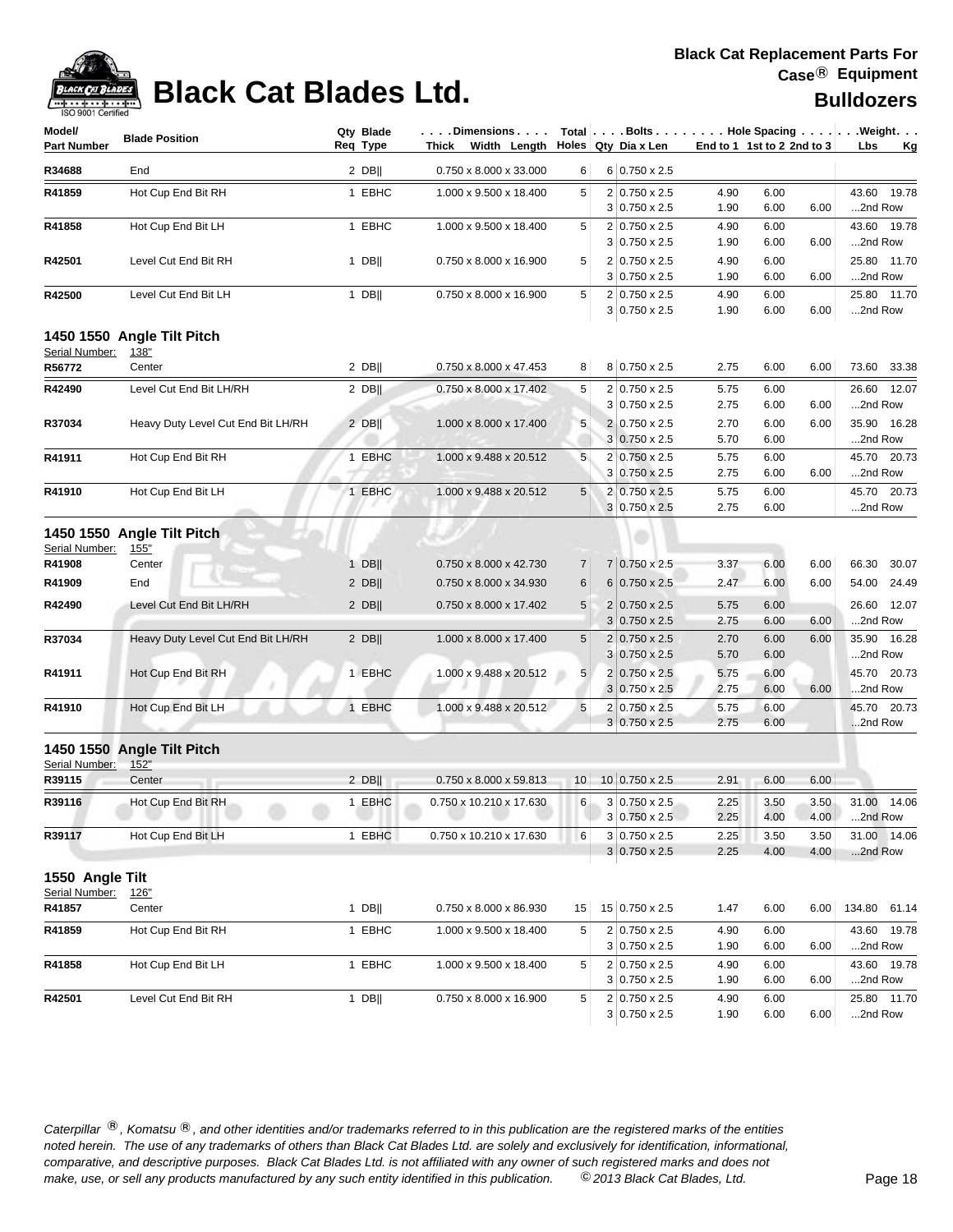

| Model/<br><b>Part Number</b>          | <b>Blade Position</b>    | Qty Blade<br>Reg Type | Dimensions   Total   Bolts    Hole Spacing    Weight<br>Thick Width Length $\vert$ Holes Qty Dia x Len |       |                      | End to 1 1st to 2 2nd to 3 |      |      | Lbs<br>Kg      |
|---------------------------------------|--------------------------|-----------------------|--------------------------------------------------------------------------------------------------------|-------|----------------------|----------------------------|------|------|----------------|
| R42500                                | Level Cut End Bit LH     | 1 DB                  | 0.750 x 8.000 x 16.900                                                                                 | 5     | 2 0.750 x 2.5        | 4.90                       | 6.00 |      | 25.80 11.70    |
|                                       |                          |                       |                                                                                                        |       | 3 0.750 x 2.5        | 1.90                       | 6.00 | 6.00 | 2nd Row        |
|                                       | 1550 Low Ground Pressure |                       |                                                                                                        |       |                      |                            |      |      |                |
| Serial Number:                        | 143"                     |                       |                                                                                                        |       |                      |                            |      |      |                |
| R42626                                | Center                   | $2$ DB                | 0.750 x 8.000 x 51.330                                                                                 | 9     | $9 0.750 \times 2.5$ | 1.67                       | 6.00 | 6.00 | 79.50 36.06    |
| R41859                                | Hot Cup End Bit RH       | 1 EBHC                | 1.000 x 9.500 x 18.400                                                                                 | 5     | 2 0.750 x 2.5        | 4.90                       | 6.00 |      | 43.60 19.78    |
|                                       |                          |                       |                                                                                                        |       | $3 0.750 \times 2.5$ | 1.90                       | 6.00 | 6.00 | 2nd Row        |
| R41858                                | Hot Cup End Bit LH       | 1 EBHC                | 1.000 x 9.500 x 18.400                                                                                 | 5     | $2 0.750 \times 2.5$ | 4.90                       | 6.00 |      | 43.60 19.78    |
|                                       |                          |                       |                                                                                                        |       | $3 0.750 \times 2.5$ | 1.90                       | 6.00 | 6.00 | 2nd Row        |
| R42501                                | Level Cut End Bit RH     | $1$ DB                | 0.750 x 8.000 x 16.900                                                                                 | 5     | 2 0.750 x 2.5        | 4.90                       | 6.00 |      | 25.80 11.70    |
|                                       |                          |                       |                                                                                                        |       | $3 0.750 \times 2.5$ | 1.90                       | 6.00 | 6.00 | 2nd Row        |
| R42500                                | Level Cut End Bit LH     | $1$ DB                | 0.750 x 8.000 x 16.900                                                                                 | 5     | 2 0.750 x 2.5        | 4.90                       | 6.00 |      | 25.80 11.70    |
|                                       |                          |                       |                                                                                                        |       | $3 0.750 \times 2.5$ | 1.90                       | 6.00 | 6.00 | 2nd Row        |
| 1650 K                                |                          |                       |                                                                                                        |       |                      |                            |      |      |                |
| Serial Number:                        | 120"                     |                       |                                                                                                        |       |                      |                            |      |      |                |
| 79101015                              | Center                   | $2$ DB                | 0.750 x 8.000 x 46.299                                                                                 | 8     | 0.750                | 1.38                       | 6.00 | 6.00 | 71.80<br>32.57 |
| CB1359                                | Level Cut End Bit LH/RH  | $2$ DB                | 1.000 x 8.000 x 13.125                                                                                 | 3     | 0.750                | 1.13                       | 4.00 | 4.00 | 27.30 12.38    |
| <b>1850 K Angle</b>                   |                          |                       |                                                                                                        |       |                      |                            |      |      |                |
| Serial Number:                        | 76046824                 |                       |                                                                                                        |       |                      |                            |      |      |                |
| 08294269                              | Center                   | $1$ DB                | $0.750 \times 8.000 \times 41.850$                                                                     | 9     | 0.750                | 2.93                       | 6.00 | 6.00 |                |
| 79077486                              | Center                   | $2$ DB                | 0.750 x 8.000 x 42.200                                                                                 | 6     | 0.750                |                            |      |      | 65.00 29.48    |
| 8294273                               | Hot Cup End Bit RH       | 1 EBHC                | 1.000 x 10.000 x 17.500                                                                                | 6     | 0.750                | 2.50                       | 4.00 | 4.00 | 40.40 18.33    |
|                                       |                          |                       |                                                                                                        |       | 0.750                | 2.50                       | 4.00 | 4.00 | 2nd Row        |
| 8294274                               | Hot Cup End Bit LH       | 1 EBHC                | 1.000 x 10.000 x 17.500                                                                                | 6     | 0.750                | 2.50                       | 4.00 | 4.00 | 40.40 18.33    |
|                                       |                          |                       |                                                                                                        |       | 0.750                | 2.50                       | 4.00 | 4.00 | 2nd Row        |
| 79104463                              | Level Cut End Bit RH     | 1 EBLC                | 1.000 x 8.000 x 18.310                                                                                 | 6     | 0.750                | 2.33                       | 3.94 | 3.94 | 33.20 15.06    |
|                                       |                          |                       |                                                                                                        |       | 0.750                | 2.33                       | 3.94 | 3.94 | 2nd Row        |
| 79104464                              | Level Cut End Bit LH     | 1 EBLC                | 1.000 x 8.000 x 18.307                                                                                 | 6     | 0.750                | 2.33                       | 3.94 | 3.94 | 33.20 15.06    |
|                                       |                          |                       |                                                                                                        |       | 0.750                | 2.33                       | 3.94 | 3.94 | 2nd Row        |
| 1850 K Straight                       |                          |                       |                                                                                                        |       |                      |                            |      |      |                |
| Serial Number:                        | 76074930 76040978        |                       |                                                                                                        |       |                      |                            |      |      |                |
| 76046503                              | End                      | $1$ DB                | $0.750 \times 8.000 \times$                                                                            | 5     | 0.750                |                            |      |      |                |
| 76046502                              | Center                   | $2$ DB                | 0.750 x 8.000 x 34.370                                                                                 | 6     | 0.750                | 1.54                       | 6.00 | 6.00 | 53.30<br>24.18 |
| 08297646                              | Hot Cup End Bit RH       | 1 EBHC                | 1.250 x 7.563 x 14.438                                                                                 | $\,6$ | 0.750                |                            |      |      | 46.00<br>20.87 |
| 08297645                              | Hot Cup End Bit LH       | 1 EBHC                | 1.250 x 7.563 x 14.438                                                                                 | 6     | 0.750                |                            |      |      | 20.87<br>46.00 |
|                                       |                          |                       |                                                                                                        |       |                      |                            |      |      |                |
| 1850 K Straight LGP<br>Serial Number: | 76071388                 |                       |                                                                                                        |       |                      |                            |      |      |                |
| 8294668                               | Center                   | $1$ DB                | 0.750 x 8.000 x 29.843                                                                                 | 5     | 0.750                | 2.92                       | 6.00 | 6.00 | 46.20 20.96    |
| 76071089                              | End                      | $2$ DB                | $0.750 \times 8.000 \times$                                                                            | 8     | 0.750                |                            |      |      |                |
| 08297646                              | Hot Cup End Bit RH       | 1 EBHC                | 1.250 x 7.563 x 14.438                                                                                 | 6     | 0.750                |                            |      |      | 20.87<br>46.00 |
| 08297645                              |                          |                       | 1.250 x 7.563 x 14.438                                                                                 | 6     | 0.750                |                            |      |      | 20.87          |
|                                       | Hot Cup End Bit LH       | 1 EBHC                |                                                                                                        |       |                      |                            |      |      | 46.00          |
| 1850 K Semi-U                         |                          |                       |                                                                                                        |       |                      |                            |      |      |                |
| Serial Number:                        | 76074927 76074835        |                       |                                                                                                        |       |                      |                            |      |      |                |
| 8294668                               | Center                   | 1 DB                  | 0.750 x 8.000 x 29.843                                                                                 | 5     | 0.750                | 2.92                       | 6.00 | 6.00 | 46.20 20.96    |
| 76074841                              | End                      | $2$ DB                | 0.750 x 8.000 x 36.417                                                                                 | 6     | 0.750                | 3.47                       | 6.00 | 6.00 | 56.50 25.63    |
| 79094511                              | Hot Cup End Bit RH       | 1 EBHC                | 1.000 x 9.450 x 19.441                                                                                 | 6     | 0.750                | 2.40                       | 4.00 | 4.00 | 38.80 17.60    |
|                                       |                          |                       |                                                                                                        |       | 0.750                | 2.40                       | 4.00 | 4.00 | 2nd Row        |
| 79094512                              | Hot Cup End Bit LH       | 1 EBHC                | 1.000 x 9.450 x 19.441                                                                                 | 6     | 0.750                | 2.40                       | 4.00 | 4.00 | 38.80 17.60    |
|                                       |                          |                       |                                                                                                        |       | 0.750                | 2.40                       | 4.00 | 4.00 | 2nd Row        |

### **GT25 GT28 GT30 GT34**

Serial Number: 68"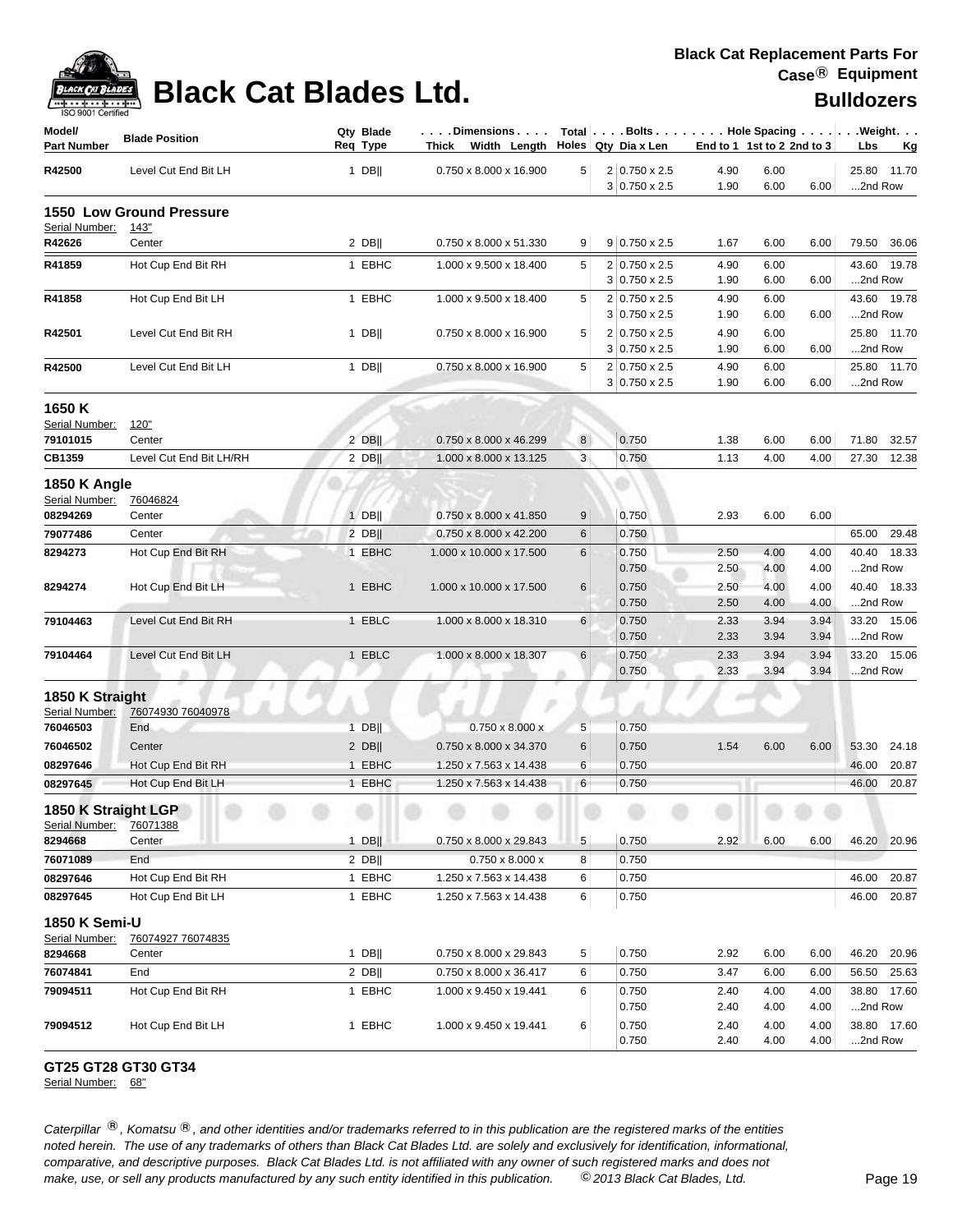

| Model/                           | <b>Blade Position</b>             | Qty Blade | Dimensions   Total   Bolts    Hole Spacing    Weight |                |                       |                            |      |      |            |           |
|----------------------------------|-----------------------------------|-----------|------------------------------------------------------|----------------|-----------------------|----------------------------|------|------|------------|-----------|
| <b>Part Number</b>               |                                   | Req Type  | Thick Width Length $\vert$ Holes Qty Dia x Len       |                |                       | End to 1 1st to 2 2nd to 3 |      |      | <b>Lbs</b> | <b>Kg</b> |
| 16583                            | Center                            | $1$ DB    | 0.500 x 6.000 x 51.875                               | 13             | $14 0.500 \times 2$   | 1.94                       | 4.00 | 4.00 |            |           |
| 16187                            | Level Cut End Bit LH/RH           | $1$ DB    | $0.500 \times 6.000 \times 7.875$                    | $\overline{2}$ | $2 0.500 \times 2$    | 1.88                       | 4.00 |      | 6.00       | 2.72      |
| Serial Number:                   | GT25 GT28 GT30 GT34<br>72"        |           |                                                      |                |                       |                            |      |      |            |           |
| 16040                            | Center                            | $1$ DB    | $0.500 \times 6.000 \times 55.875$                   | 14             | 14 0.500 x 2          | 1.94                       | 4.00 | 4.00 |            |           |
| 16187                            | Level Cut End Bit LH/RH           | 2 DBII    | $0.500 \times 6.000 \times 7.875$                    | $\overline{2}$ | $2 0.500 \times 2$    | 1.88                       | 4.00 |      | 6.00       | 2.72      |
| Serial Number:                   | GT25 GT28 GT30 GT34<br><u>76"</u> |           |                                                      |                |                       |                            |      |      |            |           |
| 17808                            | Center                            | $1$ DB    | $0.500 \times 6.000 \times 63.875$                   | 16             | 16 0.500 x 2          | 1.94                       | 4.00 | 4.00 |            |           |
| 16187                            | Level Cut End Bit LH/RH           | $2$ DB    | $0.500 \times 6.000 \times 7.875$                    | $\overline{2}$ | $2 0.500 \times 2$    | 1.88                       | 4.00 |      | 6.00       | 2.72      |
| W <sub>3</sub><br>Serial Number: | 72"                               |           |                                                      |                |                       |                            |      |      |            |           |
| 16040                            | Center                            | $1$ DB    | $0.500 \times 6.000 \times 55.875$                   | 14             | 14 0.500 x 2          | 1.94                       | 4.00 | 4.00 |            |           |
| 38150                            | Level Cut End Bit LH/RH           | 2 EBLC    | $0.500 \times 6.000 \times 7.000$                    | $\overline{c}$ | $2 0.500 \times 2 $   | 1.94                       | 4.00 |      | 5.20       | 2.36      |
| W9 W10 W12<br>Serial Number:     | 102"                              |           |                                                      |                |                       |                            |      |      |            |           |
| 16792                            | Center                            | $1$ DB    | $0.500 \times 6.000 \times 71.875$                   | 18             | 18 0.500 x 2          | 1.94                       | 4.00 | 4.00 | 54.40      | 24.68     |
| D48041                           | Carbon Level Cut End Bit LH/RH    | $2$ DB    | $0.625 \times 6.000 \times 13.500$                   | 3              | $3 0.625 \times 2.25$ | 1.94                       | 4.00 | 4.00 | 12.90      | 5.85      |
| 70441                            | Hot Cup End Bit RH                | 1 EBHC    | $0.750 \times 7.500 \times 15.000$                   | 3              | 3 0.625 x 2.25        | 2.00                       | 4.00 | 4.00 | 19.80      | 8.98      |
| 70442                            | Hot Cup End Bit LH                | 1 EBHC    | $0.750 \times 7.500 \times 15.000$                   | 3              | $3 0.625 \times 2.25$ | 2.00                       | 4.00 | 4.00 | 19.80      | 8.98      |
|                                  |                                   |           |                                                      |                |                       |                            |      |      |            |           |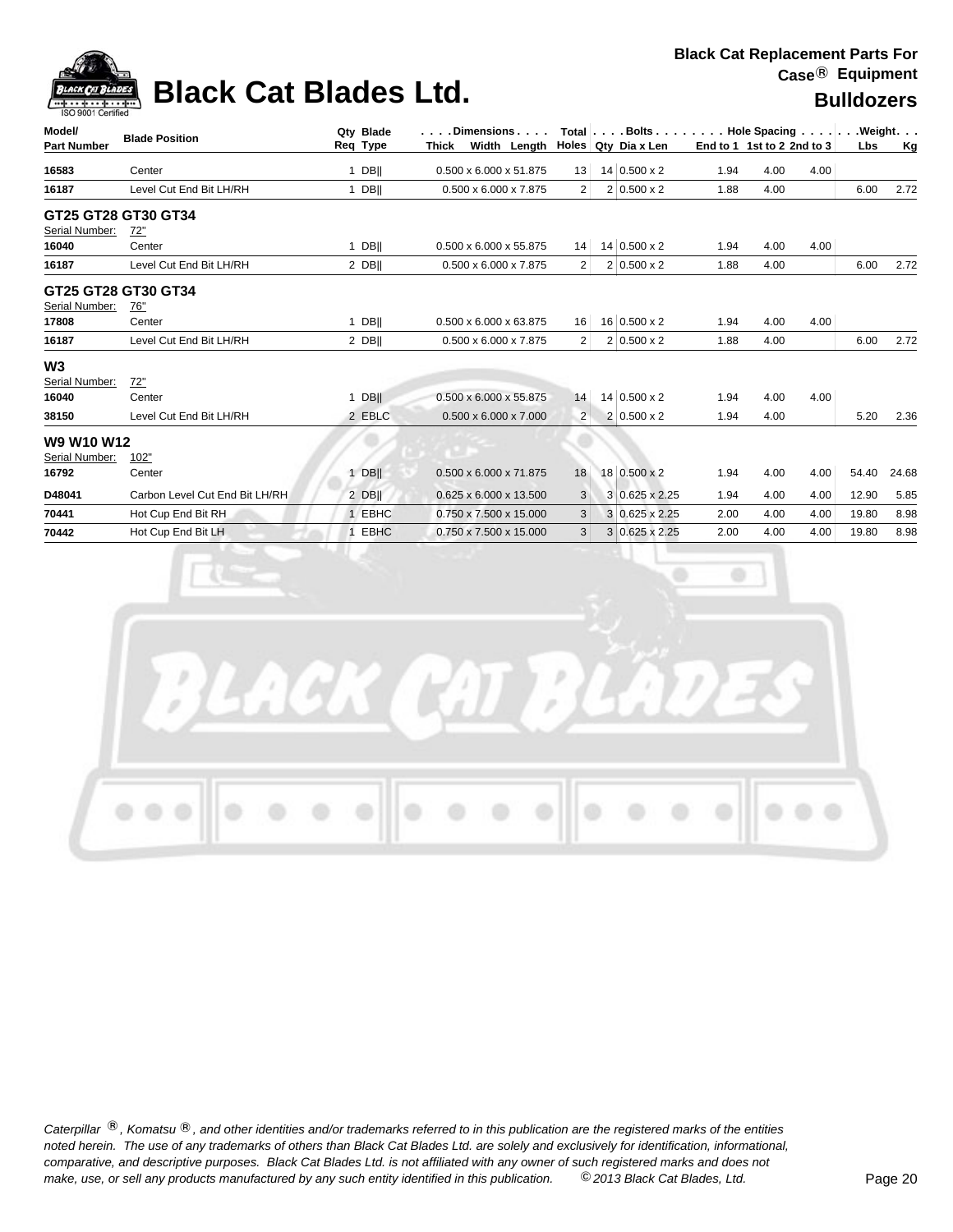

### **Black Cat Blades Ltd. Loaders** Lease **Loaders**

| ISO 9001 Certified                    |                                                  |                       |                                  |                |                                                             |               |                            | LUQUUI J       |                         |             |
|---------------------------------------|--------------------------------------------------|-----------------------|----------------------------------|----------------|-------------------------------------------------------------|---------------|----------------------------|----------------|-------------------------|-------------|
| Model/<br><b>Part Number</b>          | <b>Blade Position</b>                            | Qty Blade<br>Req Type | Dimensions<br>Thick Width Length |                | Total   Bolts Hole Spacing Weight.<br>Holes   Qty Dia x Len |               | End to 1 1st to 2 2nd to 3 |                | Lbs                     | Kg          |
| 321 D E                               |                                                  |                       |                                  |                |                                                             |               |                            |                |                         |             |
| Serial Number:                        |                                                  |                       |                                  |                |                                                             |               |                            |                |                         |             |
| 4552727                               | Center                                           | 3 DB                  | 0.750 x 8.000 x 27.480           | 5 <sup>1</sup> | 5 0.625                                                     | 2.87          | 5.43                       | 5.43           |                         | 42.00 19.05 |
| 521 D                                 |                                                  |                       |                                  |                |                                                             |               |                            |                |                         |             |
| Serial Number:                        | 97" BUCKET                                       |                       |                                  |                |                                                             |               |                            |                |                         |             |
| 360949A2                              | Base Edge With Segment Holes                     | $1$ SB                | 1.000 x 8.000 x 97.166           | 28             |                                                             |               |                            |                | 201.40                  | 91.35       |
| 360940A1                              | Center                                           | $1$ DB                | 1.000 x 10.000 x 49.450          | 6              | 6 0.750 x 2.25                                              | 7.67          | 6.69                       | 7.02           | 116.70                  | 52.93       |
| 360941A2                              |                                                  | $2$ DB                | 1.000 x 10.000 x 23.472          | 5              | 0.750                                                       | 4.10          | 3.19                       | 3.50           | 54.20                   | 24.58       |
| 362962A1                              | Segment                                          | 7 DB                  | 1.000 x 10.000 x 8.859           | 2              | 2 0.750 x 2.25                                              | 1.08          | 6.69                       |                | 20.40                   | 9.25        |
| 521 D                                 |                                                  |                       |                                  |                |                                                             |               |                            |                |                         |             |
| Serial Number:                        | 100" BUCKET                                      |                       |                                  |                |                                                             |               |                            |                |                         |             |
| 87651174                              | Center                                           | $1$ DB                | 1.000 x 10.000 x 52.874          | 8              | 0.750                                                       | 1.91          | 7.01                       | 7.01           | 123.00                  | 55.79       |
| 87651208                              | End                                              | $2$ DB                | 1.000 x 10.000 x 23.346          | 5              | 0.750                                                       | 4.67          | 3.50                       | 3.50           | 53.90                   | 24.45       |
| 87651191                              | Segment                                          | 7 DB                  | 1.000 x 10.000 x 10.551          | $\overline{c}$ | 0.750                                                       | 1.77          | 7.01                       |                | 24.30                   | 11.02       |
| 621 621B                              |                                                  |                       |                                  |                |                                                             |               |                            |                |                         |             |
| Serial Number:                        | 97" BUCKET                                       |                       |                                  |                |                                                             |               |                            |                |                         |             |
| L127241                               | Base Edge                                        | $1$ SB                | 1.000 x 8.000 x 96.938           | 18             |                                                             |               |                            |                | 204.20                  | 92.62       |
| L124454                               | Center                                           | $1$ DB                | 1.000 x 12.000 x 34.331          | 6              | 3 0.750 x 2.5                                               | 5.35          | 11.81                      | 11.81          | 111.30                  | 50.48       |
|                                       |                                                  |                       |                                  |                | $3 0.750 \times 2.5$                                        | 5.35          | 11.81                      | 11.81          | 2nd Row                 |             |
| L124455                               | End                                              | $2$ DB                | 1.000 x 12.000 x 31.125          | 8              | $3 0.750 \times 2.5$<br>$3 0.750 \times 2.5$                | 6.25<br>6.25  | 6.81<br>6.81               | 5.00<br>5.00   | 100.20<br>2nd Row       | 45.45       |
| 621 621B<br>Serial Number:<br>L127425 | 97" BUCKET WITH OFFSET HOLE ON ENDS<br>Base Edge | $1$ SB                | 1.000 x 8.000 x 96.938           | 16             |                                                             |               |                            |                |                         |             |
| L124454                               | Center                                           | $1$ DB                | 1.000 x 12.000 x 34.331          | 6              | $3 0.750 \times 2.5$<br>$3 0.750 \times 2.5$                | 5.35<br>5.35  | 11.81<br>11.81             | 11.81<br>11.81 | 111.30<br>2nd Row       | 50.48       |
| L127428                               | End with 1 offset hole                           | $2$ DB                | 1.000 x 12.000 x 31.063          | 5              | $3 0.750 \times 2.5$<br>$0.750 \times 2.5$                  | 6.22<br>3.03  | 11.81                      | 10.00          | 100.90 45.77<br>2nd Row |             |
| 621 621B                              |                                                  |                       |                                  |                |                                                             |               |                            |                |                         |             |
| Serial Number:<br>747340              | 100" BUCKET<br><b>Base Edge</b>                  | $1$ SB                | 1.250 x 10.000 x 100.000         | 18             |                                                             |               |                            |                |                         |             |
| L128264                               | Center                                           | $1$ DB                | 1.125 x 12.000 x 40.750          | 6              | $3 0.750 \times 2.75$                                       | 8.63          | 11.75                      | 11.75          | 147.20                  | 66.77       |
|                                       |                                                  |                       |                                  |                | $0.750 \times 0$                                            | 8.63          | 11.75                      | 11.75          | 2nd Row                 |             |
| L128265                               | End                                              | 2 DBII                | 1.125 x 12.000 x 29.500          | 6              | 3 0.750 x 2.75<br>$0.750 \times 0$                          | 3.00<br>3.00  | 11.75<br>11.75             | 11.75<br>11.75 | 106.00<br>2nd Row       | 48.08       |
| 621 621B                              |                                                  |                       |                                  |                |                                                             |               |                            |                |                         |             |
| Serial Number:                        | 100" BUCKET WITH OFFSET HOLE ON ENDS             |                       |                                  |                |                                                             |               |                            |                |                         |             |
| L127359                               | Base Edge                                        | $1$ SB                | 1.000 x 8.000 x 99.921           | 16             |                                                             |               |                            |                | 209.20                  | 94.89       |
| L127366                               | Center                                           | $1$ DB                | 1.000 x 12.000 x 35.827          | 6              | $3 0.750 \times 2.5$<br>$3 0.750 \times 2.5$                | 5.71<br>5.71  | 12.21<br>12.21             | 12.21<br>12.21 | 116.30<br>2nd Row       | 52.75       |
| L127367                               | End with 1 offset hole                           | $2$ DB                | 1.000 x 12.000 x 31.813          | 5              | $3 0.750 \times 2.5$<br>$2 0.750 \times 2.5$                | 6.25<br>28.78 | 10.32                      | 12.21          | 98.00<br>2nd Row        | 44.45       |
| 621 621B<br>Serial Number:            | 102.5" BUCKET WITH OFFSET HOLE ON ENDS           |                       |                                  |                |                                                             |               |                            |                |                         |             |
| L127426                               | Base Edge                                        | 1 SB $  $             | 1.000 x 8.000 x 102.438          | 16             |                                                             |               |                            |                | 214.70                  | 97.39       |
| L127038                               | Center                                           | $1$ DB                | 1.250 x 12.000 x 38.188          | 6              | 3 0.750 x 2.75<br>3 0.750 x 2.75                            | 6.31<br>6.31  | 12.78<br>12.78             | 12.78<br>12.78 | 151.30<br>2nd Row       | 68.63       |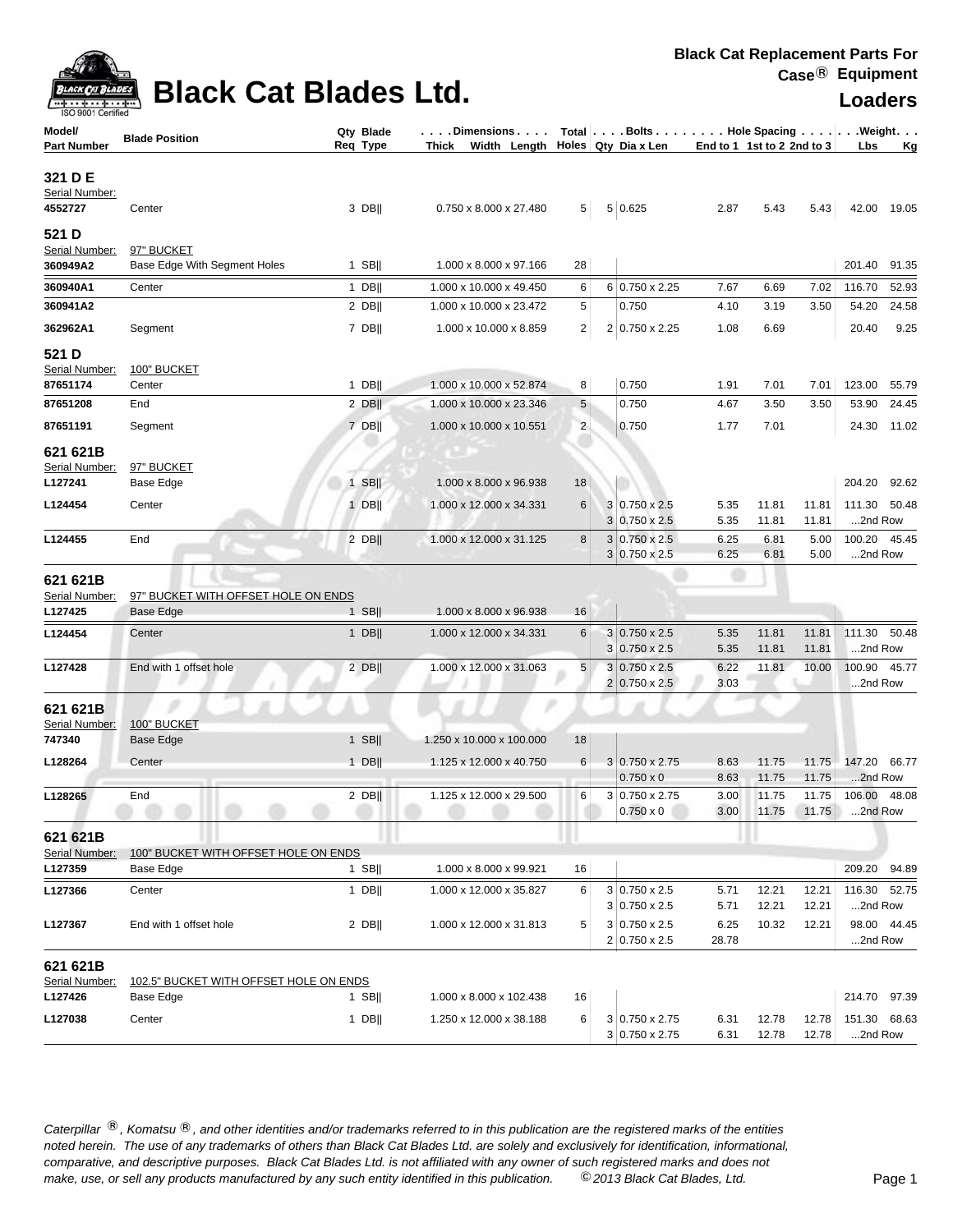| <b>ACK CAT</b> |
|----------------|
|                |

### **Black Cat Blades Ltd. Leaders Leaders Loaders**

| Model/<br>Part Number      | <b>Blade Position</b>                | Qty Blade<br>Reg Type | Dimensions   Total   Bolts    Hole Spacing    Weight<br>Thick Width Length |                  |   | Holes   Qty Dia x Len                        | End to 1 1st to 2 2nd to 3 |                |       | Lbs               | <u>Kg</u>    |
|----------------------------|--------------------------------------|-----------------------|----------------------------------------------------------------------------|------------------|---|----------------------------------------------|----------------------------|----------------|-------|-------------------|--------------|
| L127429                    | End with 1 offset hole               | $2$ DB                | 1.250 x 12.000 x 32.205                                                    | 5                |   | $3 0.750 \times 2.75$<br>2 0.750 x 2.75      | 6.26<br>28.74              | 12.80          |       | 127.80<br>2nd Row | 57.97        |
| 621 D E<br>Serial Number:  | 102.5" BUCKET                        |                       |                                                                            |                  |   |                                              |                            |                |       |                   |              |
| 371232A2                   | Base Edge With Segment Holes         | $1$ SB                | 1.000 x 8.000 x 102.441                                                    | 28               |   |                                              |                            |                |       | 212.60            | 96.43        |
| 372081A1                   | Center                               | $1$ DB                | 1.000 x 10.000 x 52.126                                                    | 6                |   | $6 0.750 \times 2.5$                         | 7.87                       | 7.44           | 7.03  | 121.80            | 55.25        |
| 372082A2                   | End                                  | $2$ DB                | 1.000 x 10.000 x 24.764                                                    | 5                |   | $5 0.750 \times 2.5$                         | 4.10                       | 3.92           | 3.52  | 57.80             | 26.22        |
| 373354A1                   | Segment                              | 7 DB                  | 1.000 x 10.000 x 9.607                                                     | 2                |   | 2 0.750 x 2.5                                | 1.08                       | 7.44           |       | 22.20             | 10.07        |
|                            |                                      |                       |                                                                            |                  |   |                                              |                            |                |       |                   |              |
| 360939A1                   | <b>Bolt-On Wear Plate</b>            | $2$ DB                | 1.250 x 8.070 x 11.810                                                     | $\overline{4}$   |   | $2 0.750 \times 2.5$<br>$2 0.750 \times 2.5$ | 1.18<br>1.18               | 9.45<br>9.45   |       | 28.40<br>2nd Row  | 12.88        |
| 721 721B<br>Serial Number: | 103" BUCKET                          |                       |                                                                            |                  |   |                                              |                            |                |       |                   |              |
| L127427                    | Base Edge                            | 1 $SB$                | 1.250 x 8.000 x 103.071                                                    | 16               |   |                                              |                            |                |       | 267.80 121.47     |              |
| L127038                    | Center                               | $1$ DB                | 1.250 x 12.000 x 38.188                                                    | 6                |   | $3 0.750 \times 3$                           | 6.31                       | 12.78          | 12.78 | 151.30 68.63      |              |
|                            |                                      |                       |                                                                            |                  |   | $3 0.750 \times 3$                           | 6.31                       | 12.78          | 12.78 | 2nd Row           |              |
| L127429                    | End with 1 offset hole               | $2$ DB                | 1.250 x 12.000 x 32.205                                                    | 5                |   | $3 0.750 \times 3$<br>$2 0.750 \times 3$     | 6.26<br>28.74              | 12.80          |       | 2nd Row           | 127.80 57.97 |
|                            |                                      |                       |                                                                            |                  |   |                                              |                            |                |       |                   |              |
| 721 D<br>Serial Number:    | 106.25" BUCKET                       |                       |                                                                            |                  |   |                                              |                            |                |       |                   |              |
| 436293A1                   | Base Edge With Segment Holes         | $1$ SB                | 1.250 x 10.000 x 106.300                                                   | 30               |   |                                              |                            |                |       | 343.30 155.72     |              |
| 115620A1                   | Corner 2 hole RH/LH                  | 2 IRR                 | 1.250 x 7.993 x 6.075                                                      | $\overline{c}$   |   |                                              |                            |                |       | 11.40             | 5.17         |
| 8500177                    | Center                               | $1$ DB                | 1.250 x 13.000 x 48.028                                                    | $\,6$            |   | $6 1.000 \times 3$                           | 7.77                       | 6.65           | 6.28  | 185.00            | 83.91        |
| 8500178                    | End                                  | $2$ DB                | 1.250 x 13.000 x 28.741                                                    | $\overline{4}$   | 4 | $1.000 \times 3$                             | 4.77                       | 6.28           | 6.65  | 110.40            | 50.08        |
| 8605842                    | Segment                              | 7 DB                  | 1.250 x 13.000 x 8.870                                                     | $\overline{2}$   |   | 1.000                                        | 1.30                       | 6.28           |       | 33.40             | 15.15        |
|                            |                                      |                       |                                                                            |                  |   |                                              |                            |                |       |                   |              |
| 8500180                    | <b>Bolt-On Wear Plate</b>            | $2$ DB                | 1.250 x 8.070 x 14.567                                                     | $\overline{4}$   |   | $2 0.750 \times 3$<br>$2 0.750 \times 3$     | 1.87<br>1.87               | 10.83<br>10.83 |       | 35.30<br>2nd Row  | 16.01        |
| 821 821B 821C              |                                      |                       |                                                                            |                  |   |                                              |                            |                |       |                   |              |
| Serial Number:             | 109" BUCKET                          |                       |                                                                            |                  |   |                                              |                            |                |       |                   |              |
| L129400                    | Base Edge With Segment Holes         | $1$ SB                | 1.250 x 10.000 x 109.094                                                   | 30               |   |                                              |                            |                |       | 345.50 156.72     |              |
| L125135                    | Base Edge For Bolt-on Edges or Teeth | $1$ SB                | 1.250 x 10.000 x 109.016                                                   | 16               |   |                                              |                            |                |       | 349.30 158.44     |              |
| L129401                    | Base Edge For Bolt-on Edges Only     | 1 SB                  | 1.250 x 10.000 x 109.000                                                   | $\boldsymbol{9}$ |   |                                              |                            |                |       | 366.00 166.01     |              |
| L125136                    | Corner RH/LH                         | 2 IRR                 | 1.250 x 10.000 x 7.823                                                     | $\overline{2}$   |   |                                              |                            |                |       | 22.60             | 10.25        |
| L125171                    | Center                               | $1$ DB                | 1.250 x 12.000 x 39.724                                                    | 3                |   | 3 1.000 x 3.25                               | 6.56                       | 13.31          | 13.31 | 152.40            | 69.13        |
| L125172                    | End                                  | $2$ DB                | 1.250 x 12.000 x 34.390                                                    | 3                |   | 3 1.000 x 3.25                               | 5.81                       | 8.75           | 13.31 | 131.60            | 59.69        |
| L125814                    | Segment                              | 8 DB                  | 1.250 x 12.000 x 9.055                                                     | $\overline{c}$   |   | 2 1.000 x 3.25                               | 2.63                       | 4.25           |       |                   | 35.00 15.88  |
| 821 D                      |                                      |                       |                                                                            |                  |   |                                              |                            |                |       |                   |              |
| Serial Number:             | <b>119.5" BUCKET</b>                 |                       |                                                                            |                  |   |                                              |                            |                |       |                   |              |
| 87306133                   | Base Edge With Segment Holes         | 1 SB $  $             | 1.250 x 10.000 x 119.291                                                   | 30               |   |                                              |                            |                |       | 387.10 175.59     |              |
| 87306785                   | Center                               | $1$ DB                | 1.250 x 12.724 x 54.244                                                    | 6                |   | 6 1.000 x 3.25                               | 8.19                       | 8.80           | 5.73  | 202.90            | 92.03        |
| 87306783                   | End                                  | $2$ DB                | 1.250 x 12.724 x 32.126                                                    | 4                |   | 4 1.000 x 3.25                               | 5.93                       | 5.73           | 8.80  | 119.90            | 54.39        |
| 87306707                   | Segment                              | 8 DB                  | 1.250 x 12.724 x 10.224                                                    | $\overline{2}$   |   | 2 1.000 x 3.25                               | 2.25                       | 5.73           |       | 37.70             | 17.10        |
| 921                        |                                      |                       |                                                                            |                  |   |                                              |                            |                |       |                   |              |
| Serial Number:             | 120" BUCKET                          |                       |                                                                            |                  |   |                                              |                            |                |       |                   |              |
| L129096                    | Base Edge With Segment Holes         | 1 SB $  $             | 1.375 x 10.000 x 120.000                                                   | 26               |   |                                              |                            |                |       | 431.00 195.50     |              |
| L127823                    | Base Edge For Bolt-on Edges or Teeth | 1 SB                  | 1.375 x 10.000 x 120.000                                                   | 14               |   |                                              |                            |                |       | 426.10 193.28     |              |
| L130041                    | Corner 2 hole RH/LH                  | 1 IRR                 | 1.250 x 10.000 x 10.520                                                    | $\overline{c}$   |   |                                              |                            |                |       |                   | 30.60 13.88  |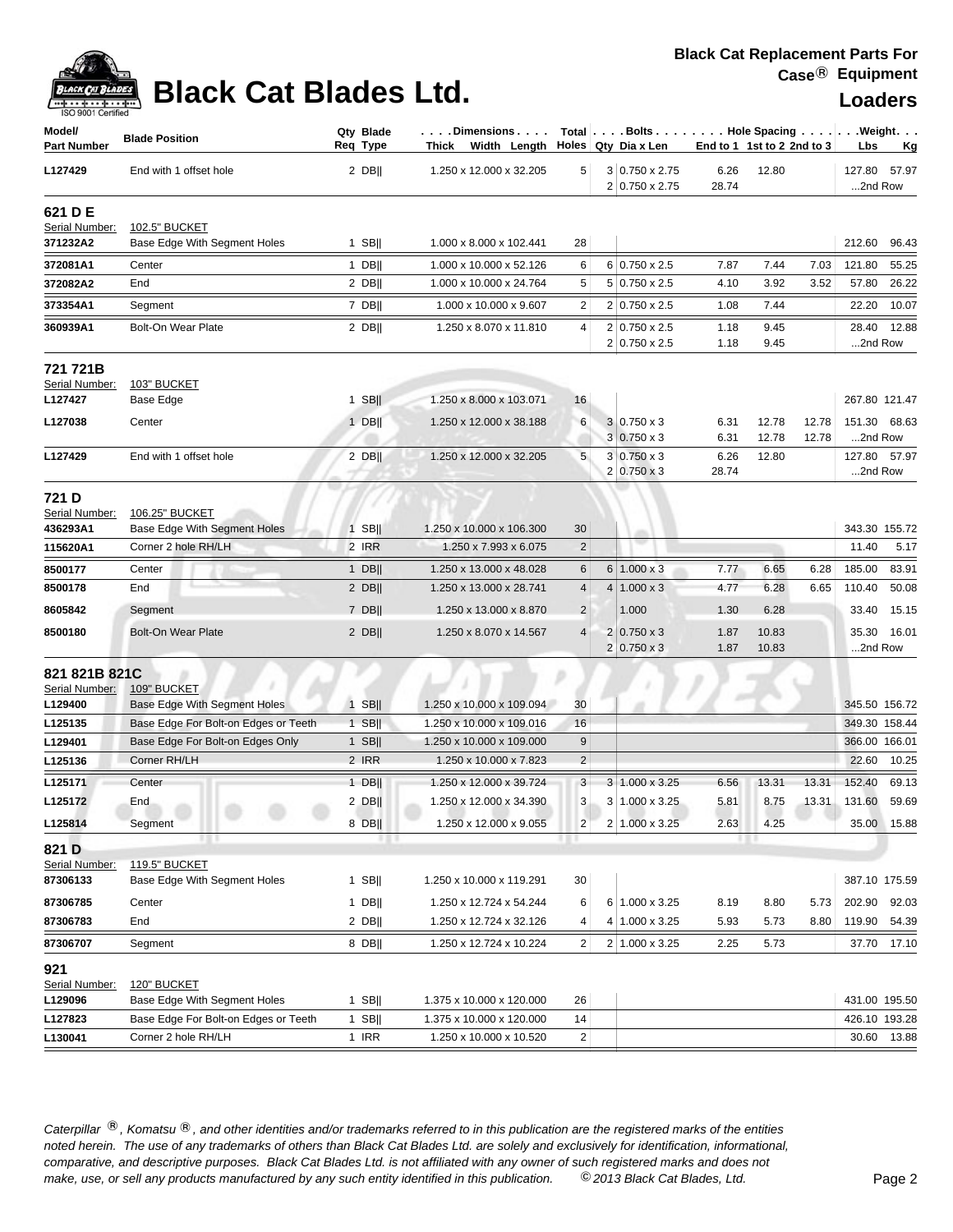## **Black Cat Blades Ltd. Loaders Legand Loaders**

| Model/<br>Part Number                  | <b>Blade Position</b>                                                                            | Qty Blade<br>Req Type | .Dimensions<br>Width Lenath<br>Thick               |                     | Total Bolts Hole Spacing Weight.<br>Holes $Qty$ Dia x Len |              | End to 1 1st to 2 2nd to 3 |               | Lbs              | <u>Kg</u>              |
|----------------------------------------|--------------------------------------------------------------------------------------------------|-----------------------|----------------------------------------------------|---------------------|-----------------------------------------------------------|--------------|----------------------------|---------------|------------------|------------------------|
| L128861                                | Center                                                                                           | $1$ DB                | 1.250 x 13.000 x 73.465                            | 4                   | 4 1.000 x 3.25                                            | 11.34        | 16.93                      | 16.93         |                  | 323.80 146.87          |
| L128862                                | End                                                                                              | $2$ DB                | 1.250 x 13.000 x 23.031                            | 2                   | 2 1.000 x 3.25                                            | 5.35         | 12.32                      |               | 100.50           | 45.59                  |
| L129097                                | Segment                                                                                          | $9$ DB                | 1.250 x 13.000 x 12.125                            | $\overline{2}$      | 2 1.000 x 3.25                                            | 2.22         | 7.69                       |               | 52.60            | 23.86                  |
| Serial Number:                         | 921 E General Purpose<br>429401A1 5.0YD BUCKET                                                   |                       |                                                    |                     |                                                           |              |                            |               |                  |                        |
| L129096                                | Base Edge With Segment Holes                                                                     | $1$ SB                | 1.375 x 10.000 x 120.000                           | 26                  |                                                           |              |                            |               |                  | 431.00 195.50          |
| L127823                                | Base Edge For Bolt-on Edges or Teeth<br>Corner 2 hole RH/LH                                      | $1$ SB                | 1.375 x 10.000 x 120.000                           | 14                  |                                                           |              |                            |               |                  | 426.10 193.28          |
| L130041                                |                                                                                                  | 1 IRR                 | 1.250 x 10.000 x 10.520                            | $\overline{c}$      |                                                           |              |                            |               | 30.60            | 13.88                  |
| L128861                                | Center                                                                                           | 1 DB                  | 1.250 x 13.000 x 73.465                            | 4                   | 4 1.000 x 3.25                                            | 11.34        | 16.93                      | 16.93         |                  | 323.80 146.87          |
| L128862                                | End                                                                                              | $2$ DB                | 1.250 x 13.000 x 23.031                            | $\overline{c}$      | 2 1.000 x 3.25                                            | 5.35         | 12.32                      |               | 100.50           | 45.59                  |
| L129097                                | Segment                                                                                          | $9$ DB                | 1.250 x 13.000 x 12.125                            | $\overline{2}$      | 2 1.000 x 3.25                                            | 2.22         | 7.69                       |               | 52.60            | 23.86                  |
| Serial Number:<br>87527919<br>87573984 | 921 E General Purpose<br>87527910 87527908 5.25YD BUCKET<br>Center<br>End                        | $1$ DB  <br>2 DB      | 1.250 x 13.000 x 54.331<br>1.250 x 13.000 x 31.969 | 5 <sub>1</sub><br>4 | $1.000 \times 3.5$<br>$1.000 \times 3.5$                  | 2.58<br>5.89 | 10.10<br>5.71              | 14.49<br>8.78 | 138.18           | 236.00 107.05<br>62.68 |
| 87527918                               | Bolt on Unitooth                                                                                 | 7 TOOTH               |                                                    |                     | $1.000 \times 4$                                          |              |                            |               |                  |                        |
| 87527917                               | Bolt on Unitooth (End)                                                                           | 2 TOOTH               |                                                    |                     | $1.000 \times 4$                                          |              |                            |               |                  |                        |
| 87527913                               | Segment                                                                                          | 8 DB                  | 1.250 x 13.000 x 9.961                             | $\overline{c}$      | 1.000 x 3.5                                               | 2.13         | 5.71                       |               |                  | 43.00 19.50            |
|                                        |                                                                                                  |                       |                                                    |                     |                                                           |              |                            |               |                  |                        |
| 87527928                               | <b>Bolt-On Wear Plate</b>                                                                        | $2$ DB                | 1.250 x 13.000 x 16.850                            | $\overline{4}$      | $0.750 \times 3$<br>$0.750 \times 0$                      | 1.54<br>1.54 | 13.78<br>13.78             |               | 73.30<br>2nd Row | 33.25                  |
| Serial Number:<br>87522907             | 921 E General Purpose<br>87522902 87522903 5.75YD BUCKET<br>Base Edge For Bolt-on Edges or Teeth | $1$ SB                | 1.500 x 11.811 x 124.016                           | 30                  |                                                           |              |                            |               |                  | 574.90 260.77          |
| 87527914                               | Center                                                                                           | $1$ DB                | 1.250 x 13.000 x 57.402                            | 5                   | $1.000 \times 3.5$                                        | 2.99         | 10.47                      | 15.24         |                  | 240.30 109.00          |
| 87573985                               | End                                                                                              | $2$ DB                | 1.250 x 13.000 x 33.386                            | $\overline{4}$      | 1.000 x 3.5                                               | 6.22         | 5.71                       | 9.53          | 139.10           | 63.09                  |
| 87527918                               | <b>Bolt on Unitooth</b>                                                                          | 7 TOOTH               |                                                    |                     | $1.000 \times 4$                                          |              |                            |               |                  |                        |
| 87527917                               | Bolt on Unitooth (End)                                                                           | 2 TOOTH               |                                                    |                     | $1.000 \times 4$                                          |              |                            |               |                  |                        |
| 87527913                               | Segment                                                                                          | 8 DB                  | 1.250 x 13.000 x 9.961                             | $\overline{2}$      | 1.000 x 3.5                                               | 2.13         | 5.71                       |               | 43.00            | 19.50                  |
| 87527928                               | <b>Bolt-On Wear Plate</b>                                                                        | $2$ DB                | 1.250 x 13.000 x 16.850                            | 4 <sup>1</sup>      | $0.750 \times 3$                                          | 1.54         | 13.78                      |               |                  | 73.30 33.25            |
| 1221 E<br>Serial Number:               |                                                                                                  |                       |                                                    |                     | $0.750 \times 0$                                          | 1.54         | 13.78                      |               | 2nd Row          |                        |
| 61L6-00021                             | Base Edge                                                                                        | $1$ SB                | 1.500 x 11.811 x 135.827                           | 18                  |                                                           |              |                            |               |                  |                        |
| 61L6-00302                             | Center                                                                                           | $2$ DB                | 1.500 x 13.779 x 60.197                            | $\mathbf{5}$        | 1.250                                                     | 3.19         | 10.04                      | 19.29         | 303.00 137.44    |                        |
| 61L6-00301                             | <b>Optional Center</b>                                                                           | 2 DB                  | 1.500 x 13.780 x 60.197                            | 3                   | 1.250                                                     | 12.05        | 19.29                      | 19.29         |                  | 303.00 137.44          |
| 61L6-00311                             | End                                                                                              | $2$ DB                | 1.500 x 19.291 x 7.480                             | 3 <sup>1</sup>      | 1.250                                                     | 6.89         | 2.95                       | 2.95          |                  | 53.00 24.04            |
| 61L6-00800                             | Standard Long Tooth                                                                              | 8 TOOTH               | 4.313 x 4.463 x 9.750                              |                     |                                                           |              |                            |               | 18.40            | 8.35                   |
| 61L6-00810                             | Standard Groove Pin                                                                              | PIN                   |                                                    |                     |                                                           |              |                            |               | 0.50             | 0.23                   |
| 61E5-11150                             | <b>Standard Retainer</b>                                                                         | <b>RET</b>            |                                                    |                     |                                                           |              |                            |               | 0.50             | 0.23                   |
| 61L6-00321                             | <b>Bolt-On Wear Plate</b>                                                                        | $2$ SB                | 1.500 x 10.236 x 19.685                            | 4                   | $0.875 \times 3.5$<br>$0.875 \times 3.5$                  | 1.77<br>1.77 | 16.14<br>16.14             | 1.77<br>1.77  | 2nd Row          | 77.30 35.06            |
| <b>W14 W14H</b><br>Serial Number:      | 84.5" BUCKETS                                                                                    |                       |                                                    |                     |                                                           |              |                            |               |                  |                        |
| L111917                                | Bent up base edge                                                                                | $1$ BU                | 0.750 x 6.000 x 84.500                             | 8                   |                                                           |              |                            |               |                  |                        |
| L112523                                | Bent up base edge two rows holes                                                                 | $1$ BU                | 0.750 x 6.000 x 84.500                             | 16                  |                                                           |              |                            |               |                  | 105.00 47.63           |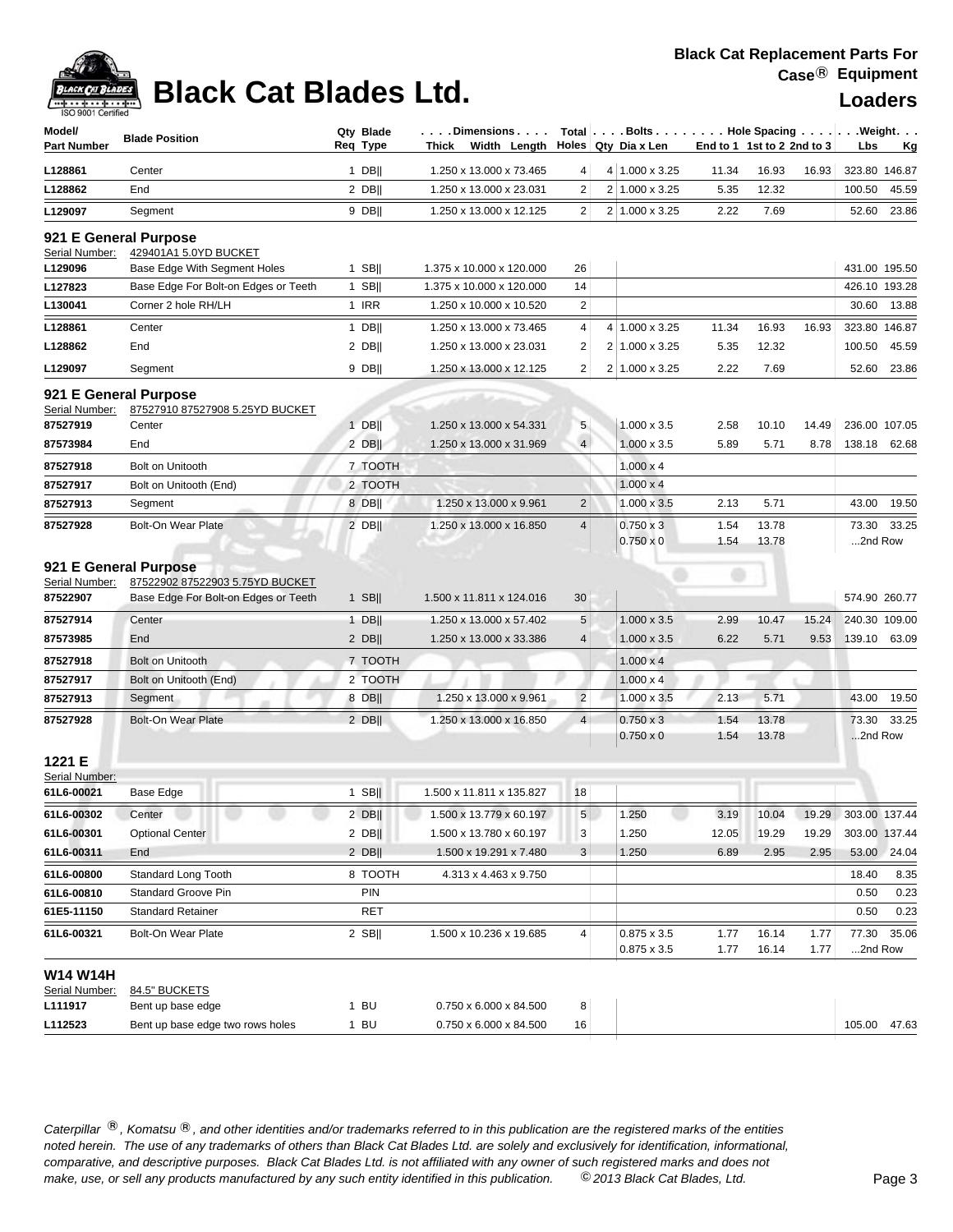

## **Black Cat Blades Ltd. Loaders Leganders Loaders**

| Model/             |                                        | Qty Blade   | . Dimensions            |              | Total $\vert \ldots$ Bolts $\ldots \vert \ldots$ Hole Spacing $\ldots \vert \ldots$ Weight. $\ldots$ |                            |              |              |               |             |
|--------------------|----------------------------------------|-------------|-------------------------|--------------|------------------------------------------------------------------------------------------------------|----------------------------|--------------|--------------|---------------|-------------|
| <b>Part Number</b> | <b>Blade Position</b>                  | Reg Type    | Thick<br>Width Length   |              | Holes Qty Dia x Len                                                                                  | End to 1 1st to 2 2nd to 3 |              |              | Lbs           | <u>Kg</u>   |
| L115718            | Center                                 | $1$ DB      | 1.000 x 10.000 x 43.000 | 8            | 4 0.625 x 2.75                                                                                       | 4.25                       | 11.50        | 11.50        | 113.00        | 51.26       |
|                    |                                        |             |                         |              | 4 0.625 x 2.75                                                                                       | 4.25                       | 11.50        | 11.50        | 2nd Row       |             |
| L115719            | End                                    | 2 DBII      | 1.000 x 10.000 x 21.250 | 4            | 2 0.625 x 2.75                                                                                       | 2.75                       | 11.50        | 7.00         |               | 56.00 25.40 |
|                    |                                        |             |                         |              | 2 0.625 x 2.75                                                                                       | 2.75                       | 11.50        | 7.00         | 2nd Row       |             |
| L111777            | Center one row of holes                | $1$ DB      | 1.000 x 10.000 x 43.250 | 4            | 4 0.625 x 2.75                                                                                       | 4.38                       | 11.50        | 11.50        | 113.10        | 51.30       |
| L111778            | End one row of holes                   | $2$ DB      | 1.000 x 10.000 x 21.250 | 2            | 2 0.625 x 2.75                                                                                       | 7.00                       | 11.50        |              | 55.60         | 25.22       |
| W14 W14B           |                                        |             |                         |              |                                                                                                      |                            |              |              |               |             |
| Serial Number:     | 87.5" BUCKETS                          |             |                         |              |                                                                                                      |                            |              |              |               |             |
| L114235            | Bent up base edge                      | $1$ BU      | 0.750 x 8.000 x 94.807  | 16           |                                                                                                      |                            |              |              | 153.40        | 69.58       |
| L116798            | Center                                 | $1$ DB      | 1.000 x 10.000 x 44.685 | 8            | 4 0.625 x 2.75                                                                                       | 4.50                       | 11.88        | 11.88        | 116.00        | 52.62       |
|                    |                                        |             |                         |              | 4 0.625 x 2.75                                                                                       | 4.50                       | 11.88        | 11.88        | 2nd Row       |             |
| L116797            | End                                    | $2$ DB      | 1.000 x 10.000 x 21.438 | 8            | 4 0.625 x 2.75<br>$0.625 \times 0$                                                                   | 2.41<br>2.91               | 4.75<br>4.25 | 7.38<br>7.38 | 2nd Row       | 54.70 24.81 |
|                    |                                        |             |                         |              |                                                                                                      |                            |              |              |               |             |
| L128944            | End RH                                 | $1$ DB      | 1.000 x 10.000 x 21.625 | 8            | 0.625<br>0.625                                                                                       | 2.39<br>2.91               | 4.76<br>4.24 | 7.37<br>7.37 | 2nd Row       | 56.00 25.40 |
| L128943            | End LH                                 | $1$ DB      | 1.000 x 10.000 x 21.625 | 8            | 0.625                                                                                                | 2.92                       | 4.24         | 7.37         |               | 56.00 25.40 |
|                    |                                        |             |                         |              | 0.625                                                                                                | 2.40                       | 4.76         | 7.37         | 2nd Row       |             |
|                    |                                        |             |                         |              |                                                                                                      |                            |              |              |               |             |
| Serial Number:     | W18 W20 W18B W20B W20C<br>92.5" BUCKET |             |                         |              |                                                                                                      |                            |              |              |               |             |
| L300353            | Bent up base edge Without Holes        | 1 BU        | 1.000 x 8.000 x 100.625 |              |                                                                                                      |                            |              |              | 215.80        | 97.89       |
| L106797            | Bent up base edge                      | $1$ BU      | 1.000 x 8.000 x 107.125 | 9            | m                                                                                                    |                            |              |              | 219.70        | 99.65       |
| L112524            | Bent up base edge two rows holes       | 1 BU        | 1.000 x 8.000 x 100.300 | 18           |                                                                                                      |                            |              |              | 212.80        | 96.52       |
| L115720            | Center                                 | $1$ DB      | 1.000 x 10.000 x 37.000 | 6            | $3 0.625 \times 3$                                                                                   | 7.50                       | 11.00        | 11.00        | 96.20         | 43.64       |
|                    |                                        |             |                         |              | $3 0.625 \times 3$                                                                                   | 7.50                       | 11.00        | 11.00        | 2nd Row       |             |
| L115721            | End                                    | $2$ DB      | 1.000 x 10.000 x 28.600 | 6            | $3 0.625 \times 3$                                                                                   | 3.30                       | 11.00        | 11.00        | 74.00         | 33.57       |
|                    |                                        |             |                         |              | $3 0.625 \times 3$                                                                                   | 3.25                       | 11.00        | 11.00        | 2nd Row       |             |
| L111769            | Center one row of holes                | $1$ DB      | 1.000 x 10.000 x 37.125 | 3            | $3 0.625 \times 3$                                                                                   | 7.56                       | 11.00        | 11.00        | 97.20         | 44.09       |
| L111770            | End one row of holes                   | $2$ DB      | 1.000 x 10.000 x 28.625 | $\mathbf{3}$ | $3 0.625 \times 3$                                                                                   | 3.31                       | 11.00        | 11.00        | 74.80         | 33.93       |
| L76611             | One Piece bolt on two rows of holes    | $1$ DB      | 0.750 x 10.000 x 94.625 | 18           | $9 0.625 \times 3$                                                                                   | 3.31                       | 11.00        | 11.00        | 174.00        | 78.93       |
|                    |                                        |             |                         |              | $9 0.625 \times 3$                                                                                   | 3.31                       | 11.00        | 11.00        | 2nd Row       |             |
| L301026            | One Piece - two rows - offset holes    | <b>DBII</b> | 0.750 x 10.000 x 94.625 | 18           | $9 0.625 \times 3$                                                                                   | 3.31                       | 11.00        | 11.00        | 174.00 78.93  |             |
|                    |                                        |             |                         |              | $9 0.625 \times 3$                                                                                   | 3.31                       | 11.00        | 11.00        | 2nd Row       |             |
| L300287            | One Piece bolt on                      | $1$ DB      | 0.875 x 10.000 x 94.625 | 9            | $9 0.625 \times 3$                                                                                   | 3.31                       | 11.00        | 11.00        | 217.00        | 98.43       |
| L106785            | One Piece bolt on                      | 1 DBII      | 1.000 x 10.000 x 94.625 | 9            | $9 0.625 \times 3$                                                                                   | 3.31                       | 11.00        | 11.00        | 242.00 109.77 |             |
| W24 W24B W24C      |                                        |             |                         |              |                                                                                                      |                            |              |              |               |             |
|                    | Serial Number: 93.5" BUCKET            |             |                         |              |                                                                                                      |                            |              |              |               |             |
| L57494             | Bent up base edge                      | 1 BU        | 1.250 x 8.000 x 93.500  | 18           |                                                                                                      |                            |              |              |               |             |
| L115722            | Center                                 | 1 DB        | 1.250 x 10.000 x 37.250 | 6            | $3 0.625 \times 2.5$                                                                                 |                            |              |              |               |             |
| L115723            | End                                    | $2$ DB      | 1.250 x 10.000 x 29.000 | 6            | $3 0.625 \times 2.5$                                                                                 |                            |              |              |               |             |
| L111779            | Center one row of holes                | 1 DB $  $   | 1.250 x 10.000 x 37.375 | 3            | $3 0.625 \times 2.5$                                                                                 | 7.56                       | 11.13        | 11.13        | 126.50        | 57.38       |
| L111780            | End one row of holes                   | $2$ DB      | 1.250 x 10.000 x 29.125 | 3            | $3 0.625 \times 2.5$                                                                                 | 3.44                       | 11.13        | 11.13        | 98.40         | 44.63       |
| W24 W24B W24C      |                                        |             |                         |              |                                                                                                      |                            |              |              |               |             |
| Serial Number:     | 102" BUCKET                            |             |                         |              |                                                                                                      |                            |              |              |               |             |
| L54092             | Bent up base edge                      | $1$ BU      | 1.250 x 8.000 x 102.000 | 18           |                                                                                                      |                            |              |              |               |             |
| L112525            | Bent up base edge                      | $1$ BU      | 1.250 x 8.000 x 102.000 | 18           |                                                                                                      |                            |              |              |               |             |
| L115554            | Center                                 | 1 DB $  $   | 1.125 x 13.000 x 36.875 | 6            | 3 0.625 x 2.25                                                                                       | 6.25                       | 12.19        | 12.19        | 133.70        | 60.65       |
|                    |                                        |             |                         |              | 3 0.625 x 2.25                                                                                       | 6.25                       | 12.19        | 12.19        | 2nd Row       |             |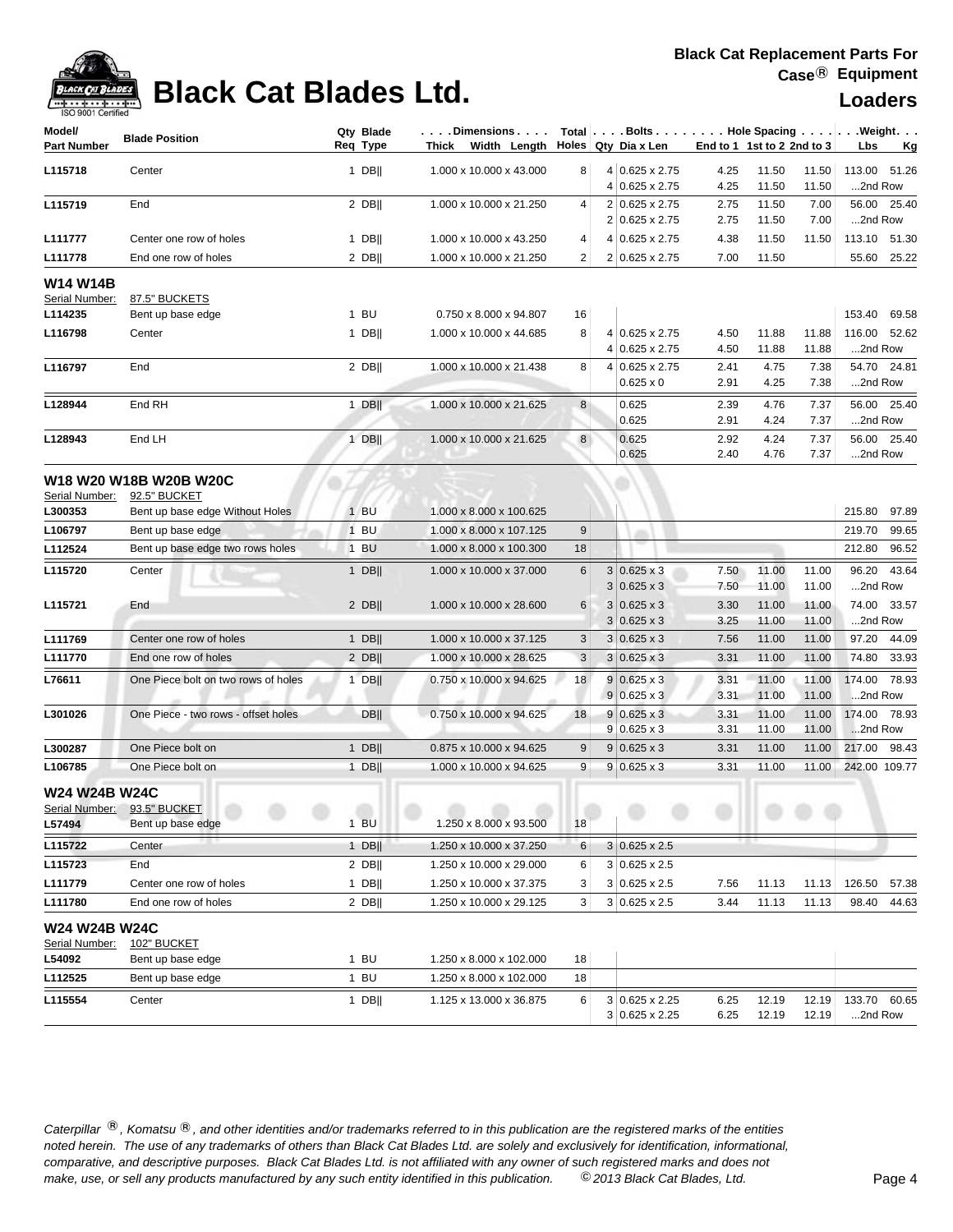

## **Black Cat Blades Ltd. Loaders Leganders Loaders**

| Model/             |                             | Qty Blade | Dimensions               |    |   | $Total   \ldots$ Bolts $\ldots   \ldots$ . Hole Spacing $\ldots   \ldots$ . Weight. $\ldots$ |      |                            |       |         |              |
|--------------------|-----------------------------|-----------|--------------------------|----|---|----------------------------------------------------------------------------------------------|------|----------------------------|-------|---------|--------------|
| <b>Part Number</b> | <b>Blade Position</b>       | Req Type  | Thick Width Length       |    |   | Holes $Qty$ Dia x Len                                                                        |      | End to 1 1st to 2 2nd to 3 |       | Lbs     | Kg           |
| L115552            | End RH                      | $1$ DB    | 1.125 x 13.000 x 33.500  | 6  |   | 3 0.625 x 2.25                                                                               | 5.69 | 12.19                      | 11.69 | 121.30  | 55.02        |
|                    |                             |           |                          |    |   | 3 0.625 x 2.25                                                                               | 5.69 | 12.19                      | 11.69 | 2nd Row |              |
| L115553            | End LH                      | $1$ DB    | 1.125 x 13.000 x 33.500  | 6  |   | 3 0.625 x 2.25                                                                               | 5.69 | 12.19                      | 11.69 | 121.30  | 55.02        |
|                    |                             |           |                          |    |   | $3 0.625 \times 2.25$                                                                        | 5.69 | 12.19                      | 11.69 | 2nd Row |              |
| L111775            | Center one row of holes     | $1$ DB    | 1.250 x 10.000 x 36.563  | 3  |   | 3 0.625 x 2.25                                                                               | 6.10 | 12.19                      | 12.19 | 123.50  | 56.02        |
| L111776            | End one row of holes        | $2$ DB    | 1.250 x 10.000 x 33.813  | 3  |   | $3 0.625 \times 2.25$                                                                        | 4.25 | 11.41                      | 12.19 | 111.00  | 50.35        |
| <b>W24D</b>        |                             |           |                          |    |   |                                                                                              |      |                            |       |         |              |
| Serial Number:     | 103" BUCKET                 |           |                          |    |   |                                                                                              |      |                            |       |         |              |
| L113887            | Bent up base edge           | 1 BU      | 1.250 x 8.000 x 102.781  | 20 |   |                                                                                              |      |                            |       |         |              |
| L111836            | Bent up base edge           | 1 BU      | 1.250 x 8.000 x 102.813  | 20 |   |                                                                                              |      |                            |       |         |              |
| L104555            | Bent up base edge           | $1$ SB    | 1.250 x 8.000 x 102.813  | 18 |   |                                                                                              |      |                            |       |         |              |
| L115405            | <b>Center Offset Holes</b>  | $1$ SB    | 1.250 x 10.000 x 41.125  | 6  |   | $3 0.625 \times 2.5$                                                                         | 7.72 | 12.84                      | 12.84 | 136.60  | 61.96        |
|                    |                             |           |                          |    |   | $3 0.625 \times 2.5$                                                                         | 7.72 | 12.84                      | 12.84 | 2nd Row |              |
| L115406            | <b>End Offset Holes</b>     | $2$ SB    | 1.250 x 10.000 x 31.929  | 8  |   | 4 0.625 x 2.5                                                                                | 5.00 | 9.09                       | 3.74  | 104.70  | 47.49        |
|                    |                             |           |                          |    |   | $4 0.625 \times 2.5$                                                                         | 5.00 | 9.09                       | 3.74  | 2nd Row |              |
| L111771            | Center one row of holes     | $1$ DB    | 1.250 x 10.000 x 41.125  | 3  |   | $3 0.625 \times 2.5$                                                                         | 7.72 | 12.84                      | 12.84 | 119.20  | 54.07        |
| L111772            | End one row of holes        | $2$ DB    | 1.250 x 10.000 x 31.938  | 3  |   | 4 0.625 x 2.5                                                                                | 5.00 | 9.10                       | 12.84 | 92.40   | 41.91        |
| W30 W36            |                             |           |                          |    |   |                                                                                              |      |                            |       |         |              |
| Serial Number:     | 103" BUCKET WITH 3/4" HOLES |           |                          |    |   |                                                                                              |      |                            |       |         |              |
| L118525            | Bent up base edge           | $1$ BU    | 1.250 x 8.000 x 102.875  | 22 |   |                                                                                              |      |                            |       |         |              |
| L118561            | Center                      | 1 DBII    | 1.250 x 10.000 x 41.102  | 6  |   | $3 0.750 \times 2.75$                                                                        | 7.72 | 12.84                      | 12.84 | 135.60  | 61.51        |
|                    |                             |           |                          |    |   | $3 0.750 \times 2.75$                                                                        | 7.72 | 12.84                      | 12.84 | 2nd Row |              |
| L118560            | End                         | $2$ DB    | 1.250 x 10.000 x 31.937  | 8  | 4 | $0.750 \times 2.75$                                                                          | 5.00 | 9.09                       | 3.75  | 104.00  | 47.17        |
|                    |                             |           |                          |    | 4 | $0.750 \times 2.75$                                                                          | 5.00 | 9.09                       | 3.75  | 2nd Row |              |
| W30 W36            |                             |           |                          |    |   |                                                                                              |      |                            |       |         |              |
| Serial Number:     | 111" BUCKET                 |           |                          |    |   |                                                                                              |      |                            |       |         |              |
| L112526            | Bent up base edge           | $1$ BU    | 1.250 x 10.000 x 111.000 | 20 |   |                                                                                              |      |                            |       |         |              |
| L111835            | Bent up base edge           | 1 BU      | 1.250 x 10.000 x 111.000 | 20 |   |                                                                                              |      |                            |       |         |              |
| L104862            | Bent up base edge           | 1 BU      | 1.250 x 10.000 x 111.000 | 20 |   |                                                                                              |      |                            |       |         |              |
| L59904             | Bent up base edge           | 1 BU      | 1.250 x 10.000 x 111.000 | 18 |   |                                                                                              |      |                            |       |         |              |
| L115724            | <b>Center Offset Holes</b>  | $1$ SB    | 1.250 x 12.000 x 41.860  | 6  |   | $3 0.750 \times 2.75$                                                                        | 6.90 | 14.03                      | 14.03 |         | 169.60 76.93 |
|                    |                             |           |                          |    |   | $3 0.750 \times 2.75$                                                                        | 6.90 | 14.03                      | 14.03 | 2nd Row |              |
| L115725            | <b>End Offset Holes</b>     | $1$ SB    | 1.250 x 12.000 x 35.656  | 6  |   | $3 0.750 \times 2.75$                                                                        | 6.90 | 14.03                      | 7.69  | 143.50  | 65.09        |
|                    |                             |           |                          |    |   | $3 0.750 \times 2.75$                                                                        | 6.90 | 14.03                      | 7.69  | 2nd Row |              |
| L118158            | End Offset Holes            | 1 SB $  $ | 1.250 x 12.000 x 35.520  | 5  |   | $3 0.750 \times 2.75$                                                                        | 6.90 | 14.03                      | 7.69  | 143.90  | 65.27        |
|                    |                             |           |                          |    |   | 0.750 x 2.75                                                                                 | 6.90 | 14.03                      | 7.69  | 2nd Row |              |
| L111773            | Center one row of holes     | $1$ DB    | 1.250 x 12.000 x 41.938  | 3  |   | 3 0.750 x 2.75                                                                               | 6.94 | 14.03                      | 14.03 | 151.00  | 68.49        |
| L111774            | End one row of holes        | $2$ DB    | 1.250 x 12.000 x 35.656  | 3  |   | 3 0.750 x 2.75                                                                               | 6.97 | 7.69                       | 14.03 |         | 142.10 64.46 |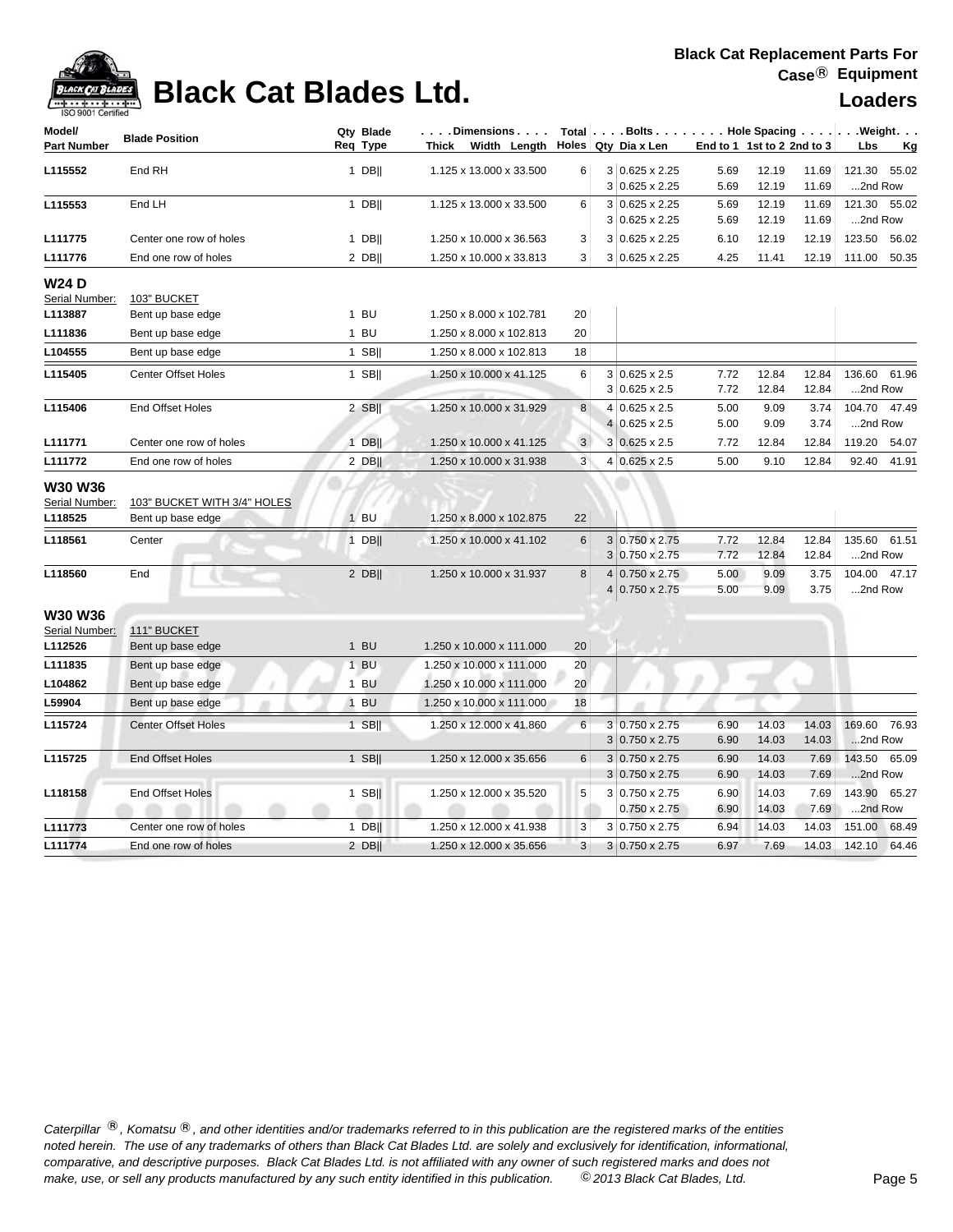

### **Black Cat Blades Ltd.** Crawler Loaders

| Model/             | <b>Blade Position</b>      | Qty Blade | . Dimensions                      |                | Total Bolts Hole Spacing Weight. |      |                            |        |       |
|--------------------|----------------------------|-----------|-----------------------------------|----------------|----------------------------------|------|----------------------------|--------|-------|
| <b>Part Number</b> |                            | Reg Type  | Width Length<br>Thick             |                | Holes   Qty Dia x Len            |      | End to 1 1st to 2 2nd to 3 | Lbs    | Κg    |
| 350                |                            |           |                                   |                |                                  |      |                            |        |       |
| Serial Number:     | 61.25" BUCKET              |           |                                   |                |                                  |      |                            |        |       |
| D51885             | Bent up base edge          | $1$ BU    | 0.750 x 6.000 x 61.219            | 12             |                                  |      |                            |        |       |
| 450                |                            |           |                                   |                |                                  |      |                            |        |       |
| Serial Number:     | <b>ALL BUCKETS</b>         |           |                                   |                |                                  |      |                            |        |       |
| D51885             | Bent up base edge          | $1$ BU    | 0.750 x 6.000 x 61.219            | 12             |                                  |      |                            |        |       |
| D39310             | Bent up base edge          | $1$ BU    | 0.625 x 6.000 x 68.000            | 12             |                                  |      |                            |        |       |
| R42939             | Bent up base edge          | $1$ BU    | 0.750 x 6.000 x 67.813            | 12             |                                  |      |                            |        |       |
| D39316             | Multi purpose dozer center | $1$ SB    | 0.500 x 4.000 x 67.375            |                |                                  |      |                            |        |       |
| D95181             | Multi purpose dozer center | $1$ SB    | 0.750 x 4.000 x 67.328            |                |                                  |      |                            |        |       |
| R53585             | Multi purpose dozer center | $1$ SB    | 0.750 x 4.000 x 67.313            |                |                                  |      |                            |        |       |
| D51886             | Bent up base edge          | $1$ BU    | 0.750 x 6.000 x 77.550            | 12             |                                  |      |                            | 87.00  | 39.46 |
| 850                |                            |           |                                   |                |                                  |      |                            |        |       |
| Serial Number:     | <b>ALL BUCKETS</b>         |           |                                   |                |                                  |      |                            |        |       |
| D29809             | Rivet on base edge         | 1 BU      | 0.625 x 6.000 x 75.375            | 22             | 0.625                            |      |                            |        |       |
| D51888             | Bent up base edge          | $1$ BU    | 1.000 x 8.000 x 74.531            | 16             |                                  |      |                            |        |       |
| D40998             | Rivet on base edge         | $1$ BU    | 0.625 x 6.000 x 79.625            | 22             | 0.625                            |      |                            |        |       |
| D39202             | Bent up base edge          | 1 BU      | 0.750 x 8.000 x 76.625            | 16             |                                  |      |                            |        |       |
| D44067             | Multi purpose dozer center | $1$ DB    | 0.625 x 6.000 x 54.813            | 9              | 0.750                            |      |                            |        |       |
| R53319             | Multi purpose dozer end    | 2 EBLC    | $0.750 \times 6.000 \times 9.598$ | $\overline{c}$ | 0.750                            | 1.40 | 6.00                       | 11.10  | 5.03  |
| D39203             | Mult purpose clam edge     | $1$ SB    | 0.500 x 6.375 x 76.875            |                |                                  |      |                            |        |       |
| R51167             | Bent up base edge          | $1$ BU    | 1.000 x 8.000 x 77.000            | 16             |                                  |      |                            |        |       |
| R53443             | Multi purpose dozer center | $1$ DB    | 0.625 x 6.000 x 60.394            | 10             | 0.750                            | 3.20 | 6.00<br>6.00               | 58.00  | 26.31 |
| R53319             | Multi purpose dozer end    | 2 EBLC    | 0.750 x 6.000 x 9.598             | $\overline{2}$ | 0.750                            | 1.40 | 6.00                       | 11.10  | 5.03  |
| 1150               |                            |           |                                   |                |                                  |      |                            |        |       |
| Serial Number:     | <b>ALL BUCKETS</b>         |           |                                   |                |                                  |      |                            |        |       |
| R54188             | Bent up base edge          | 1 BU      | 1.000 x 8.000 x 92.126            | 16             |                                  |      |                            | 191.00 | 86.64 |
| R53318             | Multi purpose dozer center | $1$ DB    | 0.625 x 6.000 x 62.795            | 11             | 0.750                            | 1.40 | 6.00<br>6.00               | 61.00  | 27.67 |
| R53319             | Multi purpose dozer end    | 2 EBLC    | $0.750 \times 6.000 \times 9.598$ | $\overline{2}$ | 0.750                            | 1.40 | 6.00                       | 11.10  | 5.03  |
| D39398             | Rivet on base edge         | 1 BU      | 0.750 x 6.000 x 85.438            | 28             | 0.500                            |      |                            |        |       |
| 1450               |                            |           |                                   |                |                                  |      |                            |        |       |
| Serial Number:     | <b>ALL BUCKETS</b>         |           |                                   |                |                                  |      |                            |        |       |
| R51169             | Bent up base edge          | 1 BU      | 1.250 x 10.000 x 85.500           | 16             |                                  |      |                            |        |       |
| R53398             | Multi purpose dozer center | $1$ DB    | 0.625 x 6.000 x 69.375            | 12             | 0.750                            | 1.69 | 6.00<br>6.00               | 66.25  | 30.05 |
| R53319             | Multi purpose dozer end    | 2 EBLC    | 0.750 x 6.000 x 9.598             | $\overline{2}$ | 0.750                            | 1.40 | 6.00                       | 11.10  | 5.03  |
|                    |                            |           |                                   |                |                                  |      |                            |        |       |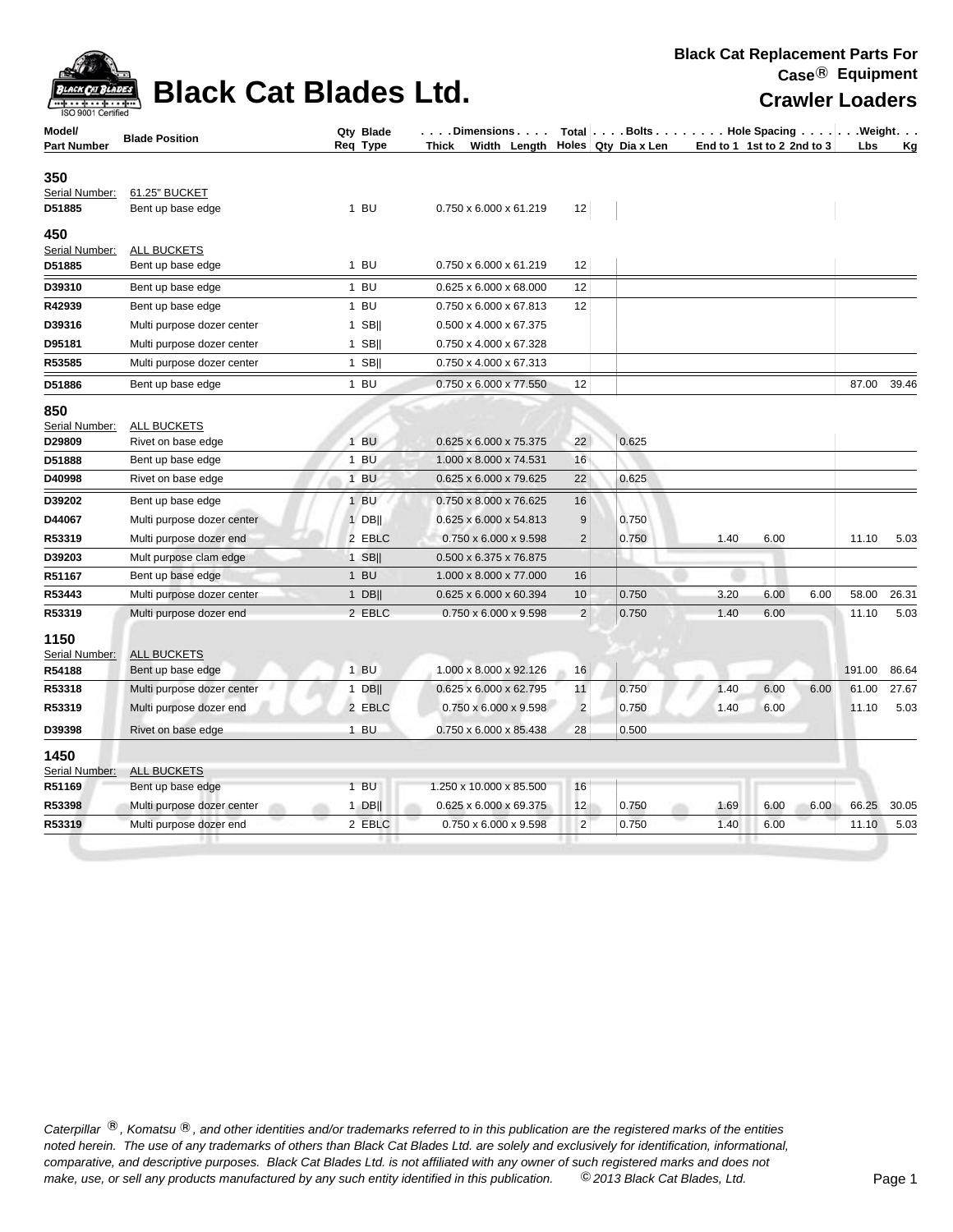| ISO 9001 Certified | <b>BLACK CHI BLACK Cat Blades Ltd.</b> |              |            |
|--------------------|----------------------------------------|--------------|------------|
| odel/              | Diede Desities                         | Blade<br>Qtv | . Dimensio |

### **Loader Backhoes**

| Model/                                | <b>Blade Position</b>                                                 | Qty Blade                | .Dimensions                               |    |  | $Total   \ldots$ Bolts $\ldots   \ldots$ . Hole Spacing $\ldots   \ldots$ . Weight. $\ldots$ |      |                            |               |             |
|---------------------------------------|-----------------------------------------------------------------------|--------------------------|-------------------------------------------|----|--|----------------------------------------------------------------------------------------------|------|----------------------------|---------------|-------------|
| Part Number                           |                                                                       | Req Type                 | Width Length Holes Qty Dia x Len<br>Thick |    |  |                                                                                              |      | End to 1 1st to 2 2nd to 3 | Lbs           | <u>Kg</u>   |
|                                       |                                                                       |                          |                                           |    |  |                                                                                              |      |                            |               |             |
| 480 580 590 680 690<br>Serial Number: | <b>FRONT BUCKETS WITH HOLES</b>                                       |                          |                                           |    |  |                                                                                              |      |                            |               |             |
| D13508                                | Base Edge                                                             | $1$ SB                   | 0.750 x 6.000 x 82.000                    | 10 |  |                                                                                              |      |                            | 90.00         | 40.82       |
| D145680                               | Bent up base edge                                                     | 1 BU                     | 0.750 x 6.000 x 87.456                    | 10 |  |                                                                                              |      |                            | 98.60         | 44.72       |
| D145681                               | Center                                                                | $1$ DB                   | 0.750 x 8.000 x 82.000                    | 10 |  | 10 0.750 x 2.25                                                                              | 5.00 | 8.00<br>8.00               | 127.90        | 58.01       |
| ZPC215381                             | Center                                                                | $1$ DB                   | 0.750 x 8.000 x 82.000                    | 10 |  | 10 0.750 x 2.25                                                                              | 5.00 | 8.00<br>8.00               | 129.00        | 58.51       |
| 121919A1                              | Multi purpose edge mounting plate                                     | 1 DB                     | 0.625 x 2.250 x 81.102                    | 10 |  | 0.625                                                                                        | 4.55 | 8.00<br>8.00               | 31.60         | 14.33       |
| 121920A1                              | Multi purpose dozer center                                            | $1$ SB                   | $0.500 \times 4.000 \times 81.890$        | 10 |  | $10 0.625 \times 2$                                                                          | 4.95 | 8.00<br>8.00               | 40.40         | 18.33       |
| 87418005                              | Base Edge                                                             | $1$ SB                   | 0.750 x 6.000 x 83.193                    | 10 |  |                                                                                              |      |                            | 93.20         | 42.27       |
| 251252A1                              | Base Edge                                                             | $1$ SB                   | 0.750 x 6.000 x 82.090                    | 10 |  |                                                                                              |      |                            | 91.90         | 41.69       |
| 132988A1                              | Bent up base edge                                                     | 1 BU                     | 0.750 x 6.000 x 87.484                    | 10 |  |                                                                                              |      |                            | 99.20         | 45.00       |
| 112946A1                              | Center                                                                | $1$ DB                   | $0.750 \times 6.000 \times 83.188$        | 10 |  | 10 0.750 x 2.25                                                                              | 3.34 | 8.50<br>8.50               | 97.50         | 44.23       |
| 113457A1                              | Multi purpose edge mounting plate                                     | 1 SE $\parallel$         | $0.500 \times 6.000 \times 83.190$        | 10 |  | 0.750                                                                                        | 3.35 | 8.50<br>8.50               | 69.60         | 31.57       |
| 142300A1                              | Multi purpose dozer center                                            | 1 DB                     | 0.750 x 6.000 x 82.008                    | 10 |  | $10 0.750 \times 2$                                                                          | 2.76 | 8.50<br>8.50               | 96.10         | 43.59       |
| D147136                               | Base Edge                                                             | $1$ SB                   | 1.000 x 6.500 x 91.188                    | 15 |  |                                                                                              |      |                            | 142.00        | 64.41       |
| D147323                               | Center                                                                | $1$ DB                   | 0.750 x 10.000 x 91.181                   | 15 |  | 10 0.750 x 2.5                                                                               | 3.59 | 6.00<br>6.00               | 177.00        | 80.29       |
| 147323A1                              | Center                                                                | $1$ DB                   | 0.750 x 10.000 x 91.250                   | 15 |  | 10 0.750 x 2.5                                                                               | 3.63 | 6.00<br>6.00               | 177.10        | 80.33       |
| D32209                                | Base Edge                                                             | $1$ SB                   | 0.750 x 6.000 x 94.180                    | 10 |  |                                                                                              |      |                            | 105.60        | 47.90       |
| 185506A1                              | Center                                                                | $1$ DB                   | 0.750 x 6.000 x 94.173                    | 10 |  | 10 0.750 x 2.25                                                                              | 3.35 | 9.72<br>9.72               | 110.70        | 50.21       |
| 134844A1                              | Multi purpose edge mounting plate                                     | $1$ SE                   | 0.500 x 6.000 x 94.055                    | 10 |  | 0.813                                                                                        | 3.28 | 9.72<br>9.72               | 78.80         | 35.74       |
| 142301A1                              | Multi purpose dozer center                                            | $1$ DB                   | 0.750 x 6.000 x 92.992                    | 10 |  | $10 0.750 \times 2$                                                                          | 2.75 | 9.72<br>9.72               | 109.30        | 49.58       |
| 133543A1                              | Multi purpose edge mounting plate                                     | $1$ SE                   | 0.625 x 2.250 x 92.126                    | 12 |  | 0.625                                                                                        | 2.98 | 1.60<br>7.98               | 35.90         | 16.28       |
| 133542A1                              | Mult purpose clam edge                                                | $1$ SB                   | 0.500 x 4.000 x 92.874                    | 10 |  | 10 0.625 x 2                                                                                 | 3.35 | 9.58<br>9.58               | 45.80         | 20.77       |
| 332448A1                              | Base Edge                                                             | $1$ SB                   | 0.750 x 8.000 x 95.985                    | 10 |  |                                                                                              |      |                            | 146.10        | 66.27       |
| 332449A1                              | Center                                                                | $1$ DB                   | 0.750 x 8.000 x 95.985                    | 10 |  | 10 0.750 x 2.25                                                                              | 4.25 | 9.72<br>9.72               | 150.00        | 68.04       |
| L101620                               | Bent up base edge                                                     | $1$ BU                   | 0.750 x 8.000 x 101.500                   | 16 |  |                                                                                              |      |                            | 154.40        | 70.03       |
| ZPC21600HT                            | Center                                                                | 1 DB                     | 1.000 x 10.000 x 96.094                   | 8  |  | 0.625                                                                                        | 2.69 | 13.09<br>12.91             | 245.00 111.13 |             |
|                                       |                                                                       |                          |                                           |    |  |                                                                                              |      |                            |               |             |
| 480 580 590 680 690                   |                                                                       |                          |                                           |    |  |                                                                                              |      |                            |               |             |
| Serial Number:<br>D95071              | <b>FRONT BUCKETS WITHOUT HOLES</b><br>Bent up base edge Without Holes | 1 BU                     | 0.750 x 4.000 x 62.470                    |    |  |                                                                                              |      |                            | 52.00         | 23.59       |
| D95072                                | Bent up base edge Without Holes                                       | $1$ BU                   | 0.750 x 4.000 x 83.720                    |    |  |                                                                                              |      |                            | 61.30         | 27.81       |
|                                       |                                                                       |                          |                                           |    |  |                                                                                              |      |                            |               |             |
| D95073                                | Bent up base edge Without Holes                                       | $1$ BU                   | 0.750 x 4.000 x 89.400                    |    |  |                                                                                              |      |                            | 62.40         | 28.30       |
| D76258                                | Bent up base edge Without Holes                                       | 1 BU                     | 0.750 x 4.000 x 91.250                    |    |  |                                                                                              |      |                            | 64.50         | 29.26       |
| D122568                               | Bent up base edge Without Holes                                       | 1 BU                     | 0.750 x 6.000 x 87.398                    |    |  |                                                                                              |      |                            |               | 99.60 45.18 |
| D65287                                | Bent up base edge Without Holes                                       | $1$ BU                   | 0.750 x 4.000 x 99.650                    |    |  |                                                                                              |      |                            | 71.00         | 32.21       |
| 480 580 590 680 690                   |                                                                       |                          |                                           |    |  |                                                                                              |      |                            |               |             |
| Serial Number:                        | <b>REAR BUCKETS WITHOUT HOLES</b>                                     |                          |                                           |    |  |                                                                                              |      |                            |               |             |
| D37464CAST                            | Bent up base edge                                                     | BU                       | 0.625 x 6.000 x 11.000                    |    |  |                                                                                              |      |                            | 17.80         | 8.07        |
| D147409                               | Flat Base Edge Angle Cut                                              | <b>SBV</b>               | 1.000 x 6.500 x 11.819                    |    |  |                                                                                              |      |                            | 18.10         | 8.21        |
| D147249                               | Flat Base Edge Angle Cut                                              | <b>SBV</b>               | 1.000 x 6.500 x 15.813                    |    |  |                                                                                              |      |                            | 23.60         | 10.70       |
| D57594                                | Bent up base edge                                                     | BU                       | 0.750 x 6.000 x 23.075                    |    |  |                                                                                              |      |                            | 24.90         | 11.29       |
| 372056A1                              | Flat Base Edge Angle Cut                                              | <b>SBV</b>               | 1.000 x 6.500 x 17.756                    |    |  |                                                                                              |      |                            | 26.60         | 12.07       |
| 183810A1                              | Flat Base Edge Angle Cut                                              | <b>SBV</b>               | 0.625 x 6.000 x 17.992                    |    |  |                                                                                              |      |                            | 16.90         | 7.67        |
| D57591                                | Bent up base edge                                                     | BU                       | 0.750 x 6.000 x 29.075                    |    |  |                                                                                              |      |                            | 31.70         | 14.38       |
| D142012<br>329554A2                   | Flat Base Edge Angle Cut                                              | <b>SBV</b><br><b>SBV</b> | 1.000 x 6.500 x 23.504                    |    |  |                                                                                              |      |                            | 35.80         | 16.24       |
|                                       | Flat Base Edge Angle Cut                                              |                          | 1.000 x 6.500 x 23.740                    |    |  |                                                                                              |      |                            | 36.00         | 16.33       |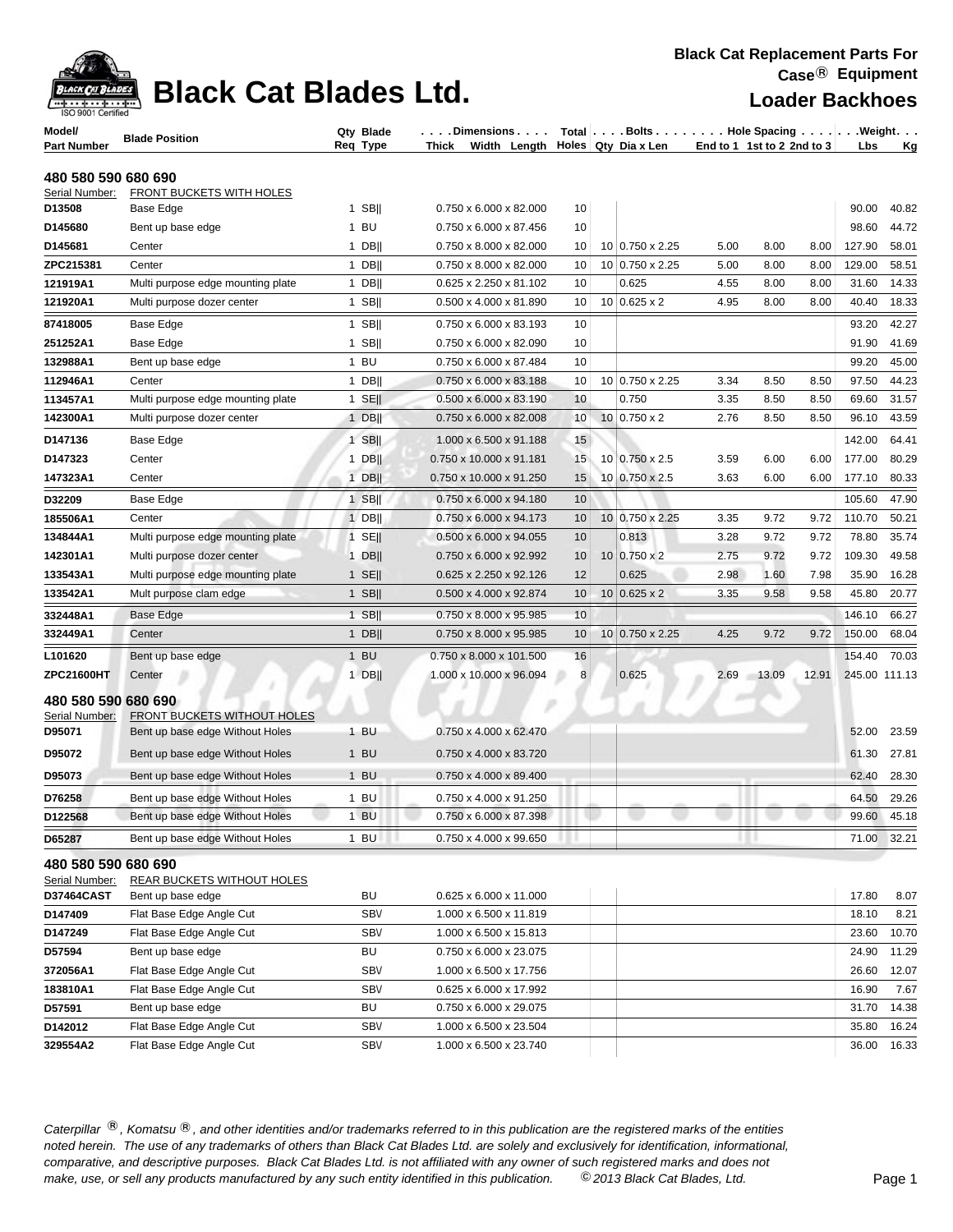**Black Cat Replacement Parts For Case**® **Equipment**

 $\begin{array}{|c|c|c|c|c|c|c|c|} \hline 0.625 \times 0 & \quad \text{6.25} & \quad \text{13.13} & \quad \text{2.81} & \quad \text{...} \text{2nd Row} \ \hline \end{array}$ 



### **Black Cat Blades Ltd. Loader Backhoes**

| Model/             |                          | Qtv Blade   |       | Dimensions                          | Total          | $\ldots$ Bolts $\ldots$ . $\ldots$ Hole Spacing $\ldots$ . |                            |       |       |         | .Weight.    |
|--------------------|--------------------------|-------------|-------|-------------------------------------|----------------|------------------------------------------------------------|----------------------------|-------|-------|---------|-------------|
| <b>Part Number</b> | <b>Blade Position</b>    | Req Type    | Thick | Width Length                        | Holes          | Qty Dia x Len                                              | End to 1 1st to 2 2nd to 3 |       |       | Lbs     | Kg          |
| 129944A1           | Flat Base Edge Angle Cut | <b>SBV</b>  |       | $0.625 \times 6.000 \times 24.016$  |                |                                                            |                            |       |       | 22.80   | 10.34       |
| D145061            | Flat Base Edge Angle Cut | <b>SBV</b>  |       | 1.000 x 6.500 x 29.504              |                |                                                            |                            |       |       | 45.30   | 20.55       |
| 370364A1           | Flat Base Edge Angle Cut | <b>SBV</b>  |       | 1.000 x 6.500 x 29.720              |                |                                                            |                            |       |       | 45.40   | 20.59       |
| D57595             | Bent up base edge        | BU          |       | $0.750 \times 6.000 \times 41.075$  |                |                                                            |                            |       |       | 45.40   | 20.59       |
| D145062            | Flat Base Edge Angle Cut | <b>SBV</b>  |       | 1.000 x 6.500 x 35.504              |                |                                                            |                            |       |       | 54.40   | 24.68       |
| 370748A1           | Flat Base Edge Angle Cut | <b>SBV</b>  |       | 1.000 x 6.500 x 35.710              |                |                                                            |                            |       |       | 54.80   | 24.86       |
| 780                |                          |             |       |                                     |                |                                                            |                            |       |       |         |             |
| Serial Number:     |                          |             |       |                                     |                |                                                            |                            |       |       |         |             |
| L101620            | Bent up base edge        | 1 BU        |       | $0.750 \times 8.000 \times 101.500$ | 16             |                                                            |                            |       |       | 154.40  | 70.03       |
| L301051            | Center                   | DBII        |       | 1.000 x 10.000 x 51.500             | 8              | 8 0.625 x 2.25                                             | 6.44                       | 12.88 | 12.88 | 125.00  | 56.70       |
|                    |                          |             |       |                                     |                | $0.625 \times 0$                                           | 6.44                       | 12.88 |       | 2nd Row |             |
| L301052            | End LH                   | <b>DBII</b> |       | 1.000 x 10.000 x 22.188             | 4              | 4 0.625 x 2.25                                             | 6.25                       | 13.13 |       | 54.00   | 24.49       |
|                    |                          |             |       | a settle or con-                    |                | $0.625 \times 0$                                           | 6.25                       | 12.56 |       | 2nd Row |             |
| L301053            | End RH                   | <b>DBII</b> |       | 1.000 x 10.000 x 22.188             | 4 <sup>1</sup> | 4 0.625 x 2.25                                             | 6.25                       | 13.13 | 2.81  |         | 54.00 24.49 |

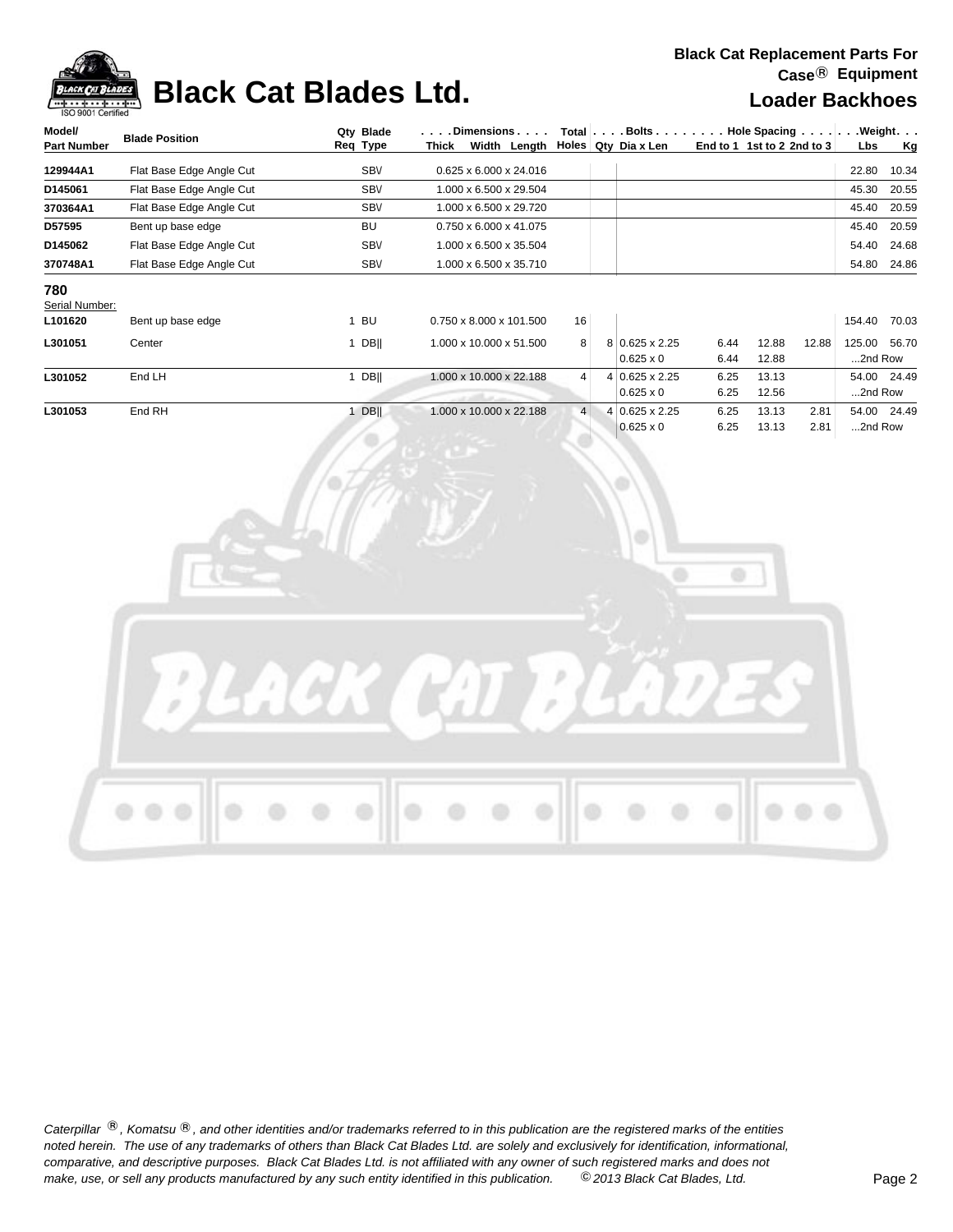

### **Black Cat Blades Ltd.** Skid Steers

| Model/<br>Part Number                       | <b>Blade Position</b>                                                                         | Qty Blade<br>Req Type | . Dimensions<br>Thick Width Length                           |    | Holes Qty Dia x Len |      | Total $\vert \ldots$ Bolts $\ldots \vert \ldots$ . Hole Spacing $\ldots \vert \ldots$ Weight. $\ldots$<br>End to 1 1st to 2 2nd to 3 | Lbs   | <u>Kg</u>      |
|---------------------------------------------|-----------------------------------------------------------------------------------------------|-----------------------|--------------------------------------------------------------|----|---------------------|------|--------------------------------------------------------------------------------------------------------------------------------------|-------|----------------|
| 1816                                        |                                                                                               |                       |                                                              |    |                     |      |                                                                                                                                      |       |                |
| Serial Number:                              | <b>ALL BUCKETS</b>                                                                            |                       |                                                              |    |                     |      |                                                                                                                                      |       |                |
| D57144                                      | Base Edge Without Holes                                                                       | 1 SB $  $             | 0.375 x 3.000 x 35.000                                       |    |                     |      |                                                                                                                                      | 9.70  | 4.40           |
| D57149                                      | <b>Base Edge Without Holes</b>                                                                | $1$ SBII              | 0.375 x 3.000 x 44.000                                       |    |                     |      |                                                                                                                                      | 12.20 | 5.53           |
| D61289                                      | Bent up base edge Without Holes                                                               | 1 BU                  | $0.500 \times 3.000 \times 59.000$                           |    |                     |      |                                                                                                                                      | 22.00 | 9.98           |
| 1818<br>Serial Number:                      | <b>ALL BUCKETS</b>                                                                            |                       |                                                              |    |                     |      |                                                                                                                                      |       |                |
| D138918                                     | Base Edge Without Holes                                                                       | 1 SB $  $             | 0.500 x 4.000 x 35.000                                       |    |                     |      |                                                                                                                                      |       |                |
| D138892                                     | <b>Base Edge Without Holes</b>                                                                | $1$ SB                | $0.500 \times 4.000 \times 44.000$                           |    |                     |      |                                                                                                                                      | 22.00 | 9.98           |
| 1825<br>Serial Number:                      | 44 BUCKET                                                                                     |                       |                                                              |    |                     |      |                                                                                                                                      |       |                |
| D138892                                     | Base Edge Without Holes                                                                       | 1 SB $  $             | 0.500 x 4.000 x 44.000                                       |    |                     |      |                                                                                                                                      | 22.00 | 9.98           |
| 1825<br>Serial Number:<br>D138861<br>E99753 | <b>49" GENERAL AND MULTI PURPOSE</b><br>Base Edge Without Holes<br>Multi purpose dozer center | $1$ SB<br>$1$ SB      | $0.500 \times 4.000 \times 49.000$<br>0.500 x 4.000 x 48.656 |    |                     |      |                                                                                                                                      | 24.70 | 11.20          |
| 1830<br>Serial Number:<br>D61271            | ALL BUCKETS<br>Bent up base edge Without Holes                                                | $1$ BU                | $0.500 \times 3.000 \times 61.500$                           |    |                     |      |                                                                                                                                      | 22.60 | 10.25          |
| D61289                                      | Bent up base edge Without Holes                                                               | $1$ BU                | 0.500 x 3.000 x 59.000                                       |    |                     |      |                                                                                                                                      | 22.00 | 9.98           |
| D61597                                      | Bent up base edge Without Holes                                                               | 1 BU                  | 0.500 x 3.000 x 69.500                                       |    |                     |      |                                                                                                                                      | 25.50 | 11.57          |
| 1835<br>Serial Number:<br>D61271<br>D126523 | <b>BUCKETS WITHOUT HOLES</b><br>Bent up base edge Without Holes                               | $1$ BU<br>1 BU        | 0.500 x 3.000 x 61.500<br>0.750 x 6.000 x 52.719             |    |                     |      |                                                                                                                                      | 22.60 | 10.25          |
|                                             | Bent up base edge Without Holes                                                               |                       |                                                              |    |                     |      |                                                                                                                                      |       |                |
| D61289                                      | Bent up base edge Without Holes                                                               | 1 BU                  | $0.500 \times 3.000 \times 59.000$                           |    |                     |      |                                                                                                                                      | 22.00 | 9.98           |
| D125853                                     | Bent up base edge Without Holes                                                               | 1 BU                  | 0.625 x 6.000 x 63.365                                       |    |                     |      |                                                                                                                                      | 61.80 | 28.03<br>36.33 |
| D126566                                     | Bent up base edge Without Holes                                                               | $1$ BU                | 0.750 x 6.000 x 63.465                                       |    |                     |      |                                                                                                                                      | 80.10 |                |
| D124797                                     | Bent up base edge Without Holes                                                               | 1 BU                  | 0.750 x 6.000 x 65.748                                       |    |                     |      |                                                                                                                                      | 75.70 | 34.34          |
| D61597                                      | Bent up base edge Without Holes                                                               | $1$ BU                | 0.500 x 3.000 x 69.500                                       |    |                     |      |                                                                                                                                      | 25.50 | 11.57          |
| D125644                                     | Bent up base edge Without Holes                                                               | $1$ BU                | 0.750 x 6.000 x 75.748                                       |    |                     |      |                                                                                                                                      | 86.70 | 39.33          |
| 1840<br>Serial Number:<br>D126523           | Bent up base edge Without Holes                                                               | $1$ BU                | 0.750 x 6.000 x 52.719                                       |    |                     |      |                                                                                                                                      |       |                |
| D124797                                     | Bent up base edge Without Holes                                                               | $1$ BU                | 0.750 x 6.000 x 65.748                                       |    |                     |      |                                                                                                                                      | 75.70 | 34.34          |
| D125644                                     | Bent up base edge Without Holes                                                               | 1 BU                  | 0.750 x 6.000 x 75.748                                       |    |                     |      |                                                                                                                                      | 86.70 | 39.33          |
| 1845<br>Serial Number:                      | 63" BUCKET WITH BOE                                                                           |                       |                                                              |    |                     |      |                                                                                                                                      |       |                |
| H438542                                     | Base Edge                                                                                     | $1$ SB                | 0.750 x 6.000 x 63.228                                       | 9  |                     |      |                                                                                                                                      | 70.80 | 32.11          |
| ZPC216551                                   | Bent up base edge                                                                             | 1 BU                  | 0.625 x 6.000 x 66.188                                       | 9  |                     |      |                                                                                                                                      | 62.00 | 28.12          |
| H439028                                     | One Piece bolt on                                                                             | 1 DBII                | 0.750 x 8.000 x 63.250                                       | 9  | 0.625               | 3.63 | 7.00<br>7.00                                                                                                                         | 98.70 | 44.77          |
| ZPC216561                                   | One Piece bolt on                                                                             | $\mathbf{1}$          | 0.750 x 8.000 x 62.875                                       | 9  | 0.625               | 3.44 | 7.00<br>7.00                                                                                                                         | 98.10 | 44.50          |
| 1845<br>Serial Number:                      | 73" BUCKET WITH BOE                                                                           |                       |                                                              |    |                     |      |                                                                                                                                      |       |                |
| H438919                                     | Base Edge                                                                                     | $1$ SB                | 0.750 x 6.000 x 73.228                                       | 12 |                     |      |                                                                                                                                      | 81.70 | 37.06          |
| ZPC216531                                   | Bent up base edge                                                                             | $1$ BU                | 0.625 x 6.000 x 76.625                                       | 12 |                     |      |                                                                                                                                      | 73.00 | 33.11          |